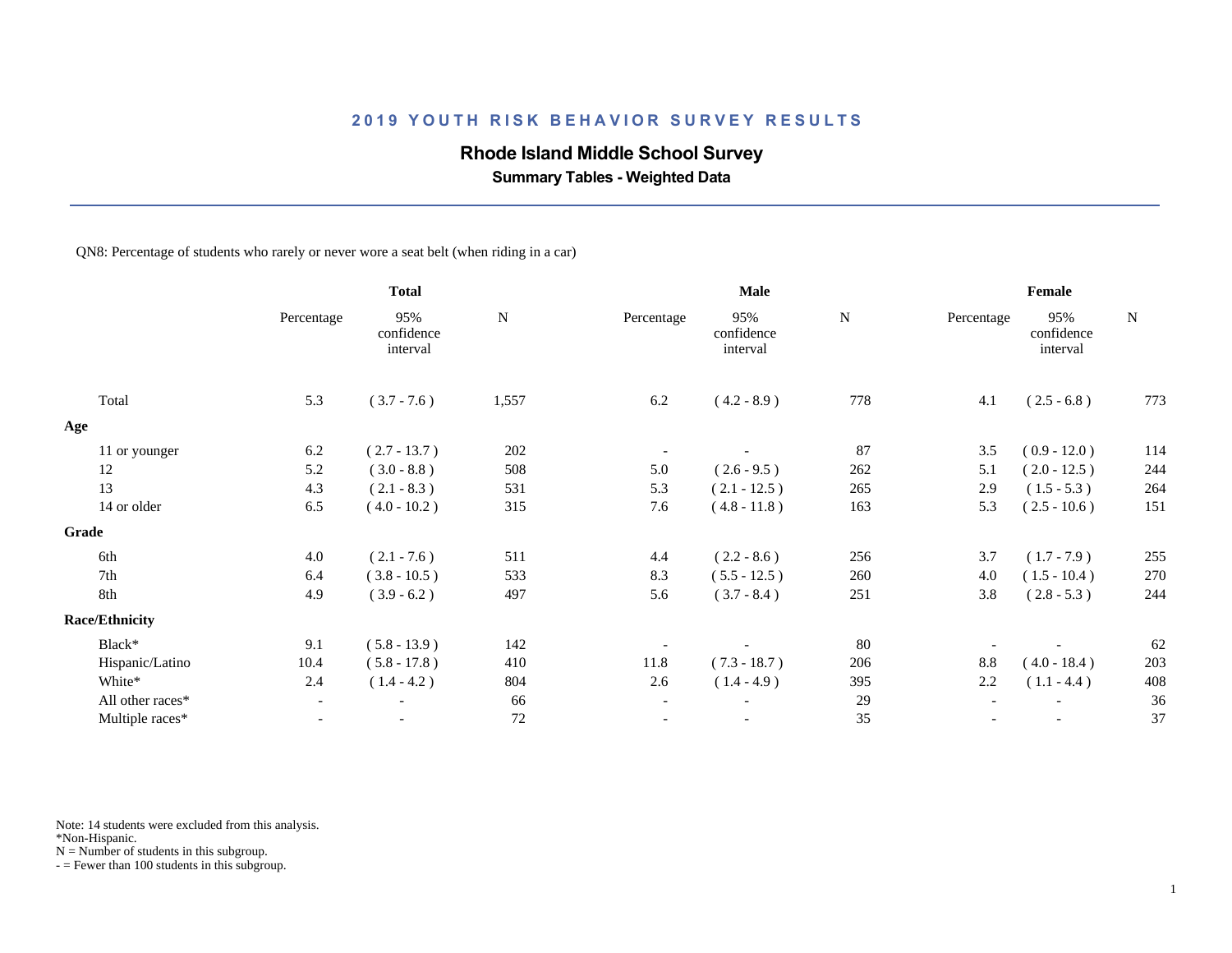### **Rhode Island Middle School Survey**

 **Summary Tables - Weighted Data**

#### QN9: Percentage of students who ever rode with a driver who had been drinking alcohol (in a car)

|                       | <b>Total</b>             |                               |           |                          | Male                          | Female    |            |                               |           |
|-----------------------|--------------------------|-------------------------------|-----------|--------------------------|-------------------------------|-----------|------------|-------------------------------|-----------|
|                       | Percentage               | 95%<br>confidence<br>interval | ${\bf N}$ | Percentage               | 95%<br>confidence<br>interval | ${\bf N}$ | Percentage | 95%<br>confidence<br>interval | ${\bf N}$ |
| Total                 | 17.4                     | $(14.6 - 20.7)$               | 1,556     | 17.2                     | $(14.3 - 20.6)$               | 781       | 17.5       | $(14.1 - 21.5)$               | 769       |
| Age                   |                          |                               |           |                          |                               |           |            |                               |           |
| 11 or younger         | 10.8                     | $(8.1 - 14.4)$                | 202       |                          |                               | 87        | 8.2        | $(5.7 - 11.7)$                | 114       |
| 12                    | 14.9                     | $(11.4 - 19.1)$               | 505       | 14.2                     | $(10.5 - 18.8)$               | 262       | 15.8       | $(11.4 - 21.3)$               | 241       |
| 13                    | 17.5                     | $(14.6 - 20.9)$               | 533       | 18.1                     | $(14.3 - 22.8)$               | 268       | 16.9       | $(13.3 - 21.3)$               | 263       |
| 14 or older           | 24.9                     | $(19.8 - 30.8)$               | 315       | 22.0                     | $(16.5 - 28.7)$               | 163       | 27.5       | $(19.0 - 38.2)$               | 151       |
| Grade                 |                          |                               |           |                          |                               |           |            |                               |           |
| 6th                   | 11.6                     | $(9.4 - 14.2)$                | 510       | 12.4                     | $(8.7 - 17.4)$                | 257       | 10.7       | $(8.4 - 13.7)$                | 253       |
| 7th                   | 18.0                     | $(13.5 - 23.4)$               | 532       | 17.1                     | $(11.9 - 24.0)$               | 260       | 19.1       | $(13.7 - 26.0)$               | 269       |
| 8th                   | 22.6                     | $(18.8 - 27.0)$               | 498       | 22.7                     | $(19.7 - 26.0)$               | 253       | 22.0       | $(16.1 - 29.3)$               | 243       |
| <b>Race/Ethnicity</b> |                          |                               |           |                          |                               |           |            |                               |           |
| Black*                | 22.6                     | $(17.6 - 28.4)$               | 144       |                          |                               | 82        |            |                               | 62        |
| Hispanic/Latino       | 17.9                     | $(13.0 - 24.3)$               | 410       | 18.1                     | $(12.9 - 24.8)$               | 208       | 17.8       | $(11.3 - 27.1)$               | 201       |
| White*                | 16.8                     | $(13.6 - 20.7)$               | 800       | 15.4                     | $(11.7 - 20.1)$               | 393       | 18.0       | $(14.5 - 22.2)$               | 406       |
| All other races*      | $\overline{\phantom{a}}$ | $\overline{\phantom{a}}$      | 66        | $\blacksquare$           |                               | 29        |            |                               | 36        |
| Multiple races*       | $\overline{\phantom{a}}$ |                               | 73        | $\overline{\phantom{a}}$ | $\overline{\phantom{a}}$      | 35        |            |                               | 38        |
|                       |                          |                               |           |                          |                               |           |            |                               |           |

Note: 15 students were excluded from this analysis.

\*Non-Hispanic.

 $N =$  Number of students in this subgroup.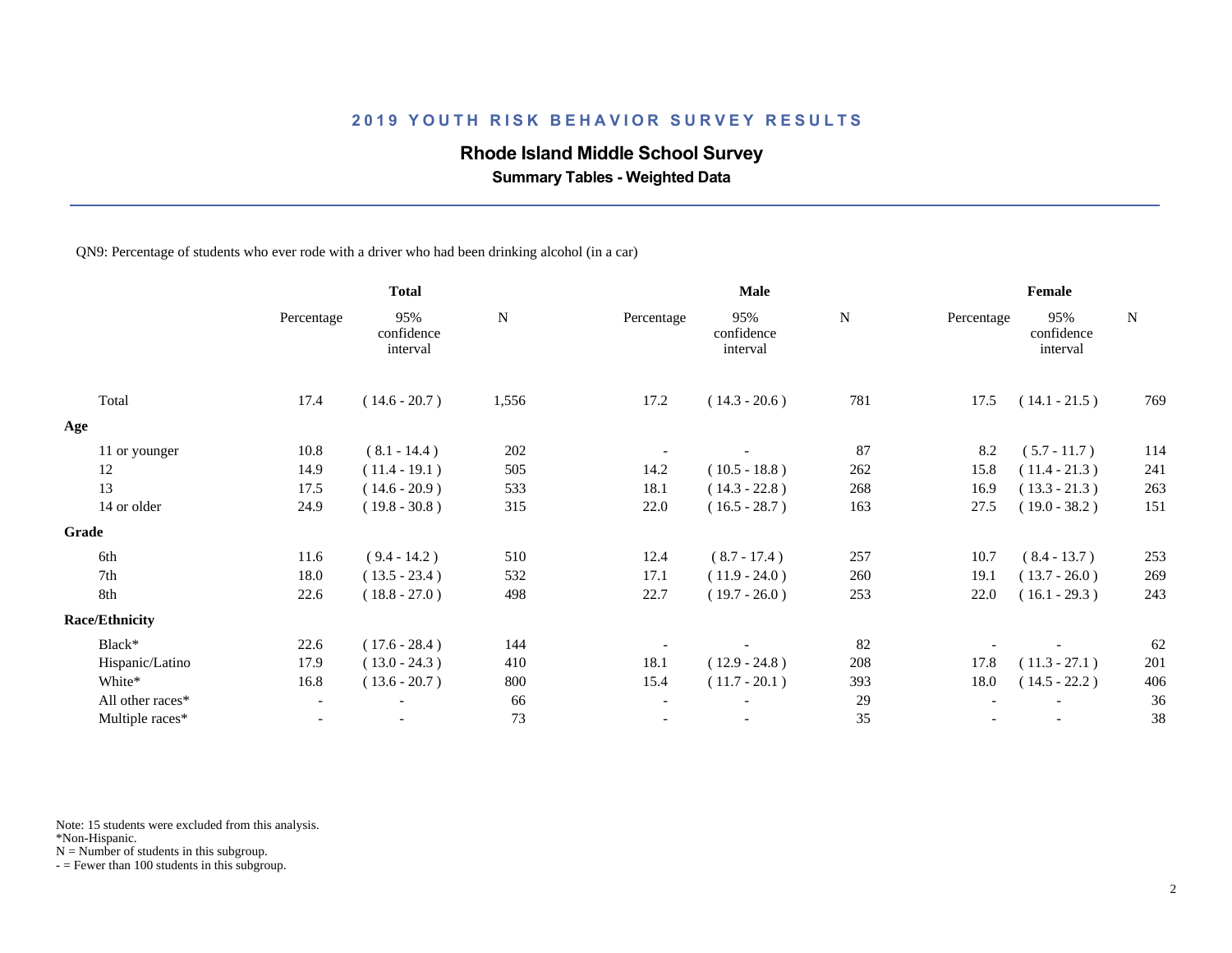# **Rhode Island Middle School Survey**

 **Summary Tables - Weighted Data**

QN10: Percentage of students who ever carried a weapon (such as a gun, knife, or club)

|                       | <b>Total</b>             |                               |           | <b>Male</b>              |                               | Female    |            |                               |           |
|-----------------------|--------------------------|-------------------------------|-----------|--------------------------|-------------------------------|-----------|------------|-------------------------------|-----------|
|                       | Percentage               | 95%<br>confidence<br>interval | ${\bf N}$ | Percentage               | 95%<br>confidence<br>interval | ${\bf N}$ | Percentage | 95%<br>confidence<br>interval | ${\bf N}$ |
| Total                 | 18.9                     | $(15.2 - 23.3)$               | 1,563     | 26.4                     | $(21.0 - 32.7)$               | 786       | 10.7       | $(8.0 - 14.2)$                | 772       |
| Age                   |                          |                               |           |                          |                               |           |            |                               |           |
| 11 or younger         | 11.1                     | $(7.3 - 16.5)$                | 204       |                          |                               | 88        | 6.1        | $(2.8 - 12.8)$                | 115       |
| 12                    | 13.8                     | $(9.6 - 19.5)$                | 508       | 19.5                     | $(13.3 - 27.7)$               | 262       | 7.4        | $(4.4 - 12.2)$                | 244       |
| 13                    | 25.3                     | $(20.2 - 31.1)$               | 534       | 36.3                     | $(27.3 - 46.5)$               | 271       | 12.9       | $(9.4 - 17.6)$                | 262       |
| 14 or older           | 21.2                     | $(14.7 - 29.5)$               | 316       | 26.1                     | $(17.3 - 37.3)$               | 164       | 15.3       | $(10.2 - 22.4)$               | 151       |
| <b>Grade</b>          |                          |                               |           |                          |                               |           |            |                               |           |
| 6th                   | 11.2                     | $(8.1 - 15.4)$                | 512       | 16.4                     | $(11.2 - 23.5)$               | 256       | 5.9        | $(3.7 - 9.4)$                 | 256       |
| 7th                   | 23.2                     | $(17.4 - 30.2)$               | 537       | 31.9                     | $(23.0 - 42.4)$               | 265       | 13.6       | $(8.6 - 20.6)$                | 270       |
| 8th                   | 21.7                     | $(16.9 - 27.4)$               | 498       | 30.3                     | $(22.9 - 39.0)$               | 254       | 12.1       | $(8.4 - 17.1)$                | 242       |
| <b>Race/Ethnicity</b> |                          |                               |           |                          |                               |           |            |                               |           |
| Black*                | 19.0                     | $(9.5 - 34.3)$                | 144       |                          |                               | 82        |            |                               | 62        |
| Hispanic/Latino       | 17.7                     | $(13.4 - 23.1)$               | 411       | 21.8                     | $(17.4 - 27.0)$               | 208       | 12.8       | $(8.4 - 19.1)$                | 202       |
| White*                | 19.2                     | $(15.0 - 24.3)$               | 807       | 28.4                     | $(21.4 - 36.6)$               | 398       | 9.6        | $(6.6 - 13.9)$                | 408       |
| All other races*      | $\overline{\phantom{a}}$ | $\overline{\phantom{a}}$      | 66        | $\overline{\phantom{a}}$ | $\overline{\phantom{a}}$      | 29        |            |                               | 36        |
| Multiple races*       | $\overline{\phantom{0}}$ |                               | 73        | $\overline{\phantom{a}}$ | $\overline{\phantom{a}}$      | 35        |            |                               | 38        |
|                       |                          |                               |           |                          |                               |           |            |                               |           |

Note: 8 students were excluded from this analysis.

\*Non-Hispanic.

 $N =$  Number of students in this subgroup.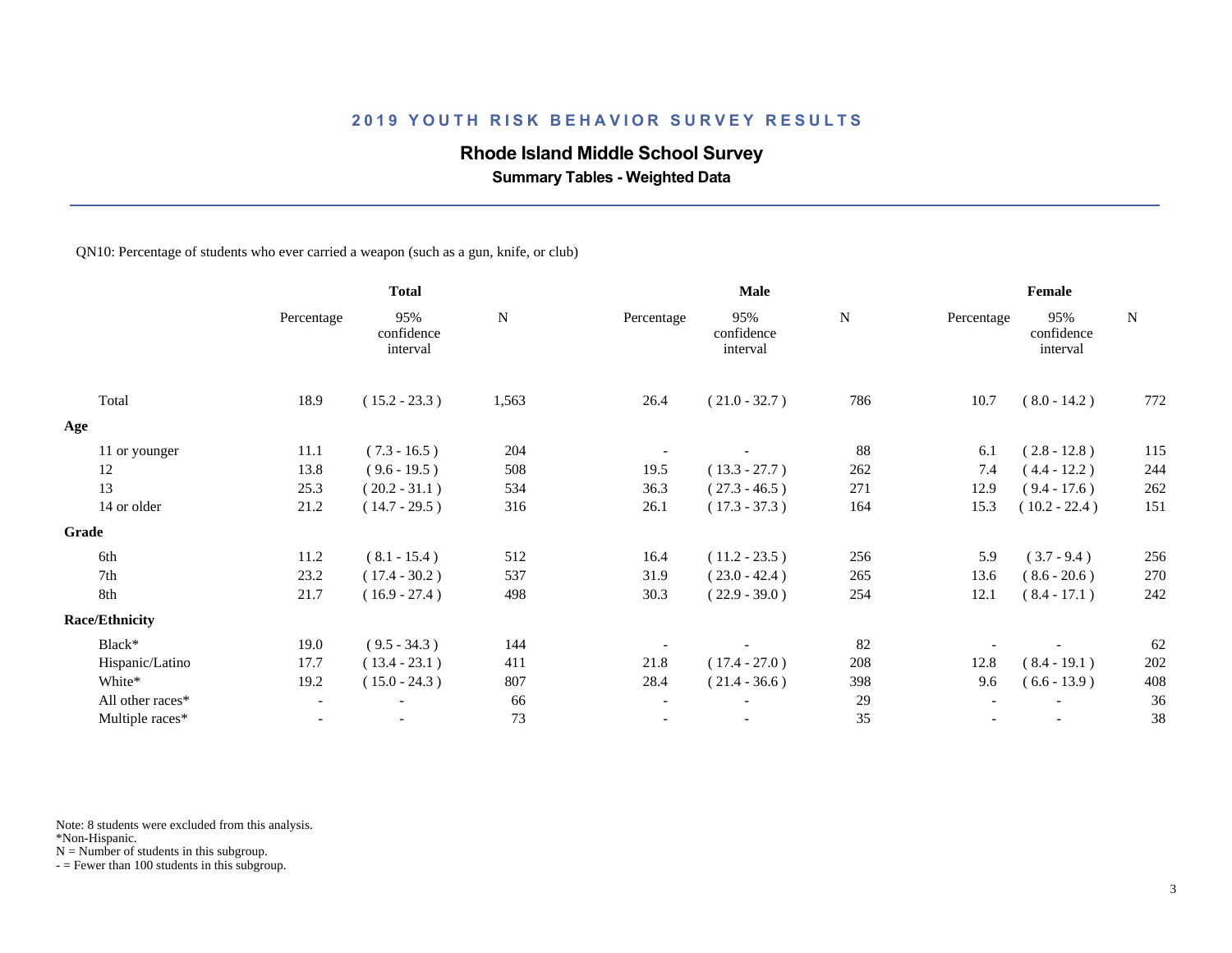### **Rhode Island Middle School Survey**

 **Summary Tables - Weighted Data**

#### QN12: Percentage of students who were ever bullied on school property

|                       | <b>Total</b> |                               |           | Male                     |                               | Female    |                          |                               |           |
|-----------------------|--------------|-------------------------------|-----------|--------------------------|-------------------------------|-----------|--------------------------|-------------------------------|-----------|
|                       | Percentage   | 95%<br>confidence<br>interval | ${\bf N}$ | Percentage               | 95%<br>confidence<br>interval | ${\bf N}$ | Percentage               | 95%<br>confidence<br>interval | ${\bf N}$ |
| Total                 | 31.9         | $(27.5 - 36.6)$               | 1,563     | 26.8                     | $(21.7 - 32.6)$               | 782       | 37.1                     | $(32.5 - 42.0)$               | 776       |
| Age                   |              |                               |           |                          |                               |           |                          |                               |           |
| 11 or younger         | 31.1         | $(22.6 - 41.0)$               | 203       |                          |                               | 88        | 37.1                     | $(24.8 - 51.4)$               | 114       |
| 12                    | 29.8         | $(24.9 - 35.3)$               | 506       | 27.1                     | $(20.3 - 35.2)$               | 261       | 33.0                     | $(28.1 - 38.3)$               | 244       |
| 13                    | 32.3         | $(27.7 - 37.3)$               | 537       | 27.6                     | $(23.0 - 32.8)$               | 270       | 37.2                     | $(31.0 - 43.8)$               | 265       |
| 14 or older           | 35.1         | $(26.3 - 45.0)$               | 316       | 27.2                     | $(17.3 - 40.0)$               | 162       | 42.9                     | $(33.9 - 52.3)$               | 153       |
| <b>Grade</b>          |              |                               |           |                          |                               |           |                          |                               |           |
| 6th                   | 30.8         | $(24.7 - 37.7)$               | 511       | 24.3                     | $(17.5 - 32.7)$               | 256       | 37.4                     | $(28.8 - 46.9)$               | 255       |
| 7th                   | 32.6         | $(27.2 - 38.4)$               | 536       | 29.1                     | $(22.0 - 37.4)$               | 263       | 36.1                     | $(29.2 - 43.7)$               | 271       |
| 8th                   | 32.2         | $(26.1 - 38.9)$               | 500       | 26.5                     | $(20.1 - 34.1)$               | 252       | 37.4                     | $(30.8 - 44.6)$               | 246       |
| <b>Race/Ethnicity</b> |              |                               |           |                          |                               |           |                          |                               |           |
| Black*                | 30.5         | $(26.6 - 34.7)$               | 143       |                          | $\overline{\phantom{a}}$      | 80        |                          |                               | 63        |
| Hispanic/Latino       | 28.5         | $(25.1 - 32.2)$               | 411       | 21.3                     | $(17.3 - 26.0)$               | 207       | 35.8                     | $(28.6 - 43.8)$               | 203       |
| White*                | 33.6         | $(27.5 - 40.3)$               | 806       | 29.4                     | $(21.3 - 38.9)$               | 397       | 37.8                     | $(32.6 - 43.2)$               | 408       |
| All other races*      | $-$          | $\overline{\phantom{a}}$      | 66        | $\overline{\phantom{a}}$ | $\overline{\phantom{a}}$      | 29        |                          |                               | 36        |
| Multiple races*       | $-$          | $\overline{\phantom{a}}$      | 73        | $\overline{\phantom{a}}$ | $\overline{\phantom{a}}$      | 35        | $\overline{\phantom{0}}$ | $\overline{\phantom{a}}$      | 38        |
|                       |              |                               |           |                          |                               |           |                          |                               |           |

Note: 8 students were excluded from this analysis.

\*Non-Hispanic.

 $N =$  Number of students in this subgroup.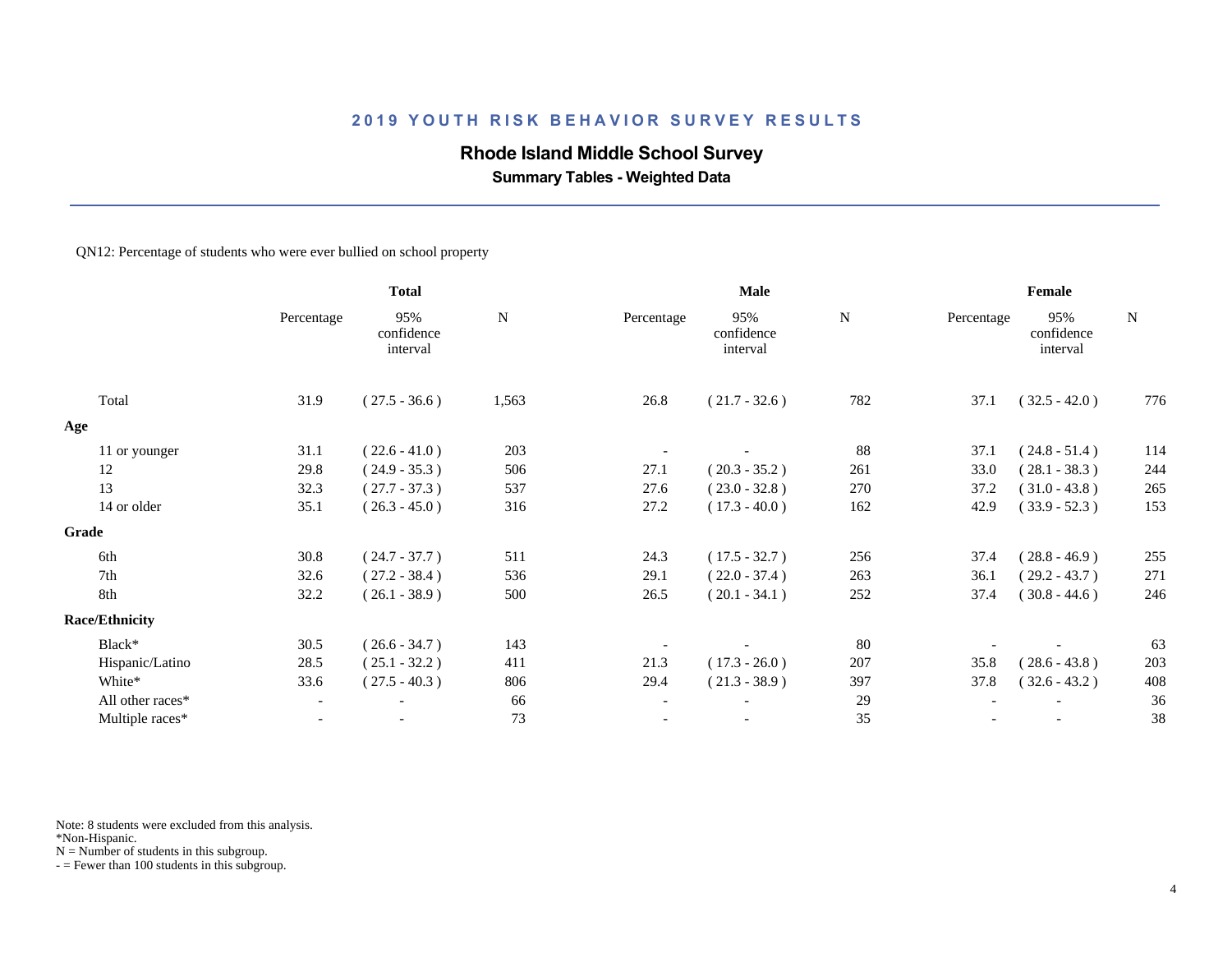### **Rhode Island Middle School Survey**

 **Summary Tables - Weighted Data**

QN13: Percentage of students who were ever electronically bullied (counting being bullied through texting, Instagram, Facebook, or other social media)

|                       |                          | <b>Total</b>                  |           |                          | Male                          |             |            | Female                        |             |
|-----------------------|--------------------------|-------------------------------|-----------|--------------------------|-------------------------------|-------------|------------|-------------------------------|-------------|
|                       | Percentage               | 95%<br>confidence<br>interval | ${\bf N}$ | Percentage               | 95%<br>confidence<br>interval | $\mathbf N$ | Percentage | 95%<br>confidence<br>interval | $\mathbf N$ |
| Total                 | 20.4                     | $(16.7 - 24.8)$               | 1,559     | 14.5                     | $(12.1 - 17.2)$               | 781         | 26.6       | $(21.1 - 33.0)$               | 773         |
| Age                   |                          |                               |           |                          |                               |             |            |                               |             |
| 11 or younger         | 18.4                     | $(12.1 - 27.0)$               | 201       |                          |                               | 87          | 20.0       | $(11.8 - 31.7)$               | 113         |
| 12                    | 18.7                     | $(14.3 - 24.0)$               | 507       | 12.7                     | $(9.0 - 17.6)$                | 262         | 25.6       | $(18.5 - 34.3)$               | 244         |
| 13                    | 20.0                     | $(16.1 - 24.6)$               | 533       | 15.9                     | $(12.7 - 19.6)$               | 268         | 24.2       | $(18.4 - 31.2)$               | 263         |
| 14 or older           | 25.0                     | $(17.5 - 34.5)$               | 317       | 14.5                     | $(10.7 - 19.3)$               | 163         | 36.4       | $(24.8 - 49.8)$               | 153         |
| Grade                 |                          |                               |           |                          |                               |             |            |                               |             |
| 6th                   | 19.0                     | $(13.0 - 26.9)$               | 510       | 13.5                     | $(9.6 - 18.8)$                | 257         | 24.8       | $(15.5 - 37.2)$               | 253         |
| 7th                   | 19.1                     | $(14.9 - 24.1)$               | 534       | 14.9                     | $(11.7 - 18.8)$               | 261         | 23.3       | $(16.8 - 31.5)$               | 271         |
| 8th                   | 23.2                     | $(18.3 - 28.9)$               | 499       | 15.2                     | $(12.1 - 19.0)$               | 252         | 31.2       | $(24.5 - 38.8)$               | 245         |
| <b>Race/Ethnicity</b> |                          |                               |           |                          |                               |             |            |                               |             |
| Black*                | 12.8                     | $(7.7 - 20.5)$                | 142       |                          |                               | 80          |            |                               | 62          |
| Hispanic/Latino       | 14.8                     | $(11.6 - 18.6)$               | 409       | 9.9                      | $(6.0 - 16.1)$                | 206         | 19.6       | $(14.1 - 26.4)$               | 202         |
| White*                | 23.4                     | $(19.7 - 27.6)$               | 805       | 15.0                     | $(12.3 - 18.2)$               | 397         | 32.0       | $(26.7 - 37.8)$               | 407         |
| All other races*      | $\overline{\phantom{a}}$ | $\overline{\phantom{a}}$      | 66        | $\overline{\phantom{a}}$ | $\overline{\phantom{a}}$      | 29          |            |                               | 36          |
| Multiple races*       | $\overline{\phantom{0}}$ | $\overline{\phantom{a}}$      | 73        |                          |                               | 35          |            |                               | 38          |
|                       |                          |                               |           |                          |                               |             |            |                               |             |

Note: 12 students were excluded from this analysis.

\*Non-Hispanic.

 $N =$  Number of students in this subgroup.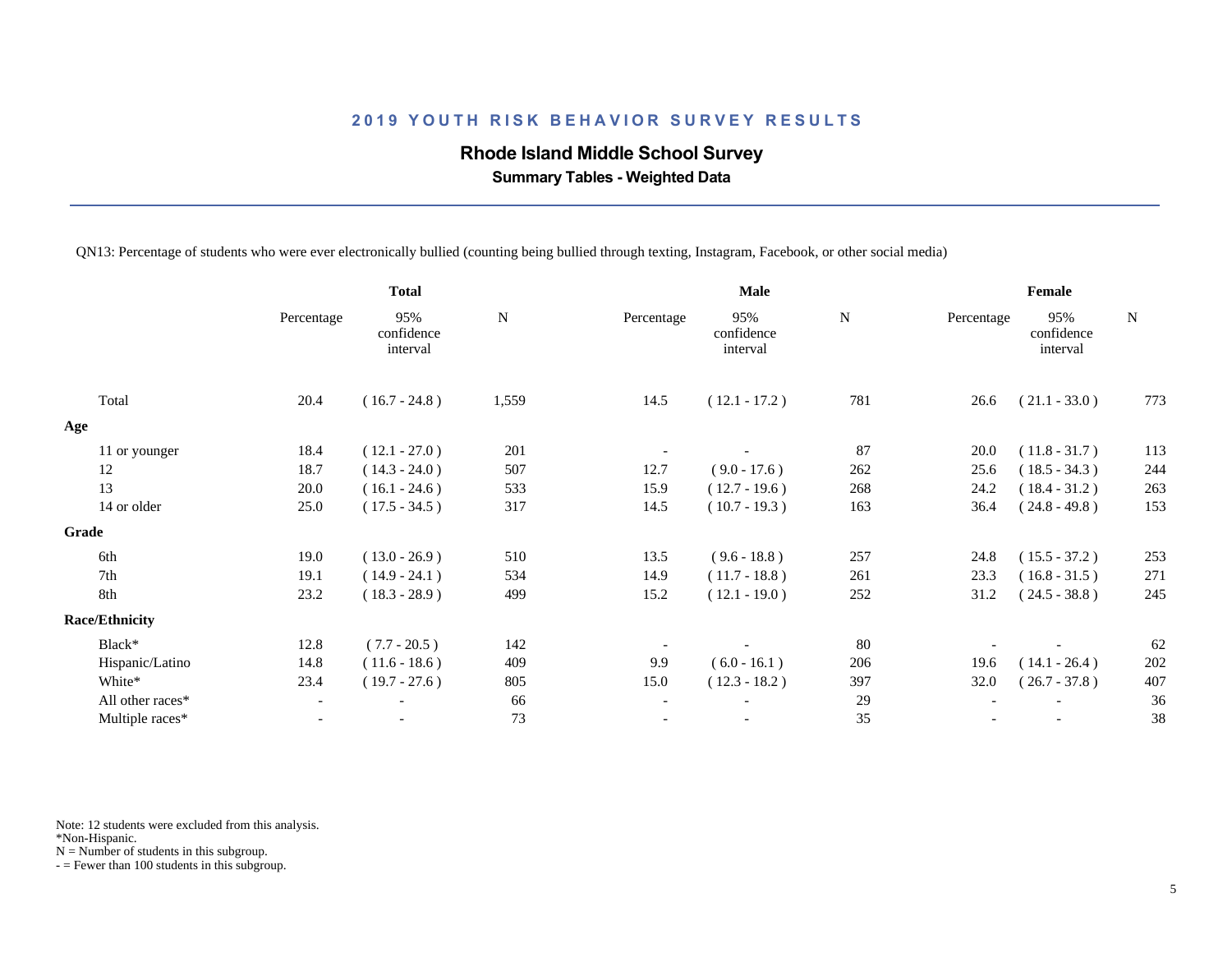# **Rhode Island Middle School Survey**

 **Summary Tables - Weighted Data**

#### QN14: Percentage of students who ever seriously thought about killing themselves

|                       | <b>Total</b>             |                               |           | <b>Male</b>              |                               | Female |            |                               |           |
|-----------------------|--------------------------|-------------------------------|-----------|--------------------------|-------------------------------|--------|------------|-------------------------------|-----------|
|                       | Percentage               | 95%<br>confidence<br>interval | ${\bf N}$ | Percentage               | 95%<br>confidence<br>interval | N      | Percentage | 95%<br>confidence<br>interval | ${\bf N}$ |
| Total                 | 16.9                     | $(14.5 - 19.6)$               | 1,553     | 11.3                     | $(9.3 - 13.7)$                | 780    | 22.4       | $(18.6 - 26.8)$               | 769       |
| Age                   |                          |                               |           |                          |                               |        |            |                               |           |
| 11 or younger         | 16.7                     | $(10.3 - 26.0)$               | 202       |                          |                               | 86     | 19.2       | $(11.3 - 30.8)$               | 115       |
| 12                    | 14.2                     | $(10.8 - 18.4)$               | 506       | 8.0                      | $(3.6 - 16.6)$                | 262    | 21.4       | $(17.4 - 26.0)$               | 243       |
| 13                    | 18.4                     | $(13.1 - 25.2)$               | 530       | 15.4                     | $(10.6 - 21.9)$               | 269    | 21.3       | $(15.0 - 29.4)$               | 260       |
| 14 or older           | 18.6                     | $(15.3 - 22.5)$               | 314       | 9.3                      | $(5.8 - 14.6)$                | 162    | 28.0       | $(21.3 - 35.9)$               | 151       |
| Grade                 |                          |                               |           |                          |                               |        |            |                               |           |
| 6th                   | 15.7                     | $(12.1 - 20.2)$               | 511       | 10.9                     | $(6.6 - 17.3)$                | 257    | 20.8       | $(15.9 - 26.7)$               | 254       |
| 7th                   | 17.9                     | $(13.7 - 23.0)$               | 531       | 12.8                     | $(9.8 - 16.6)$                | 262    | 23.2       | $(17.1 - 30.7)$               | 267       |
| 8th                   | 16.7                     | $(12.7 - 21.6)$               | 497       | 10.0                     | $(6.7 - 14.8)$                | 251    | 22.9       | $(17.1 - 30.0)$               | 244       |
| <b>Race/Ethnicity</b> |                          |                               |           |                          |                               |        |            |                               |           |
| Black*                | 18.0                     | $(12.9 - 24.6)$               | 142       |                          |                               | 80     |            |                               | 62        |
| Hispanic/Latino       | 19.6                     | $(15.5 - 24.5)$               | 406       | 10.7                     | $(7.5 - 15.0)$                | 206    | 29.0       | $(22.8 - 36.0)$               | 199       |
| White*                | 15.3                     | $(12.3 - 18.9)$               | 806       | 10.7                     | $(7.8 - 14.3)$                | 399    | 19.9       | $(15.5 - 25.2)$               | 406       |
| All other races*      | $\overline{\phantom{a}}$ | $\overline{\phantom{a}}$      | 65        | $\overline{\phantom{a}}$ | $\overline{\phantom{a}}$      | 29     |            |                               | 36        |
| Multiple races*       | $\overline{\phantom{a}}$ |                               | 71        | $\overline{\phantom{a}}$ | $\overline{\phantom{a}}$      | 33     |            |                               | 38        |
|                       |                          |                               |           |                          |                               |        |            |                               |           |

Note: 18 students were excluded from this analysis.

\*Non-Hispanic.

 $N =$  Number of students in this subgroup.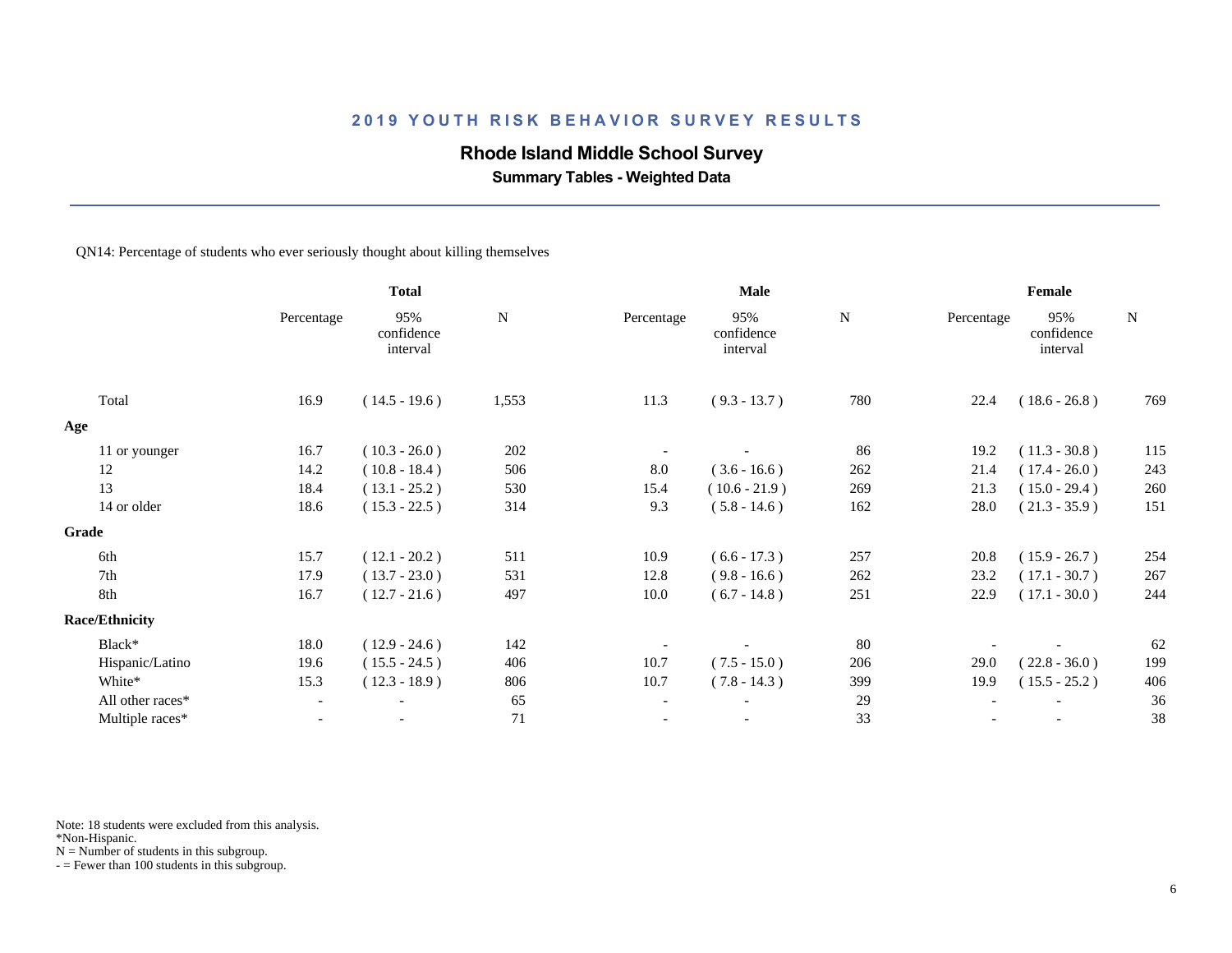# **Rhode Island Middle School Survey**

 **Summary Tables - Weighted Data**

#### QN15: Percentage of students who ever made a plan about how they would kill themselves

|                       | <b>Total</b>             |                               | Male        |                          |                               | Female    |            |                               |           |
|-----------------------|--------------------------|-------------------------------|-------------|--------------------------|-------------------------------|-----------|------------|-------------------------------|-----------|
|                       | Percentage               | 95%<br>confidence<br>interval | $\mathbf N$ | Percentage               | 95%<br>confidence<br>interval | ${\bf N}$ | Percentage | 95%<br>confidence<br>interval | ${\bf N}$ |
| Total                 | 11.3                     | $(9.2 - 14.0)$                | 1,552       | 8.4                      | $(6.5 - 10.7)$                | 777       | 14.2       | $(11.3 - 17.8)$               | 771       |
| Age                   |                          |                               |             |                          |                               |           |            |                               |           |
| 11 or younger         | 9.0                      | $(4.9 - 15.8)$                | 201         |                          |                               | 86        | 10.0       | $(5.4 - 17.5)$                | 114       |
| 12                    | 8.3                      | $(6.4 - 10.7)$                | 507         | 5.1                      | $(2.6 - 9.6)$                 | 262       | 12.1       | $(10.0 - 14.6)$               | 244       |
| 13                    | 13.7                     | $(9.7 - 18.9)$                | 528         | 12.5                     | $(9.0 - 17.2)$                | 266       | 14.6       | $(9.3 - 22.2)$                | 261       |
| 14 or older           | 13.5                     | $(9.8 - 18.5)$                | 315         | 7.8                      | $(4.1 - 14.1)$                | 162       | 19.7       | $(12.9 - 29.0)$               | 152       |
| Grade                 |                          |                               |             |                          |                               |           |            |                               |           |
| 6th                   | 7.7                      | $(5.8 - 10.2)$                | 512         | 5.9                      | $(3.7 - 9.3)$                 | 257       | 9.6        | $(6.9 - 13.1)$                | 255       |
| 7th                   | 14.0                     | $(10.3 - 18.7)$               | 531         | 10.8                     | $(7.3 - 15.6)$                | 260       | 17.2       | $(12.3 - 23.7)$               | 269       |
| 8th                   | 12.3                     | $(8.8 - 17.0)$                | 495         | 8.7                      | $(5.7 - 13.2)$                | 250       | 15.7       | $(10.2 - 23.3)$               | 243       |
| <b>Race/Ethnicity</b> |                          |                               |             |                          |                               |           |            |                               |           |
| Black*                | 11.0                     | $(6.5 - 18.0)$                | 142         |                          |                               | 79        |            |                               | 63        |
| Hispanic/Latino       | 13.1                     | $(9.7 - 17.6)$                | 406         | $7.2\,$                  | $(4.6 - 11.0)$                | 205       | 19.2       | $(13.3 - 26.9)$               | 200       |
| White*                | 10.9                     | $(8.1 - 14.7)$                | 806         | 9.2                      | $(6.3 - 13.3)$                | 398       | 12.7       | $(9.3 - 17.1)$                | 407       |
| All other races*      | $\overline{\phantom{a}}$ | $\overline{\phantom{a}}$      | 64          | $\overline{\phantom{a}}$ | $\overline{\phantom{a}}$      | 29        |            |                               | 35        |
| Multiple races*       | $\overline{\phantom{0}}$ |                               | 71          | $\overline{\phantom{a}}$ | $\overline{\phantom{a}}$      | 33        |            |                               | 38        |
|                       |                          |                               |             |                          |                               |           |            |                               |           |

Note: 19 students were excluded from this analysis.

\*Non-Hispanic.

 $N =$  Number of students in this subgroup.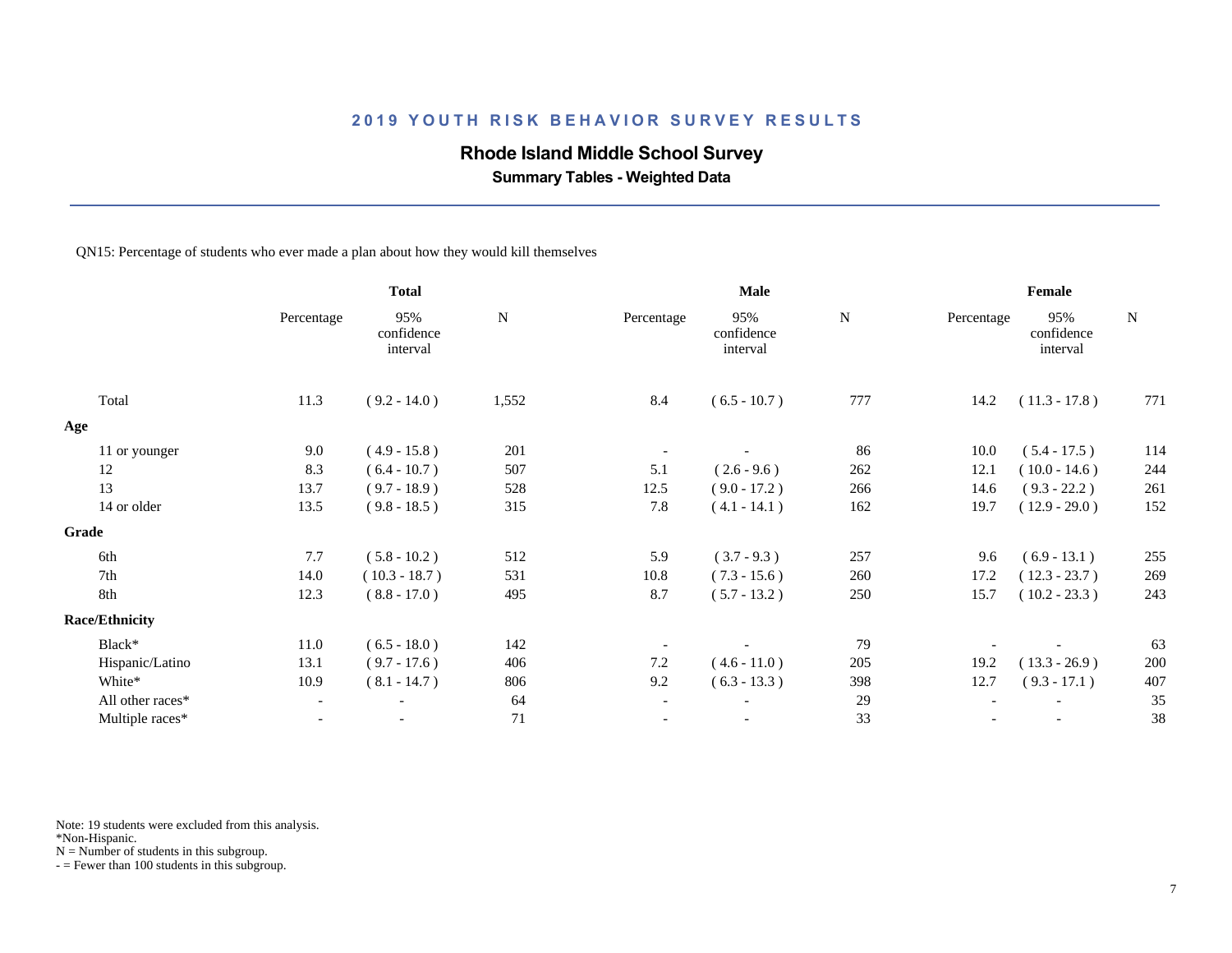### **Rhode Island Middle School Survey**

 **Summary Tables - Weighted Data**

#### QN16: Percentage of students who ever tried to kill themselves

|                       | <b>Total</b>             |                               |           | Male                     |                               | Female    |            |                               |             |
|-----------------------|--------------------------|-------------------------------|-----------|--------------------------|-------------------------------|-----------|------------|-------------------------------|-------------|
|                       | Percentage               | 95%<br>confidence<br>interval | ${\bf N}$ | Percentage               | 95%<br>confidence<br>interval | ${\bf N}$ | Percentage | 95%<br>confidence<br>interval | $\mathbf N$ |
| Total                 | 6.1                      | $(5.0 - 7.5)$                 | 1,555     | 4.6                      | $(3.1 - 6.7)$                 | 782       | 7.6        | $(6.4 - 9.0)$                 | 768         |
| Age                   |                          |                               |           |                          |                               |           |            |                               |             |
| 11 or younger         | 5.7                      | $(2.7 - 11.7)$                | 202       |                          |                               | 86        | 6.9        | $(3.3 - 13.8)$                | 115         |
| 12                    | 4.8                      | $(3.1 - 7.2)$                 | 507       | 2.8                      | $(0.9 - 8.1)$                 | 263       | 7.1        | $(3.9 - 12.7)$                | 243         |
| 13                    | 7.6                      | $(4.6 - 12.5)$                | 531       | 7.5                      | $(3.9 - 14.0)$                | 270       | 7.4        | $(4.6 - 11.6)$                | 259         |
| 14 or older           | 6.1                      | $(4.0 - 9.2)$                 | 314       | 3.3                      | $(1.6 - 6.5)$                 | 162       | 9.1        | $(5.5 - 14.9)$                | 151         |
| Grade                 |                          |                               |           |                          |                               |           |            |                               |             |
| 6th                   | 5.3                      | $(4.0 - 7.1)$                 | 512       | 3.8                      | $(1.7 - 8.5)$                 | 258       | 6.9        | $(4.1 - 11.3)$                | 254         |
| 7th                   | 7.0                      | $(4.6 - 10.5)$                | 532       | 5.6                      | $(2.9 - 10.7)$                | 263       | 8.3        | $(5.7 - 11.9)$                | 266         |
| 8th                   | 6.2                      | $(3.7 - 10.2)$                | 497       | 4.4                      | $(1.7 - 10.7)$                | 251       | 7.8        | $(5.1 - 11.6)$                | 244         |
| <b>Race/Ethnicity</b> |                          |                               |           |                          |                               |           |            |                               |             |
| Black*                | 7.5                      | $(3.4 - 15.9)$                | 143       |                          |                               | 81        |            |                               | 62          |
| Hispanic/Latino       | 8.7                      | $(6.0 - 12.6)$                | 408       | 4.2                      | $(2.4 - 7.3)$                 | 207       | 13.1       | $(9.0 - 18.6)$                | 200         |
| White*                | 5.1                      | $(3.8 - 6.8)$                 | 804       | 4.2                      | $(2.2 - 7.8)$                 | 399       | 6.0        | $(4.1 - 8.8)$                 | 404         |
| All other races*      | $ \,$                    | $\overline{\phantom{a}}$      | 65        | $\overline{\phantom{a}}$ | $\overline{\phantom{a}}$      | 29        |            |                               | 36          |
| Multiple races*       | $\overline{\phantom{a}}$ |                               | 71        | $\overline{\phantom{a}}$ | $\overline{\phantom{a}}$      | 33        |            |                               | 38          |
|                       |                          |                               |           |                          |                               |           |            |                               |             |

Note: 16 students were excluded from this analysis.

\*Non-Hispanic.

 $N =$  Number of students in this subgroup.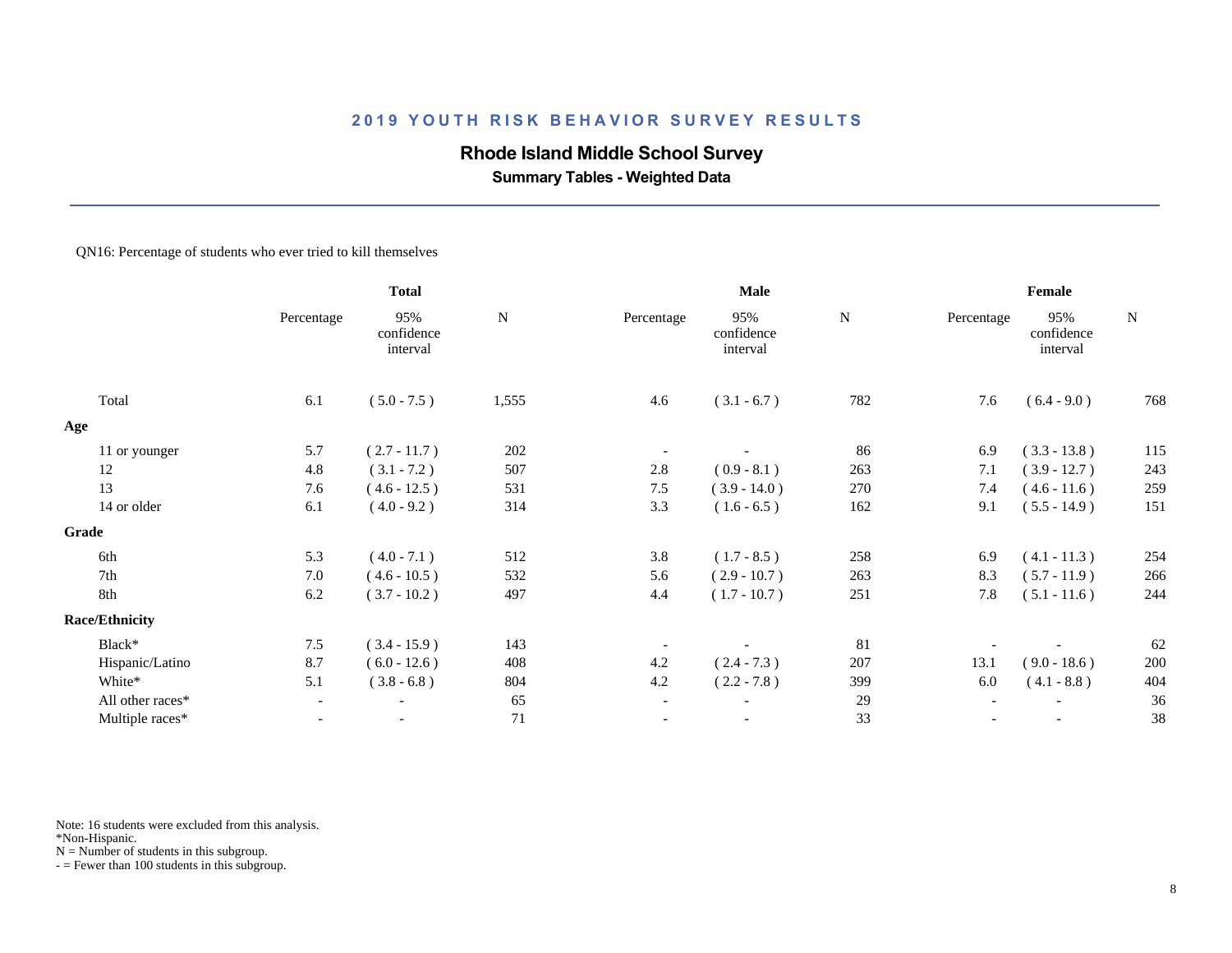# **Rhode Island Middle School Survey**

 **Summary Tables - Weighted Data**

QN17: Percentage of students who ever tried cigarette smoking (even one or two puffs)

|                       | <b>Total</b>             |                               | <b>Male</b> |                          |                               | Female    |            |                               |           |
|-----------------------|--------------------------|-------------------------------|-------------|--------------------------|-------------------------------|-----------|------------|-------------------------------|-----------|
|                       | Percentage               | 95%<br>confidence<br>interval | $\mathbf N$ | Percentage               | 95%<br>confidence<br>interval | ${\bf N}$ | Percentage | 95%<br>confidence<br>interval | ${\bf N}$ |
| Total                 | 5.3                      | $(3.8 - 7.2)$                 | 1,508       | 5.8                      | $(4.2 - 8.0)$                 | 756       | 4.5        | $(2.7 - 7.3)$                 | 748       |
| Age                   |                          |                               |             |                          |                               |           |            |                               |           |
| 11 or younger         | 2.3                      | $(0.7 - 7.3)$                 | 194         |                          |                               | 82        | 0.7        | $(0.1 - 7.1)$                 | 111       |
| 12                    | 4.0                      | $(2.7 - 5.9)$                 | 492         | 5.4                      | $(3.2 - 9.0)$                 | 254       | 2.5        | $(1.0 - 5.7)$                 | 237       |
| 13                    | 6.0                      | $(4.0 - 9.0)$                 | 518         | 7.2                      | $(4.4 - 11.4)$                | 264       | 4.3        | $(2.2 - 8.2)$                 | 253       |
| 14 or older           | 7.8                      | $(4.9 - 12.0)$                | 303         | 5.3                      | $(2.3 - 11.9)$                | 155       | 10.4       | $(6.5 - 16.2)$                | 147       |
| Grade                 |                          |                               |             |                          |                               |           |            |                               |           |
| 6th                   | 3.4                      | $(2.3 - 5.0)$                 | 497         | 4.7                      | $(3.0 - 7.3)$                 | 247       | 2.0        | $(0.7 - 5.9)$                 | 250       |
| 7th                   | 5.3                      | $(3.4 - 8.1)$                 | 515         | 6.8                      | $(4.5 - 10.2)$                | 255       | 3.2        | $(1.3 - 7.7)$                 | 258       |
| 8th                   | 7.0                      | $(4.9 - 10.0)$                | 484         | 6.0                      | $(3.5 - 10.2)$                | 245       | 7.8        | $(4.6 - 12.9)$                | 237       |
| <b>Race/Ethnicity</b> |                          |                               |             |                          |                               |           |            |                               |           |
| Black*                | 9.3                      | $(6.5 - 13.0)$                | 138         |                          |                               | 79        |            |                               | 59        |
| Hispanic/Latino       | 7.7                      | $(6.3 - 9.5)$                 | 395         | 8.4                      | $(6.1 - 11.6)$                | 202       | 6.4        | $(4.1 - 10.0)$                | 192       |
| White*                | 3.7                      | $(2.2 - 5.9)$                 | 779         | 3.8                      | $(1.8 - 7.6)$                 | 380       | 3.6        | $(1.5 - 8.0)$                 | 398       |
| All other races*      | $\overline{\phantom{a}}$ | $\overline{\phantom{a}}$      | 63          | $\overline{\phantom{a}}$ | $\overline{\phantom{a}}$      | 27        |            | $\overline{\phantom{a}}$      | 36        |
| Multiple races*       | $\overline{\phantom{a}}$ |                               | $70\,$      | $\overline{\phantom{a}}$ | $\overline{\phantom{a}}$      | 35        |            | $\overline{\phantom{a}}$      | 35        |
|                       |                          |                               |             |                          |                               |           |            |                               |           |

Note: 63 students were excluded from this analysis.

\*Non-Hispanic.

 $N =$  Number of students in this subgroup.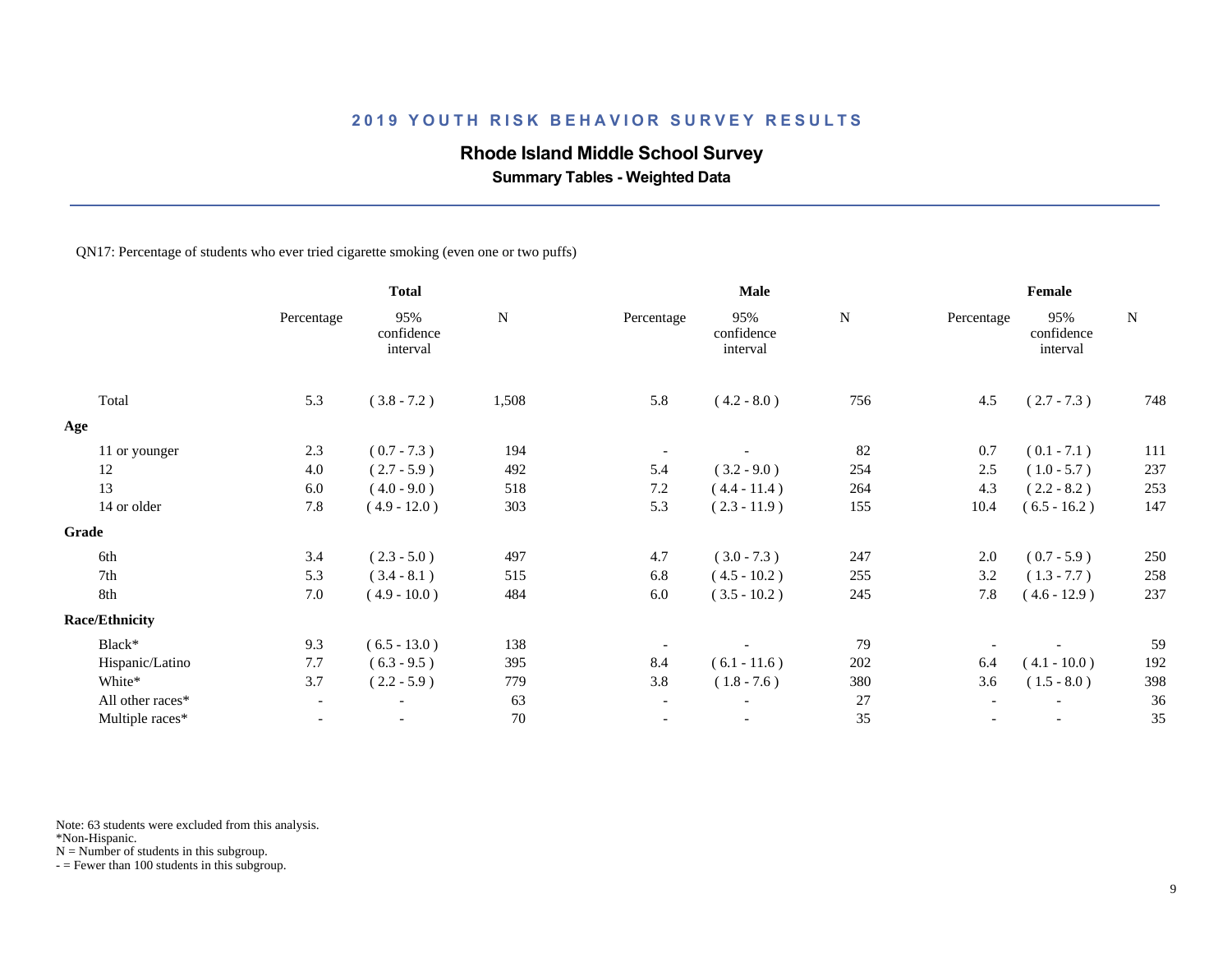### **Rhode Island Middle School Survey**

 **Summary Tables - Weighted Data**

QN18: Percentage of students who tried cigarette smoking for the first time before age 11 years (even one or two puffs)

|                       | <b>Total</b> |                               |           | Male                     |                               | Female    |            |                               |           |
|-----------------------|--------------|-------------------------------|-----------|--------------------------|-------------------------------|-----------|------------|-------------------------------|-----------|
|                       | Percentage   | 95%<br>confidence<br>interval | ${\bf N}$ | Percentage               | 95%<br>confidence<br>interval | ${\bf N}$ | Percentage | 95%<br>confidence<br>interval | ${\bf N}$ |
| Total                 | 2.6          | $(1.7 - 3.9)$                 | 1,489     | 3.0                      | $(1.8 - 4.9)$                 | 740       | 1.9        | $(1.1 - 3.3)$                 | 744       |
| Age                   |              |                               |           |                          |                               |           |            |                               |           |
| 11 or younger         | 1.5          | $(0.4 - 5.0)$                 | 188       |                          |                               | 78        | 0.0        |                               | 109       |
| 12                    | 2.6          | $(1.3 - 5.3)$                 | 485       | 3.7                      | $(1.7 - 7.6)$                 | 247       | 1.2        | $(0.3 - 4.4)$                 | 236       |
| 13                    | 2.9          | $(1.7 - 5.0)$                 | 513       | 3.5                      | $(1.8 - 6.9)$                 | 260       | 2.3        | $(1.0 - 5.2)$                 | 252       |
| 14 or older           | 2.4          | $(1.3 - 4.5)$                 | 302       | 1.3                      | $(0.3 - 4.7)$                 | 154       | 3.7        | $(1.4 - 9.3)$                 | 147       |
| Grade                 |              |                               |           |                          |                               |           |            |                               |           |
| 6th                   | 2.6          | $(1.4 - 4.7)$                 | 489       | 4.1                      | $(2.3 - 7.2)$                 | 240       | 1.2        | $(0.4 - 3.6)$                 | 249       |
| 7th                   | 2.1          | $(1.1 - 3.8)$                 | 506       | 2.7                      | $(1.2 - 5.8)$                 | 248       | 1.5        | $(0.5 - 4.1)$                 | 256       |
| 8th                   | 2.7          | $(1.7 - 4.2)$                 | 481       | 2.3                      | $(1.3 - 4.2)$                 | 243       | 2.7        | $(1.1 - 6.5)$                 | 236       |
| <b>Race/Ethnicity</b> |              |                               |           |                          |                               |           |            |                               |           |
| Black*                | 5.8          | $(2.9 - 11.4)$                | 136       |                          |                               | 77        |            |                               | 59        |
| Hispanic/Latino       | 4.2          | $(2.7 - 6.3)$                 | 387       | 4.6                      | $(2.3 - 9.1)$                 | 195       | 3.7        | $(1.7 - 7.9)$                 | 191       |
| White*                | 1.4          | $(0.7 - 2.9)$                 | 774       | 1.6                      | $(0.5 - 5.3)$                 | 377       | 1.2        | $(0.5 - 2.6)$                 | 396       |
| All other races*      | $ \,$        | $\overline{\phantom{a}}$      | 62        | $\overline{\phantom{a}}$ | $\overline{\phantom{a}}$      | 26        |            | $\overline{\phantom{a}}$      | 35        |
| Multiple races*       |              |                               | 69        | $\overline{\phantom{a}}$ | $\overline{\phantom{a}}$      | 34        |            | $\overline{a}$                | 35        |
|                       |              |                               |           |                          |                               |           |            |                               |           |

Note: 82 students were excluded from this analysis.

\*Non-Hispanic.

 $N =$  Number of students in this subgroup.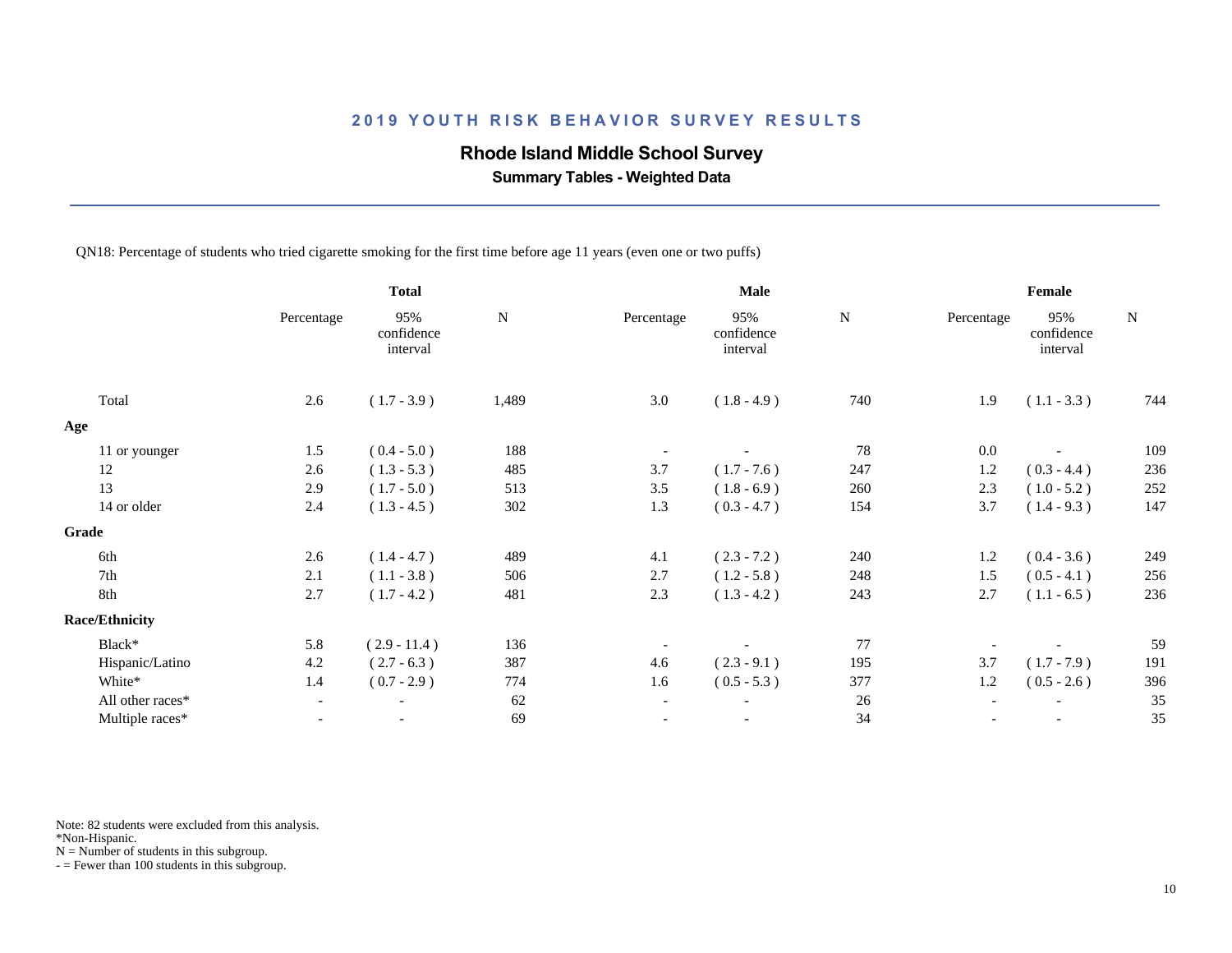### **Rhode Island Middle School Survey**

 **Summary Tables - Weighted Data**

QN19: Percentage of students who currently smoked cigarettes (on at least 1 day during the 30 days before the survey)

|            | <b>Total</b>                  |             |                          | Male                          |               |            | Female                        |               |
|------------|-------------------------------|-------------|--------------------------|-------------------------------|---------------|------------|-------------------------------|---------------|
| Percentage | 95%<br>confidence<br>interval | $\mathbf N$ | Percentage               | 95%<br>confidence<br>interval | ${\bf N}$     | Percentage | 95%<br>confidence<br>interval | $\mathbf N$   |
| 1.6        | $(1.0 - 2.6)$                 | 1,548       | 1.8                      | $(1.1 - 2.9)$                 | 771           | 1.2        | $(0.6 - 2.7)$                 | 771           |
|            |                               |             |                          |                               |               |            |                               |               |
| 1.3        | $(0.3 - 5.3)$                 | 201         |                          |                               | 85            | 0.7        | $(0.1 - 6.8)$                 | 115           |
| 1.1        | $(0.5 - 2.5)$                 | 503         | 1.5                      | $(0.4 - 5.0)$                 | 259           | 0.3        | $(0.0 - 3.0)$                 | 242           |
| 2.2        | $(1.1 - 4.4)$                 | 531         | 2.9                      | $(1.5 - 5.3)$                 | 266           | 1.4        | $(0.4 - 5.0)$                 | 263           |
| 1.7        | $(0.6 - 4.7)$                 | 312         | $0.8\,$                  | $(0.1 - 7.7)$                 | 160           | 2.7        | $(1.1 - 6.5)$                 | 151           |
|            |                               |             |                          |                               |               |            |                               |               |
| 1.0        | $(0.3 - 3.3)$                 | 507         | 1.6                      |                               | 251           | 0.4        |                               | 256           |
| 2.0        | $(0.9 - 4.2)$                 | 529         | 2.3                      | $(1.0 - 4.8)$                 | 259           | 1.7        | $(0.5 - 5.7)$                 | 267           |
| 1.6        | $(0.9 - 3.0)$                 | 497         | 1.6                      | $(0.6 - 4.3)$                 | 251           | 1.3        | $(0.6 - 2.8)$                 | 244           |
|            |                               |             |                          |                               |               |            |                               |               |
| 2.8        | $(1.3 - 5.7)$                 | 142         |                          |                               | 79            |            |                               | 63            |
| 2.2        | $(1.2 - 3.8)$                 | 407         | 2.4                      | $(1.2 - 4.6)$                 | 206           | 1.9        | $(0.7 - 4.9)$                 | 200           |
| 1.2        | $(0.6 - 2.3)$                 | 801         | 1.3                      | $(0.5 - 3.4)$                 | 392           | 1.0        | $(0.4 - 2.5)$                 | 408           |
|            | $\overline{\phantom{a}}$      | 63          | $\overline{\phantom{a}}$ |                               | $27\,$        |            |                               | 35            |
|            | $\overline{\phantom{a}}$      | 72          |                          |                               | 35            |            | $\overline{\phantom{a}}$      | 37            |
|            |                               |             |                          |                               | $(0.4 - 5.7)$ |            |                               | $(0.0 - 3.1)$ |

Note: 23 students were excluded from this analysis.

\*Non-Hispanic.

 $N =$  Number of students in this subgroup.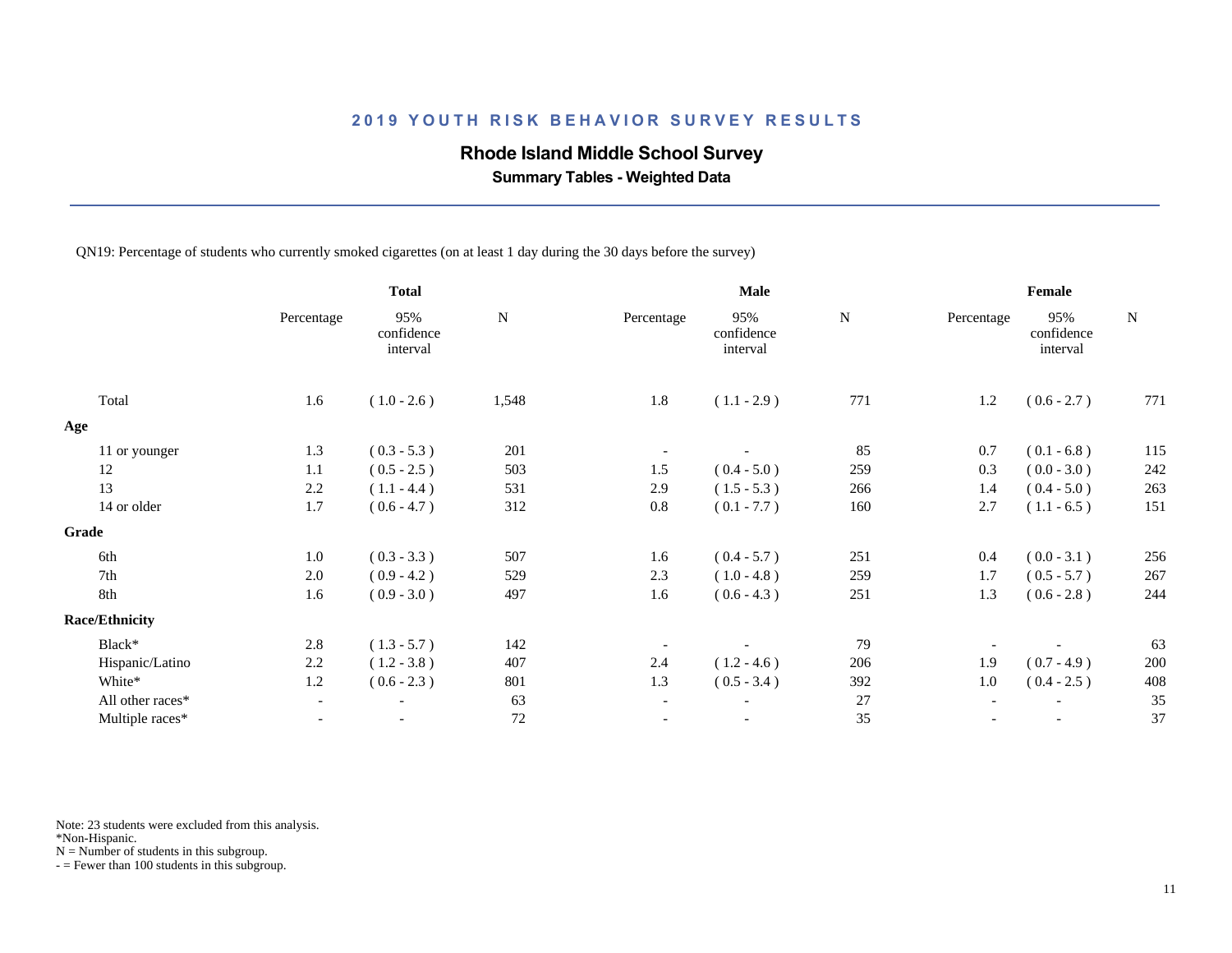### **Rhode Island Middle School Survey**

 **Summary Tables - Weighted Data**

QNFRCIG: Percentage of students who currently smoked cigarettes frequently (on 20 or more days during the 30 days before the survey)

|                       | <b>Total</b>             |                               |           | Male                     |                               | Female    |            |                               |           |
|-----------------------|--------------------------|-------------------------------|-----------|--------------------------|-------------------------------|-----------|------------|-------------------------------|-----------|
|                       | Percentage               | 95%<br>confidence<br>interval | ${\bf N}$ | Percentage               | 95%<br>confidence<br>interval | ${\bf N}$ | Percentage | 95%<br>confidence<br>interval | ${\bf N}$ |
| Total                 | 0.2                      | $(0.1 - 0.5)$                 | 1,548     | $0.4\,$                  | $(0.2 - 0.7)$                 | 771       | 0.0        | $\overline{\phantom{a}}$      | 771       |
| Age                   |                          |                               |           |                          |                               |           |            |                               |           |
| 11 or younger         | 0.5                      | $(0.0 - 4.7)$                 | 201       |                          |                               | 85        | 0.0        | $\overline{\phantom{a}}$      | 115       |
| 12                    | $0.0\,$                  | $\overline{\phantom{a}}$      | 503       | $0.0\,$                  |                               | 259       | 0.0        | $\overline{\phantom{a}}$      | 242       |
| 13                    | 0.5                      | $(0.3 - 1.1)$                 | 531       | 1.0                      | $(0.5 - 2.1)$                 | 266       | 0.0        | $\overline{\phantom{a}}$      | 263       |
| 14 or older           | 0.0                      | $\overline{\phantom{a}}$      | 312       | 0.0                      |                               | 160       | 0.0        | $\overline{\phantom{a}}$      | 151       |
| Grade                 |                          |                               |           |                          |                               |           |            |                               |           |
| 6th                   | $0.0\,$                  | $\overline{\phantom{a}}$      | 507       | $0.0\,$                  |                               | 251       | 0.0        | $\overline{\phantom{a}}$      | 256       |
| 7th                   | 0.2                      | $(0.0 - 2.0)$                 | 529       | 0.4                      | $(0.0 - 3.7)$                 | 259       | 0.0        | $\overline{\phantom{a}}$      | 267       |
| 8th                   | 0.5                      | $(0.1 - 1.7)$                 | 497       | 0.6                      | $(0.1 - 2.7)$                 | 251       | 0.0        | $\overline{\phantom{a}}$      | 244       |
| <b>Race/Ethnicity</b> |                          |                               |           |                          |                               |           |            |                               |           |
| Black*                | 0.7                      | $(0.1 - 4.2)$                 | 142       |                          |                               | 79        |            | $\overline{\phantom{a}}$      | 63        |
| Hispanic/Latino       | 0.0                      | $\overline{\phantom{a}}$      | 407       | $0.0\,$                  |                               | 206       | $0.0\,$    | $\overline{\phantom{a}}$      | 200       |
| White*                | 0.1                      | $(0.0 - 1.2)$                 | 801       | 0.3                      | $(0.0 - 2.3)$                 | 392       | 0.0        | $\overline{\phantom{a}}$      | 408       |
| All other races*      | $\overline{\phantom{a}}$ | $\overline{\phantom{a}}$      | 63        | $\overline{\phantom{a}}$ |                               | 27        |            | $\overline{\phantom{a}}$      | 35        |
| Multiple races*       |                          | $\overline{\phantom{a}}$      | $72\,$    |                          |                               | 35        |            |                               | 37        |

Note: 23 students were excluded from this analysis.

\*Non-Hispanic.

 $N =$  Number of students in this subgroup.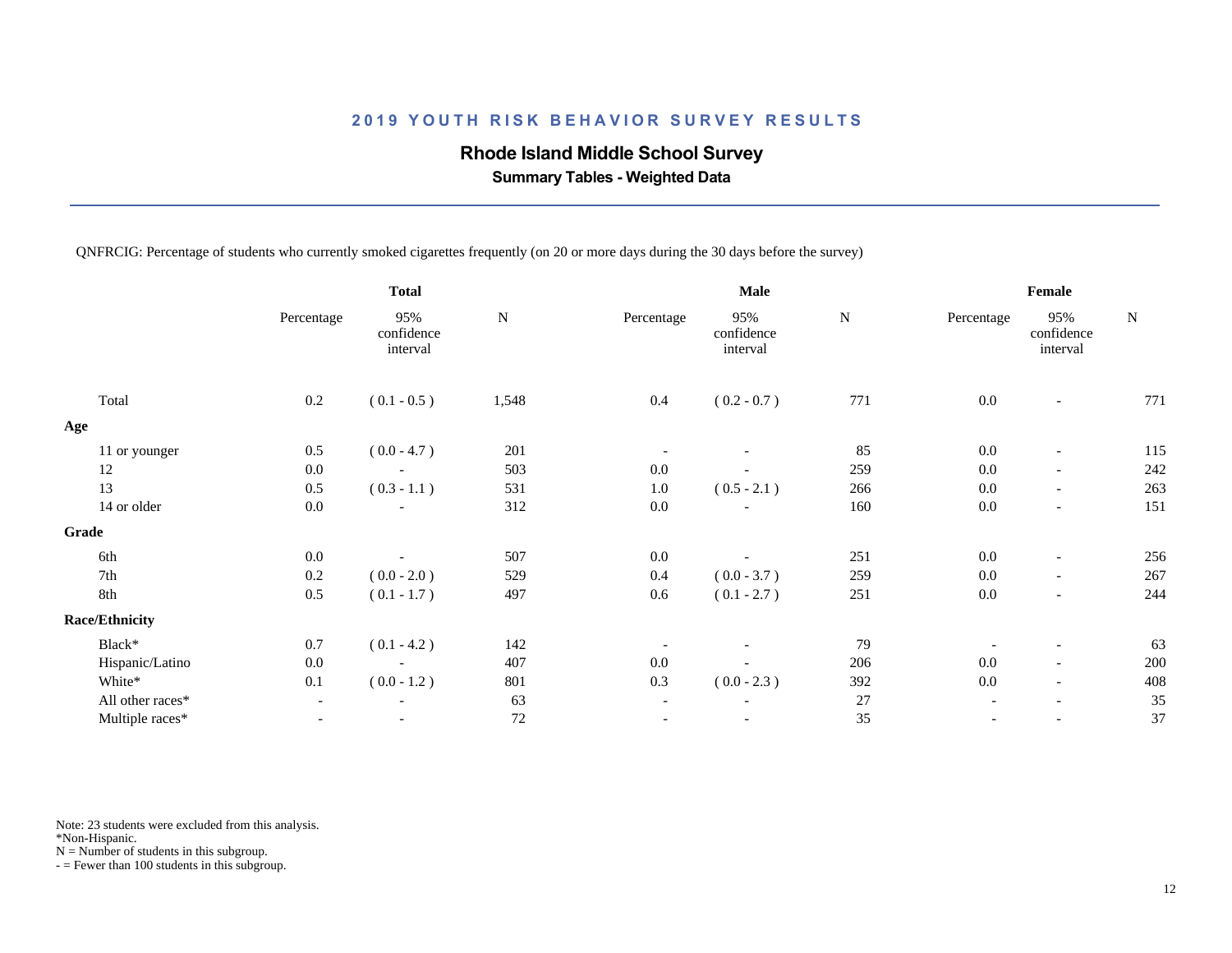### **Rhode Island Middle School Survey**

 **Summary Tables - Weighted Data**

QNDAYCIG: Percentage of students who currently smoked cigarettes daily (on all 30 days during the 30 days before the survey)

|                       |                          | <b>Total</b>                  |           |                          | Male                          | Female    |            |                               |           |
|-----------------------|--------------------------|-------------------------------|-----------|--------------------------|-------------------------------|-----------|------------|-------------------------------|-----------|
|                       | Percentage               | 95%<br>confidence<br>interval | ${\bf N}$ | Percentage               | 95%<br>confidence<br>interval | ${\bf N}$ | Percentage | 95%<br>confidence<br>interval | ${\bf N}$ |
| Total                 | 0.2                      | $(0.0 - 0.7)$                 | 1,548     | $0.2\,$                  | $(0.1 - 1.2)$                 | 771       | 0.0        | $\overline{\phantom{a}}$      | 771       |
| Age                   |                          |                               |           |                          |                               |           |            |                               |           |
| 11 or younger         | 0.5                      | $(0.0 - 4.7)$                 | 201       |                          |                               | 85        | 0.0        | $\overline{\phantom{a}}$      | 115       |
| 12                    | 0.0                      | $\overline{\phantom{a}}$      | 503       | 0.0                      |                               | 259       | 0.0        | $\overline{\phantom{a}}$      | 242       |
| 13                    | 0.4                      | $(0.1 - 1.8)$                 | 531       | 0.7                      | $(0.1 - 3.5)$                 | 266       | 0.0        | $\overline{\phantom{a}}$      | 263       |
| 14 or older           | 0.0                      | $\overline{\phantom{a}}$      | 312       | 0.0                      |                               | 160       | 0.0        | $\overline{\phantom{a}}$      | 151       |
| Grade                 |                          |                               |           |                          |                               |           |            |                               |           |
| 6th                   | 0.0                      | $\overline{\phantom{a}}$      | 507       | $0.0\,$                  |                               | 251       | 0.0        | $\overline{\phantom{a}}$      | 256       |
| 7th                   | 0.2                      | $(0.0 - 2.0)$                 | 529       | 0.4                      | $(0.0 - 3.7)$                 | 259       | 0.0        | $\overline{\phantom{a}}$      | 267       |
| 8th                   | 0.3                      | $(0.1 - 1.6)$                 | 497       | 0.3                      | $(0.0 - 2.7)$                 | 251       | 0.0        | $\overline{\phantom{a}}$      | 244       |
| <b>Race/Ethnicity</b> |                          |                               |           |                          |                               |           |            |                               |           |
| Black*                | 0.7                      | $(0.1 - 4.2)$                 | 142       |                          |                               | 79        |            | $\overline{\phantom{a}}$      | 63        |
| Hispanic/Latino       | 0.0                      | $\overline{\phantom{a}}$      | 407       | $0.0\,$                  |                               | 206       | 0.0        | $\overline{\phantom{a}}$      | 200       |
| White*                | 0.1                      | $(0.0 - 1.2)$                 | 801       | 0.3                      | $(0.0 - 2.3)$                 | 392       | 0.0        | $\overline{\phantom{a}}$      | 408       |
| All other races*      | $\overline{\phantom{a}}$ | $\overline{\phantom{a}}$      | 63        | $\overline{\phantom{a}}$ | $\overline{\phantom{a}}$      | 27        |            | $\overline{\phantom{a}}$      | 35        |
| Multiple races*       | $\overline{\phantom{a}}$ | $\overline{\phantom{a}}$      | $72\,$    |                          | $-$                           | 35        |            | $\overline{\phantom{a}}$      | 37        |

Note: 23 students were excluded from this analysis.

\*Non-Hispanic.

 $N =$  Number of students in this subgroup.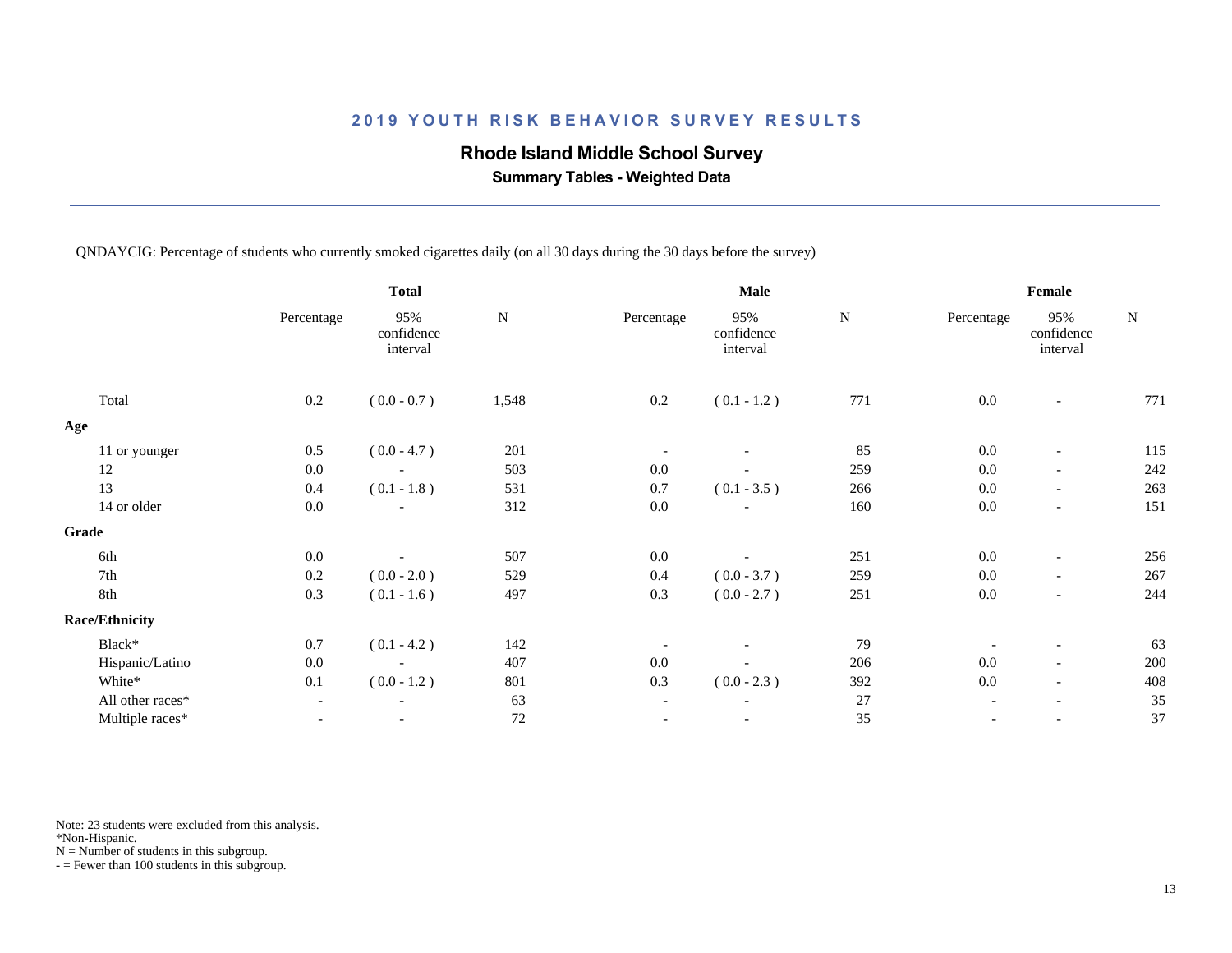# **Rhode Island Middle School Survey**

 **Summary Tables - Weighted Data**

#### QN21: Percentage of students who ever used an electronic vapor product

|                       | <b>Total</b>             |                               |           |                          | Male                          |           |            | Female                        |             |  |  |
|-----------------------|--------------------------|-------------------------------|-----------|--------------------------|-------------------------------|-----------|------------|-------------------------------|-------------|--|--|
|                       | Percentage               | 95%<br>confidence<br>interval | ${\bf N}$ | Percentage               | 95%<br>confidence<br>interval | ${\bf N}$ | Percentage | 95%<br>confidence<br>interval | $\mathbf N$ |  |  |
| Total                 | 16.4                     | $(13.2 - 20.3)$               | 1,520     | 16.4                     | $(13.4 - 19.9)$               | 761       | 16.3       | $(12.0 - 21.8)$               | 755         |  |  |
| Age                   |                          |                               |           |                          |                               |           |            |                               |             |  |  |
| 11 or younger         | 8.0                      | $(4.6 - 13.7)$                | 194       |                          |                               | 82        | 5.6        | $(2.4 - 12.6)$                | 111         |  |  |
| 12                    | 10.4                     | $(6.4 - 16.4)$                | 495       | 10.4                     | $(6.1 - 17.1)$                | 257       | 10.3       | $(5.9 - 17.6)$                | 238         |  |  |
| 13                    | 17.9                     | $(13.1 - 23.9)$               | 522       | 18.6                     | $(13.1 - 25.9)$               | 262       | 16.8       | $(11.2 - 24.5)$               | 258         |  |  |
| 14 or older           | 28.4                     | $(24.5 - 32.6)$               | 308       | 25.4                     | $(19.8 - 32.0)$               | 159       | 31.7       | $(24.9 - 39.4)$               | 148         |  |  |
| <b>Grade</b>          |                          |                               |           |                          |                               |           |            |                               |             |  |  |
| 6th                   | 9.0                      | $(5.9 - 13.4)$                | 498       | 10.5                     | $(6.0 - 17.7)$                | 250       | 7.3        | $(4.6 - 11.4)$                | 248         |  |  |
| 7th                   | 15.8                     | $(10.9 - 22.4)$               | 519       | 15.9                     | $(11.0 - 22.5)$               | 254       | 15.4       | $(8.4 - 26.6)$                | 263         |  |  |
| 8th                   | 24.5                     | $(21.1 - 28.3)$               | 490       | 23.2                     | $(19.3 - 27.7)$               | 248       | 25.7       | $(20.7 - 31.3)$               | 240         |  |  |
| <b>Race/Ethnicity</b> |                          |                               |           |                          |                               |           |            |                               |             |  |  |
| Black*                | 22.8                     | $(16.8 - 30.0)$               | 141       |                          |                               | 78        |            |                               | 63          |  |  |
| Hispanic/Latino       | 18.5                     | $(15.1 - 22.5)$               | 395       | 16.4                     | $(11.5 - 22.9)$               | 199       | 20.3       | $(16.1 - 25.2)$               | 195         |  |  |
| White*                | 14.4                     | $(10.8 - 18.9)$               | 786       | 14.5                     | $(10.4 - 19.9)$               | 389       | 14.3       | $(9.4 - 21.2)$                | 396         |  |  |
| All other races*      | $-$                      | $-$                           | 65        | $\blacksquare$           | $\overline{\phantom{a}}$      | 29        |            |                               | 36          |  |  |
| Multiple races*       | $\overline{\phantom{a}}$ | $\overline{\phantom{a}}$      | 71        | $\overline{\phantom{a}}$ | $\overline{\phantom{a}}$      | 34        |            |                               | 37          |  |  |
|                       |                          |                               |           |                          |                               |           |            |                               |             |  |  |

Note: 51 students were excluded from this analysis.

\*Non-Hispanic.

 $N =$  Number of students in this subgroup.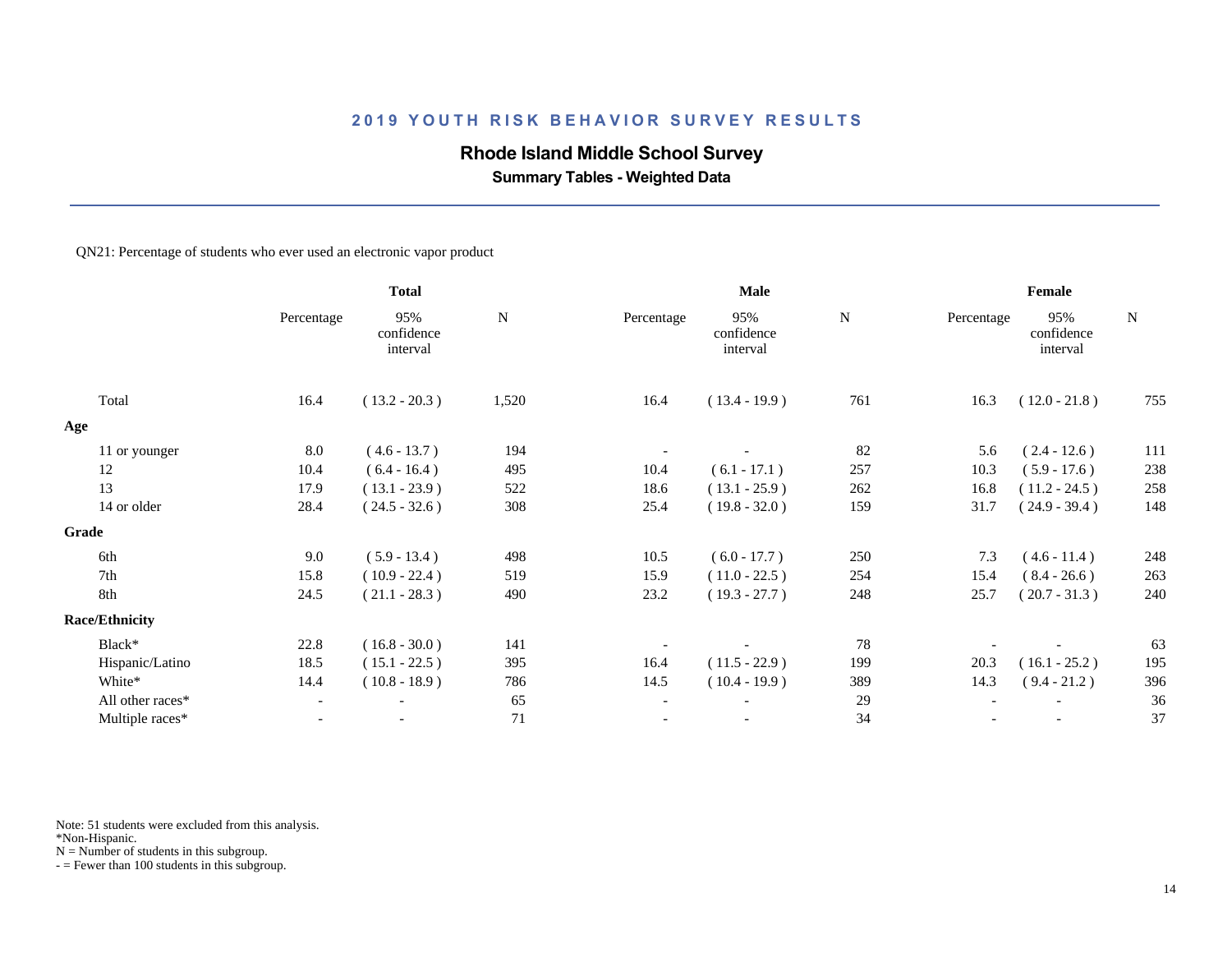### **Rhode Island Middle School Survey**

 **Summary Tables - Weighted Data**

QN22: Percentage of students who currently used an electronic vapor product (on at least 1 day during the 30 days before the survey)

|                          | <b>Total</b>                  |             |                          | Male                          |           |            | Female                        |           |  |
|--------------------------|-------------------------------|-------------|--------------------------|-------------------------------|-----------|------------|-------------------------------|-----------|--|
| Percentage               | 95%<br>confidence<br>interval | $\mathbf N$ | Percentage               | 95%<br>confidence<br>interval | ${\bf N}$ | Percentage | 95%<br>confidence<br>interval | ${\bf N}$ |  |
| 6.5                      | $(4.9 - 8.7)$                 | 1,489       | 5.6                      | $(3.7 - 8.4)$                 | 747       | 7.1        | $(4.5 - 11.2)$                | 737       |  |
|                          |                               |             |                          |                               |           |            |                               |           |  |
| 1.9                      | $(0.5 - 6.1)$                 | 192         |                          |                               | 81        | 2.4        | $(0.6 - 8.9)$                 | 110       |  |
| 4.0                      | $(2.3 - 7.1)$                 | 491         | 3.3                      | $(1.4 - 7.5)$                 | 254       | 4.5        | $(2.4 - 8.4)$                 | 236       |  |
| 7.6                      | $(4.9 - 11.7)$                | 508         | 7.6                      | $(4.2 - 13.3)$                | 254       | 7.3        | $(4.2 - 12.5)$                | 252       |  |
| 11.4                     | $(7.8 - 16.5)$                | 297         | 9.0                      | $(4.7 - 16.4)$                | 157       | 14.3       | $(8.0 - 24.2)$                | 139       |  |
|                          |                               |             |                          |                               |           |            |                               |           |  |
| 2.7                      | $(1.2 - 6.0)$                 | 491         | 3.0                      | $(1.1 - 7.9)$                 | 246       | 2.5        | $(0.9 - 6.9)$                 | 245       |  |
| 6.2                      | $(3.5 - 10.9)$                | 511         | 4.3                      | $(1.8 - 10.2)$                | 250       | 7.9        | $(4.1 - 14.8)$                | 259       |  |
| 10.3                     | $(7.5 - 14.0)$                | 473         | 9.7                      | $(6.8 - 13.8)$                | 242       | 10.7       | $(6.1 - 18.1)$                | 229       |  |
|                          |                               |             |                          |                               |           |            |                               |           |  |
| 8.1                      | $(3.3 - 18.6)$                | 137         |                          |                               | 75        |            |                               | 62        |  |
| 7.1                      | $(4.4 - 11.1)$                | 383         | 4.6                      | $(2.2 - 9.6)$                 | 194       | 9.2        | $(5.6 - 14.6)$                | 188       |  |
| 6.0                      | $(4.2 - 8.4)$                 | 776         | 5.9                      | $(3.3 - 10.4)$                | 386       | 6.1        | $(3.0 - 12.0)$                | 389       |  |
| $\overline{\phantom{a}}$ | $\overline{\phantom{a}}$      | 65          | $\overline{\phantom{a}}$ | $\overline{\phantom{a}}$      | 29        |            |                               | 35        |  |
|                          |                               | 66          |                          | $\overline{\phantom{a}}$      | 31        |            |                               | 35        |  |
|                          |                               |             |                          |                               |           |            |                               |           |  |

Note: 82 students were excluded from this analysis.

\*Non-Hispanic.

 $N =$  Number of students in this subgroup.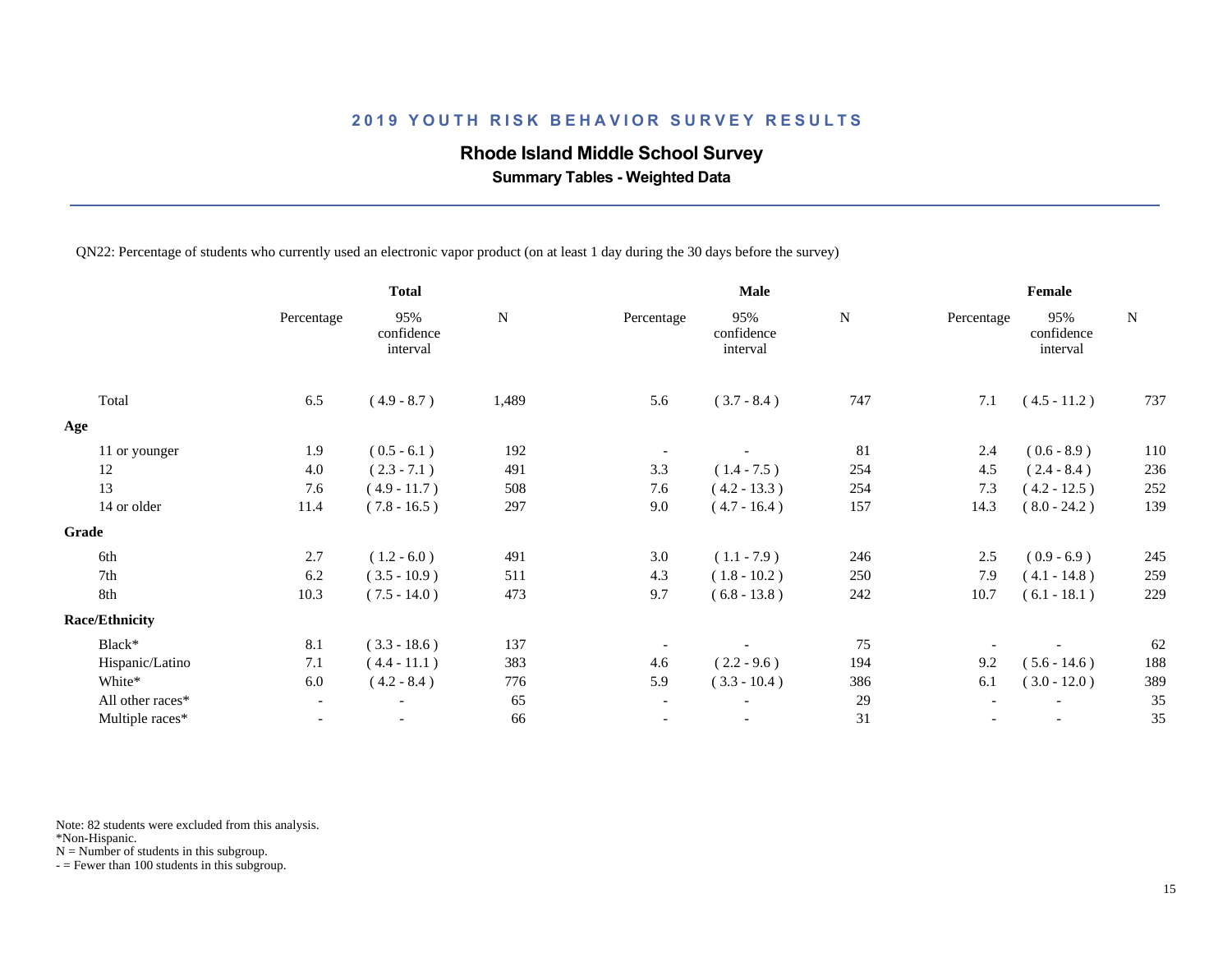## **Rhode Island Middle School Survey**

 **Summary Tables - Weighted Data**

QNFREVP: Percentage of students who currently used electronic vapor products frequently (on 20 or more days during the 30 days before the survey)

|                       |            | <b>Total</b>                  |             |                          | Male                          |             | Female     |                               |           |  |
|-----------------------|------------|-------------------------------|-------------|--------------------------|-------------------------------|-------------|------------|-------------------------------|-----------|--|
|                       | Percentage | 95%<br>confidence<br>interval | $\mathbf N$ | Percentage               | 95%<br>confidence<br>interval | $\mathbf N$ | Percentage | 95%<br>confidence<br>interval | ${\bf N}$ |  |
| Total                 | 0.8        | $(0.4 - 1.7)$                 | 1,489       | $1.0\,$                  | $(0.5 - 2.1)$                 | 747         | 0.6        | $(0.1 - 3.0)$                 | 737       |  |
| Age                   |            |                               |             |                          |                               |             |            |                               |           |  |
| 11 or younger         | 0.5        | $(0.0 - 4.9)$                 | 192         |                          |                               | 81          | 0.0        |                               | 110       |  |
| 12                    | 0.2        | $(0.0 - 1.9)$                 | 491         | 0.0                      |                               | 254         | 0.4        | $(0.0 - 4.0)$                 | 236       |  |
| 13                    | 0.8        | $(0.4 - 1.6)$                 | 508         | 1.1                      | $(0.5 - 2.7)$                 | 254         | 0.4        | $(0.0 - 2.7)$                 | 252       |  |
| 14 or older           | 2.2        | $(0.9 - 4.9)$                 | 297         | 2.8                      | $(1.0 - 7.4)$                 | 157         | 1.5        | $(0.2 - 9.0)$                 | 139       |  |
| Grade                 |            |                               |             |                          |                               |             |            |                               |           |  |
| 6th                   | 0.2        | $(0.0 - 1.6)$                 | 491         | 0.0                      |                               | 246         | 0.4        | $(0.0 - 3.2)$                 | 245       |  |
| 7th                   | 0.6        | $(0.2 - 1.4)$                 | 511         | 1.1                      | $(0.5 - 2.7)$                 | 250         | 0.0        |                               | 259       |  |
| 8th                   | 1.7        | $(0.8 - 3.6)$                 | 473         | 1.8                      | $(0.7 - 4.7)$                 | 242         | 1.3        | $(0.2 - 6.9)$                 | 229       |  |
| <b>Race/Ethnicity</b> |            |                               |             |                          |                               |             |            |                               |           |  |
| Black*                | $0.8\,$    | $(0.1 - 6.7)$                 | 137         |                          |                               | 75          |            |                               | 62        |  |
| Hispanic/Latino       | 0.5        | $(0.1 - 2.8)$                 | 383         | 1.0                      | $(0.2 - 5.3)$                 | 194         | 0.0        |                               | 188       |  |
| White*                | 0.9        | $(0.4 - 2.0)$                 | 776         | 1.1                      | $(0.4 - 2.7)$                 | 386         | $0.8\,$    | $(0.2 - 3.3)$                 | 389       |  |
| All other races*      |            | $\overline{\phantom{a}}$      | 65          | $\overline{\phantom{a}}$ |                               | 29          |            |                               | 35        |  |
| Multiple races*       |            |                               | 66          |                          |                               | $31\,$      |            |                               | 35        |  |
|                       |            |                               |             |                          |                               |             |            |                               |           |  |

Note: 82 students were excluded from this analysis.

\*Non-Hispanic.

 $N =$  Number of students in this subgroup.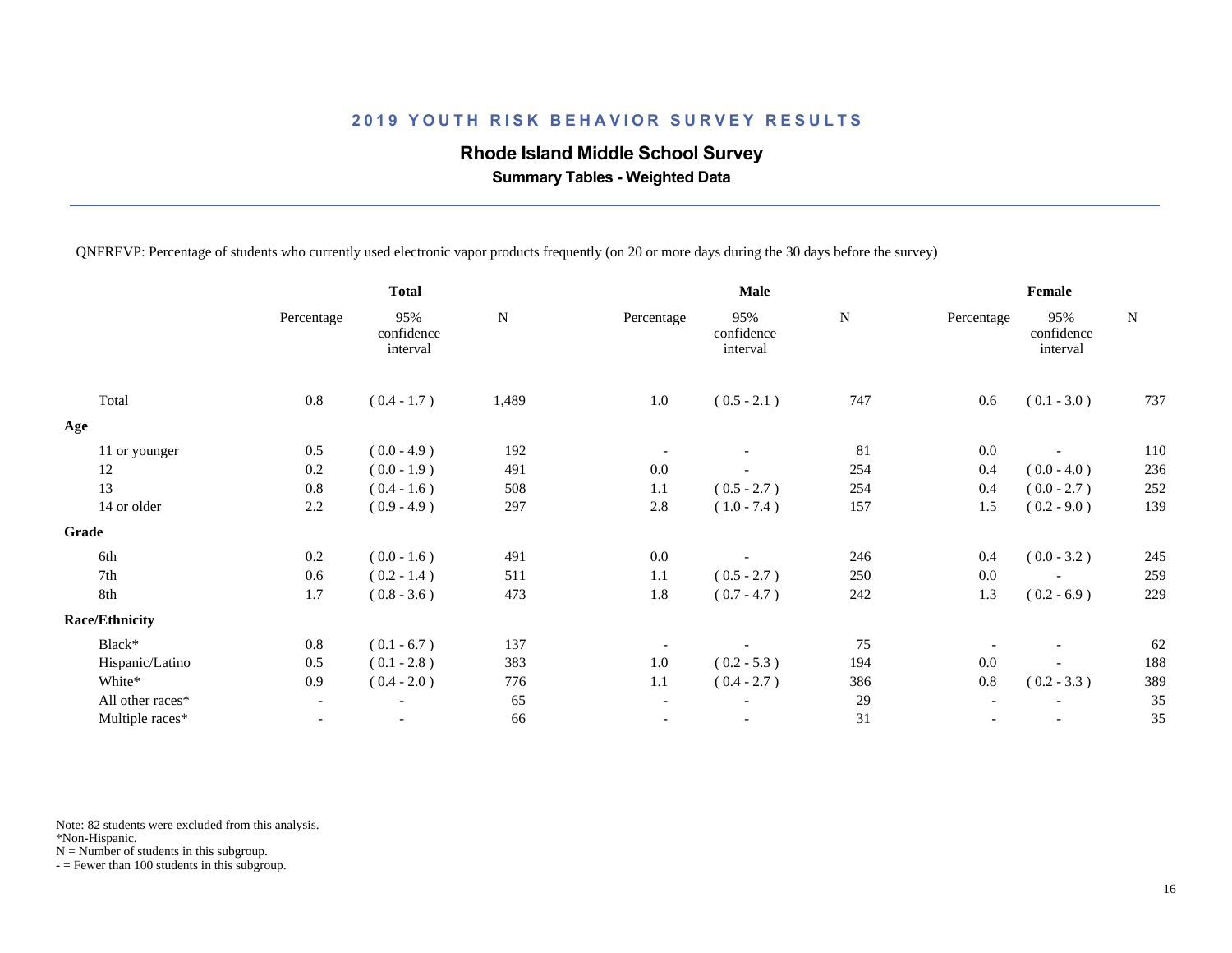### **Rhode Island Middle School Survey**

 **Summary Tables - Weighted Data**

QNDAYEVP: Percentage of students who currently used electronic vapor products daily (on all 30 days during the 30 days before the survey)

|                       | <b>Total</b>             |                               |             |                          | Male                          |           |            | Female                        |           |  |
|-----------------------|--------------------------|-------------------------------|-------------|--------------------------|-------------------------------|-----------|------------|-------------------------------|-----------|--|
|                       | Percentage               | 95%<br>confidence<br>interval | $\mathbf N$ | Percentage               | 95%<br>confidence<br>interval | ${\bf N}$ | Percentage | 95%<br>confidence<br>interval | ${\bf N}$ |  |
| Total                 | 0.5                      | $(0.2 - 1.3)$                 | 1,489       | 0.7                      | $(0.2 - 1.8)$                 | 747       | 0.3        | $(0.1 - 1.3)$                 | 737       |  |
| Age                   |                          |                               |             |                          |                               |           |            |                               |           |  |
| 11 or younger         | 0.5                      | $(0.0 - 4.9)$                 | 192         |                          |                               | 81        | 0.0        |                               | 110       |  |
| 12                    | 0.2                      | $(0.0 - 1.9)$                 | 491         | $0.0\,$                  |                               | 254       | 0.4        | $(0.0 - 4.0)$                 | 236       |  |
| 13                    | 0.6                      | $(0.2 - 1.4)$                 | 508         | 1.1                      | $(0.5 - 2.7)$                 | 254       | 0.0        |                               | 252       |  |
| 14 or older           | 1.0                      | $(0.2 - 4.4)$                 | 297         | 1.3                      | $(0.3 - 5.7)$                 | 157       | $0.8\,$    | $(0.1 - 4.7)$                 | 139       |  |
| Grade                 |                          |                               |             |                          |                               |           |            |                               |           |  |
| 6th                   | 0.2                      | $(0.0 - 1.6)$                 | 491         | 0.0                      |                               | 246       | 0.4        | $(0.0 - 3.2)$                 | 245       |  |
| 7th                   | 0.6                      | $(0.2 - 1.4)$                 | 511         | 1.1                      | $(0.5 - 2.7)$                 | 250       | 0.0        |                               | 259       |  |
| 8th                   | 0.8                      | $(0.3 - 2.6)$                 | 473         | 0.8                      | $(0.2 - 3.8)$                 | 242       | 0.5        | $(0.1 - 2.5)$                 | 229       |  |
| <b>Race/Ethnicity</b> |                          |                               |             |                          |                               |           |            |                               |           |  |
| Black*                | 0.8                      | $(0.1 - 6.7)$                 | 137         |                          |                               | 75        |            | $\overline{\phantom{a}}$      | 62        |  |
| Hispanic/Latino       | 0.5                      | $(0.1 - 2.8)$                 | 383         | 1.0                      | $(0.2 - 5.3)$                 | 194       | 0.0        |                               | 188       |  |
| White*                | 0.5                      | $(0.1 - 1.8)$                 | 776         | 0.5                      | $(0.1 - 2.3)$                 | 386       | 0.5        | $(0.1 - 2.1)$                 | 389       |  |
| All other races*      | $\overline{\phantom{a}}$ | $\overline{\phantom{a}}$      | 65          | $\overline{\phantom{a}}$ | $\overline{\phantom{a}}$      | 29        |            |                               | 35        |  |
| Multiple races*       |                          | $\overline{\phantom{a}}$      | 66          |                          | $\overline{\phantom{a}}$      | 31        |            |                               | 35        |  |
|                       |                          |                               |             |                          |                               |           |            |                               |           |  |

Note: 82 students were excluded from this analysis.

\*Non-Hispanic.

 $N =$  Number of students in this subgroup.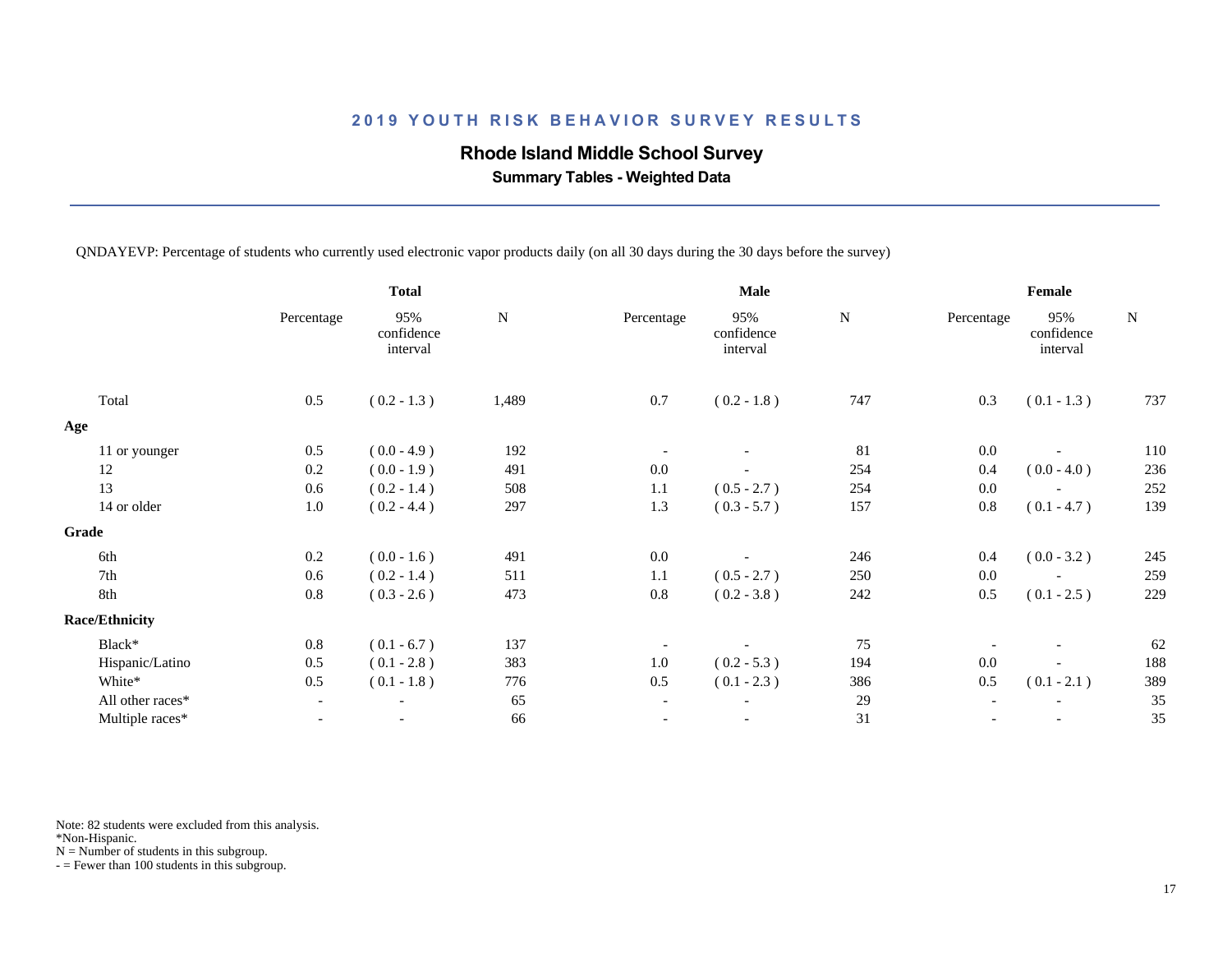### **Rhode Island Middle School Survey**

 **Summary Tables - Weighted Data**

QN23: Percentage of students who usually got their own electronic vapor products by buying them in a store (such as a convenience store, supermarket, discount store, gas station, or vape store, during the 30 days before the survey, among students who currently used electronic vapor products)

|                       |            | <b>Total</b>                  |                |                          | Male                          | Female           |                          |                               |    |
|-----------------------|------------|-------------------------------|----------------|--------------------------|-------------------------------|------------------|--------------------------|-------------------------------|----|
|                       | Percentage | 95%<br>confidence<br>interval | ${\bf N}$      | Percentage               | 95%<br>confidence<br>interval | ${\bf N}$        | Percentage               | 95%<br>confidence<br>interval | N  |
| Total                 |            |                               | 98             |                          |                               | 42               |                          |                               | 53 |
| Age                   |            |                               |                |                          |                               |                  |                          |                               |    |
| 11 or younger         |            | $\overline{\phantom{a}}$      | 4              |                          | $\overline{\phantom{a}}$      | $\boldsymbol{0}$ |                          | $\overline{\phantom{a}}$      | 3  |
| 12                    |            |                               | $20\,$         |                          |                               | $\,8$            |                          |                               | 11 |
| 13                    |            | $\overline{\phantom{a}}$      | 40             |                          | $\overline{\phantom{a}}$      | $20\,$           |                          | $\overline{\phantom{a}}$      | 19 |
| 14 or older           |            | $\overline{\phantom{a}}$      | 34             |                          | $\overline{\phantom{a}}$      | 14               |                          | $\overline{\phantom{a}}$      | 20 |
| Grade                 |            |                               |                |                          |                               |                  |                          |                               |    |
| 6th                   |            |                               | 13             |                          |                               | $7\phantom{.0}$  |                          |                               | 6  |
| $7\mathrm{th}$        |            | $\overline{\phantom{a}}$      | 33             |                          | $\overline{\phantom{a}}$      | 11               |                          | $\overline{\phantom{a}}$      | 21 |
| 8th                   |            | $\overline{\phantom{a}}$      | 50             | $\overline{\phantom{a}}$ | $\overline{\phantom{a}}$      | $24\,$           |                          | $\overline{\phantom{a}}$      | 25 |
| <b>Race/Ethnicity</b> |            |                               |                |                          |                               |                  |                          |                               |    |
| Black*                |            | $\overline{\phantom{a}}$      | <sup>11</sup>  |                          | $\overline{\phantom{a}}$      | $\mathfrak{S}$   |                          | $\overline{\phantom{0}}$      | 6  |
| Hispanic/Latino       |            | $\overline{\phantom{a}}$      | $27\,$         |                          | $\overline{\phantom{a}}$      | $\overline{9}$   |                          | $\overline{\phantom{a}}$      | 17 |
| White*                |            |                               | 47             |                          |                               | $23\,$           |                          |                               | 24 |
| All other races*      |            | $\overline{\phantom{a}}$      | $\overline{c}$ |                          | $\overline{\phantom{a}}$      | $\mathbf{0}$     |                          | $\overline{\phantom{a}}$      |    |
| Multiple races*       |            | $\overline{\phantom{a}}$      | 5              | $\overline{\phantom{a}}$ | $\overline{\phantom{a}}$      | 2                | $\overline{\phantom{a}}$ | $\overline{\phantom{a}}$      | 3  |

Note: 1,473 students were excluded from this analysis.

\*Non-Hispanic.

 $N =$  Number of students in this subgroup.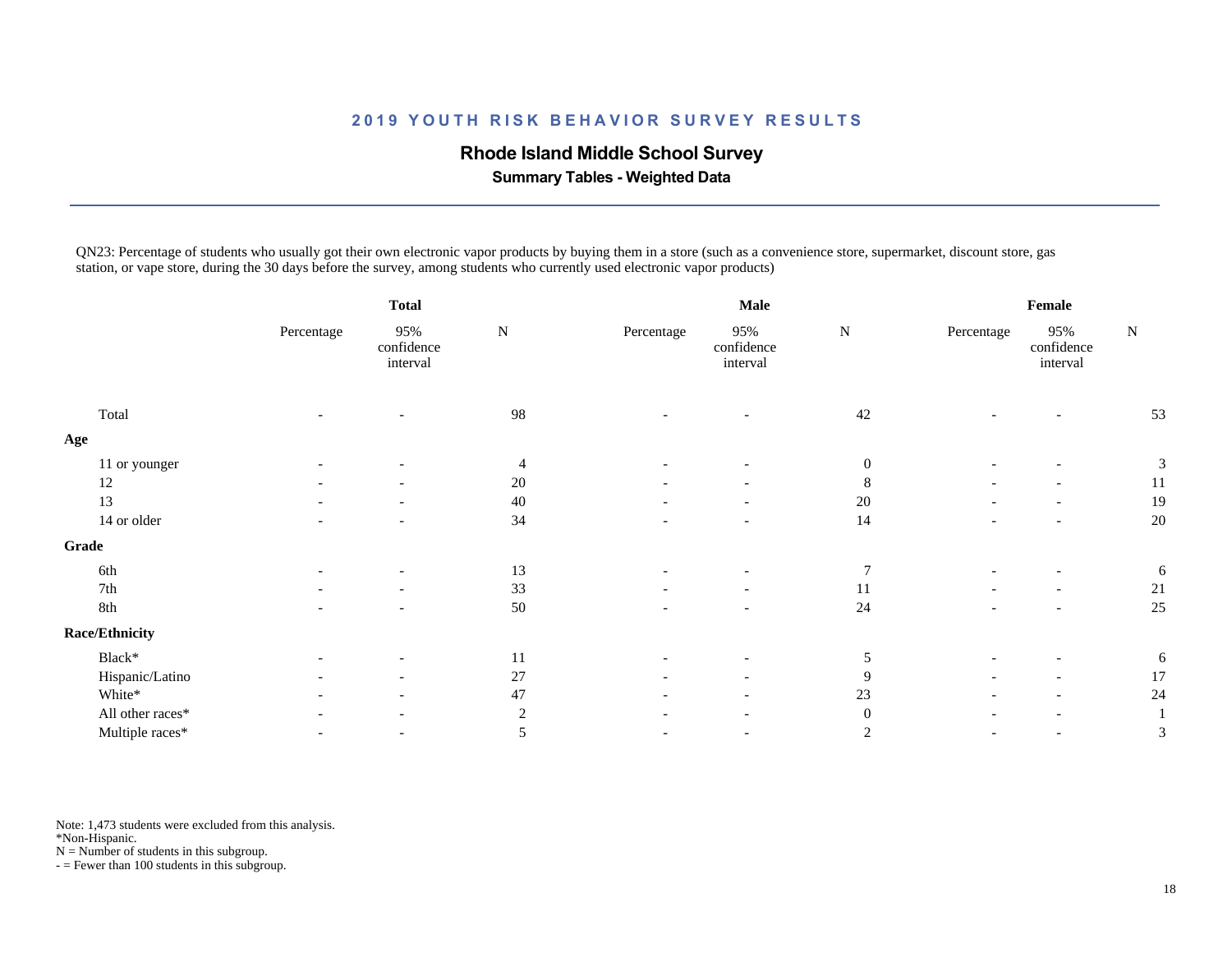### **Rhode Island Middle School Survey**

 **Summary Tables - Weighted Data**

QN24: Percentage of students who currently used smokeless tobacco (chewing tobacco, snuff, dip, snus, or dissolvable tobacco products [such as Copenhagen, Grizzly, Skoal, or Camel Snus], not counting any electronic vapor products, on at least 1 day during the 30 days before the survey)

|                       |                          | <b>Total</b>                  |             |                          | Male                          |     |            | Female                        |             |
|-----------------------|--------------------------|-------------------------------|-------------|--------------------------|-------------------------------|-----|------------|-------------------------------|-------------|
|                       | Percentage               | 95%<br>confidence<br>interval | $\mathbf N$ | Percentage               | 95%<br>confidence<br>interval | N   | Percentage | 95%<br>confidence<br>interval | $\mathbf N$ |
| Total                 | 1.5                      | $(0.9 - 2.4)$                 | 1,550       | 1.5                      | $(0.8 - 2.8)$                 | 773 | 1.3        | $(0.5 - 3.2)$                 | 772         |
| Age                   |                          |                               |             |                          |                               |     |            |                               |             |
| 11 or younger         | 2.6                      | $(1.4 - 4.9)$                 | 201         |                          |                               | 86  | 0.8        | $(0.1 - 7.8)$                 | 114         |
| 12                    | 0.9                      | $(0.3 - 2.4)$                 | 502         | 0.7                      | $(0.2 - 2.9)$                 | 259 | 0.7        | $(0.1 - 3.9)$                 | 242         |
| 13                    | 1.3                      | $(0.5 - 3.1)$                 | 531         | 1.7                      | $(0.6 - 4.7)$                 | 266 | 0.8        | $(0.1 - 4.5)$                 | 263         |
| 14 or older           | 2.2                      | $(1.0 - 4.9)$                 | 315         | 1.2                      | $(0.3 - 5.2)$                 | 161 | 3.3        | $(1.2 - 9.3)$                 | 153         |
| Grade                 |                          |                               |             |                          |                               |     |            |                               |             |
| 6th                   | 1.7                      | $(0.9 - 3.0)$                 | 509         | 1.8                      | $(0.9 - 3.3)$                 | 255 | 1.5        | $(0.5 - 4.4)$                 | 254         |
| 7th                   | 1.3                      | $(0.6 - 2.5)$                 | 528         | 1.8                      | $(0.7 - 4.3)$                 | 258 | 0.7        | $(0.1 - 4.0)$                 | 268         |
| 8th                   | 1.1                      | $(0.5 - 2.8)$                 | 498         | 0.7                      | $(0.2 - 3.1)$                 | 250 | 1.2        | $(0.4 - 3.6)$                 | 246         |
| <b>Race/Ethnicity</b> |                          |                               |             |                          |                               |     |            |                               |             |
| Black*                | 3.6                      | $(1.6 - 8.0)$                 | 141         |                          |                               | 78  |            |                               | 63          |
| Hispanic/Latino       | 2.6                      | $(1.4 - 4.7)$                 | 406         | 2.2                      | $(1.1 - 4.4)$                 | 204 | 3.0        | $(1.1 - 7.9)$                 | 201         |
| White*                | 0.8                      | $(0.4 - 1.6)$                 | 804         | 0.5                      | $(0.1 - 2.3)$                 | 396 | 1.0        | $(0.4 - 2.9)$                 | 407         |
| All other races*      | $\overline{\phantom{a}}$ | $\overline{\phantom{a}}$      | 64          | $\overline{\phantom{a}}$ | $\overline{\phantom{a}}$      | 28  |            |                               | 35          |
| Multiple races*       |                          |                               | 73          |                          |                               | 35  |            |                               | 38          |
|                       |                          |                               |             |                          |                               |     |            |                               |             |

Note: 21 students were excluded from this analysis.

\*Non-Hispanic.

 $N =$  Number of students in this subgroup.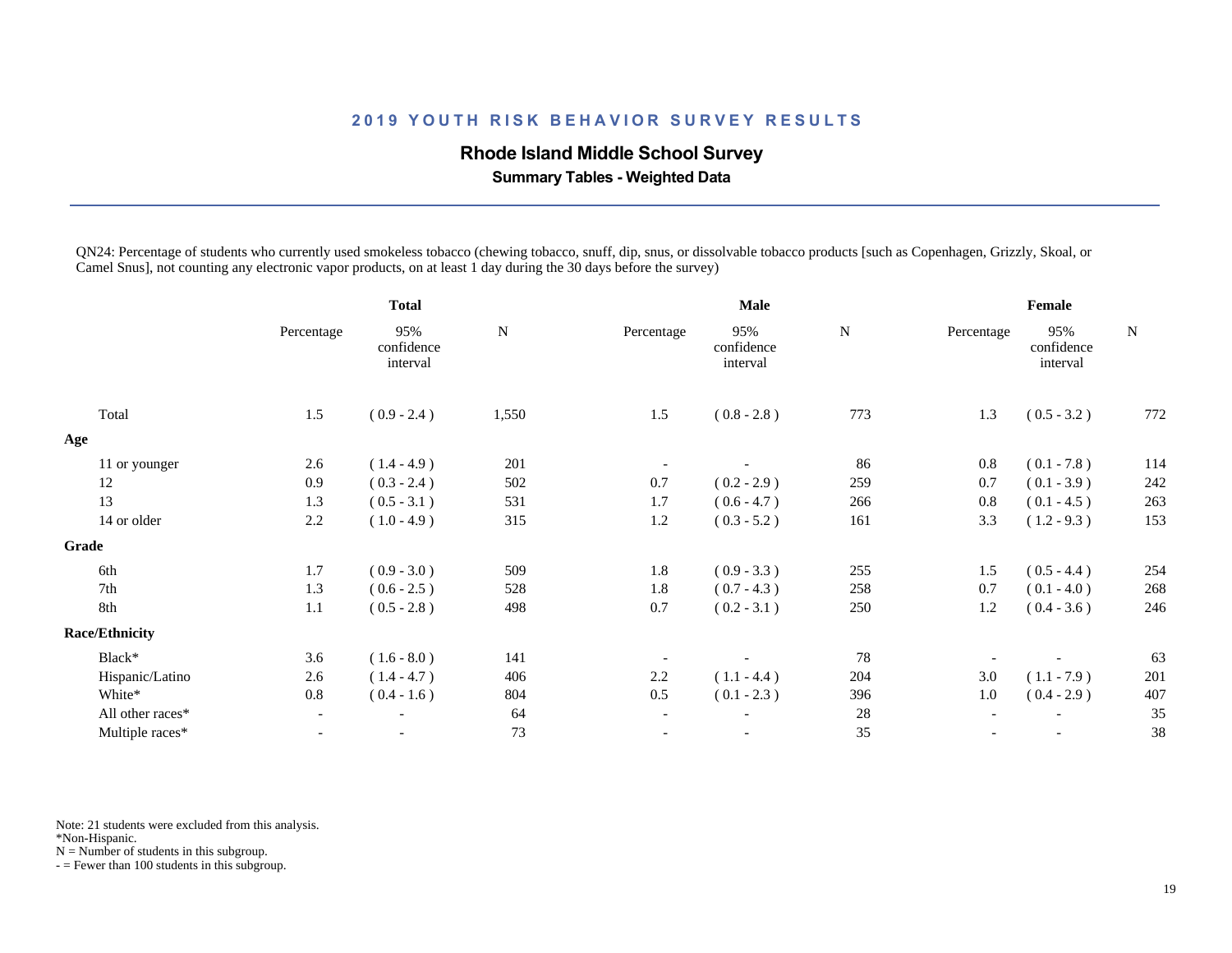### **Rhode Island Middle School Survey**

 **Summary Tables - Weighted Data**

QN25: Percentage of students who currently smoked cigars (cigars, cigarillos, or little cigars, on at least 1 day during the 30 days before the survey)

|                       |                          | <b>Total</b>                  |           | Male                     |                               |           | Female     |                               |           |
|-----------------------|--------------------------|-------------------------------|-----------|--------------------------|-------------------------------|-----------|------------|-------------------------------|-----------|
|                       | Percentage               | 95%<br>confidence<br>interval | ${\bf N}$ | Percentage               | 95%<br>confidence<br>interval | ${\bf N}$ | Percentage | 95%<br>confidence<br>interval | ${\bf N}$ |
| Total                 | 1.2                      | $(0.6 - 2.2)$                 | 1,562     | 1.4                      | $(0.6 - 3.2)$                 | 783       | $0.8\,$    | $(0.4 - 1.4)$                 | 774       |
| Age                   |                          |                               |           |                          |                               |           |            |                               |           |
| 11 or younger         | 1.5                      | $(0.4 - 5.1)$                 | 203       |                          |                               | 87        | 0.0        |                               | 115       |
| 12                    | 0.7                      | $(0.2 - 2.2)$                 | 508       | 0.4                      | $(0.0 - 3.0)$                 | 262       | 0.7        | $(0.1 - 3.8)$                 | 244       |
| 13                    | 1.1                      | $(0.4 - 3.0)$                 | 534       | 1.7                      | $(0.6 - 4.9)$                 | 270       | 0.4        | $(0.0 - 4.4)$                 | 263       |
| 14 or older           | 1.8                      | $(0.7 - 5.1)$                 | 316       | 1.8                      | $(0.5 - 6.4)$                 | 163       | 2.0        | $(0.6 - 6.4)$                 | 152       |
| Grade                 |                          |                               |           |                          |                               |           |            |                               |           |
| 6th                   | 1.0                      | $(0.3 - 2.8)$                 | 514       | 1.2                      | $(0.2 - 5.7)$                 | 258       | 0.8        | $(0.2 - 3.1)$                 | 256       |
| 7th                   | 0.9                      | $(0.3 - 2.4)$                 | 533       | 1.4                      | $(0.4 - 5.1)$                 | 262       | 0.3        | $(0.0 - 2.8)$                 | 269       |
| 8th                   | 1.3                      | $(0.6 - 2.8)$                 | 500       | 1.5                      | $(0.5 - 4.3)$                 | 253       | 0.8        | $(0.2 - 3.1)$                 | 245       |
| <b>Race/Ethnicity</b> |                          |                               |           |                          |                               |           |            |                               |           |
| Black*                | 2.2                      | $(0.5 - 8.4)$                 | 145       |                          |                               | 82        |            |                               | 63        |
| Hispanic/Latino       | 1.7                      | $(0.8 - 3.7)$                 | 412       | 1.5                      | $(0.4 - 5.6)$                 | 208       | $2.0\,$    | $(1.3 - 3.1)$                 | 203       |
| White*                | 0.7                      | $(0.3 - 2.0)$                 | 806       | 1.0                      | $(0.3 - 3.5)$                 | 397       | 0.5        | $(0.1 - 2.4)$                 | 408       |
| All other races*      | $\overline{\phantom{a}}$ | $\overline{\phantom{a}}$      | 66        | $\overline{\phantom{a}}$ | $\overline{\phantom{a}}$      | 29        |            |                               | 36        |
| Multiple races*       |                          | $\overline{\phantom{a}}$      | $72\,$    |                          |                               | 35        |            |                               | 37        |

Note: 9 students were excluded from this analysis.

\*Non-Hispanic.

 $N =$  Number of students in this subgroup.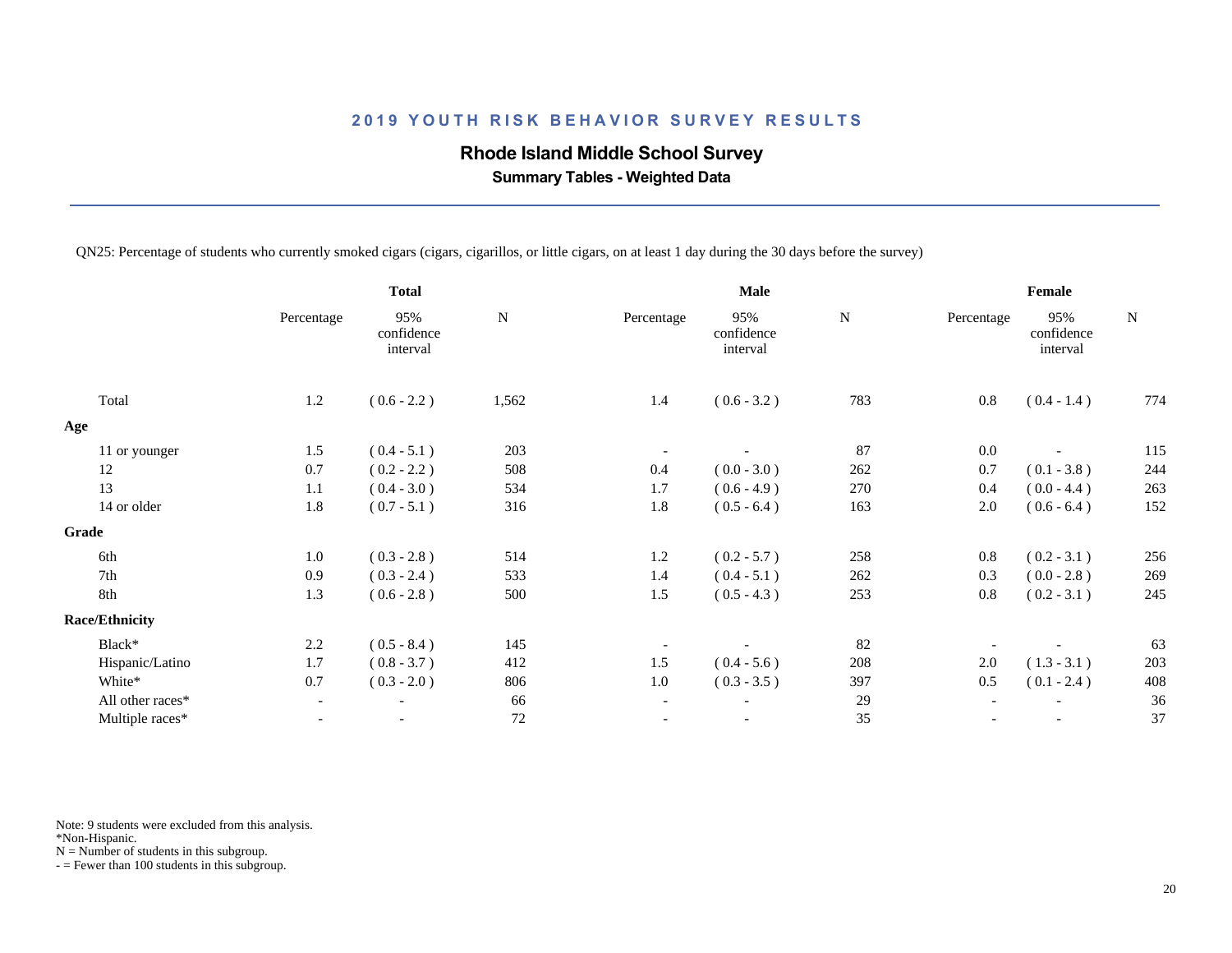### **Rhode Island Middle School Survey**

 **Summary Tables - Weighted Data**

QNTB2: Percentage of students who currently smoked cigarettes or cigars (on at least 1 day during the 30 days before the survey)

|            | <b>Total</b>                  |             |                          | Male                          |               | Female     |                               |               |  |
|------------|-------------------------------|-------------|--------------------------|-------------------------------|---------------|------------|-------------------------------|---------------|--|
| Percentage | 95%<br>confidence<br>interval | $\mathbf N$ | Percentage               | 95%<br>confidence<br>interval | ${\bf N}$     | Percentage | 95%<br>confidence<br>interval | ${\bf N}$     |  |
| 2.3        | $(1.5 - 3.3)$                 | 1,547       | $2.5\,$                  | $(1.6 - 4.0)$                 | 772           | 1.8        | $(0.9 - 3.3)$                 | 770           |  |
|            |                               |             |                          |                               |               |            |                               |               |  |
| 1.9        | $(0.6 - 5.7)$                 | 201         |                          |                               | 85            | 0.7        | $(0.1 - 6.8)$                 | 115           |  |
| 1.5        | $(0.7 - 3.1)$                 | 503         | 1.5                      | $(0.4 - 5.0)$                 | 259           | 1.1        | $(0.3 - 4.1)$                 | 242           |  |
| 2.5        | $(1.3 - 4.8)$                 | 529         | 3.5                      | $(2.1 - 5.8)$                 | 266           | 1.4        | $(0.4 - 5.0)$                 | 262           |  |
| 3.3        | $(1.5 - 7.0)$                 | 313         | 2.6                      | $(0.8 - 8.2)$                 | 161           | 4.1        | $(1.6 - 9.7)$                 | 151           |  |
|            |                               |             |                          |                               |               |            |                               |               |  |
| 1.6        | $(0.6 - 4.2)$                 | 508         | 2.4                      |                               |               | 0.8        |                               | 256           |  |
| 2.5        | $(1.2 - 4.9)$                 | 527         | 3.0                      | $(1.5 - 5.7)$                 | 259           | 2.0        | $(0.7 - 5.3)$                 | 266           |  |
| 2.4        | $(1.5 - 3.8)$                 | 497         | 2.4                      | $(1.1 - 4.8)$                 | 251           | 2.1        | $(0.9 - 5.1)$                 | 244           |  |
|            |                               |             |                          |                               |               |            |                               |               |  |
| 4.3        | $(2.7 - 6.6)$                 | 143         |                          |                               | 80            |            |                               | 63            |  |
| 2.9        | $(1.8 - 4.7)$                 | 408         | 2.9                      | $(1.5 - 5.8)$                 | 206           | 2.9        | $(1.9 - 4.4)$                 | 201           |  |
| 1.7        | $(1.0 - 2.8)$                 | 801         | 1.8                      | $(0.7 - 4.4)$                 | 392           | 1.5        | $(0.6 - 3.7)$                 | 408           |  |
|            | $\overline{\phantom{a}}$      | 63          | $\overline{\phantom{a}}$ |                               | 27            |            |                               | 35            |  |
|            | $\overline{\phantom{a}}$      | 71          |                          |                               | 35            |            | $\overline{\phantom{a}}$      | 36            |  |
|            |                               |             |                          |                               | $(0.7 - 8.0)$ | 252        |                               | $(0.2 - 3.1)$ |  |

Note: 24 students were excluded from this analysis.

\*Non-Hispanic.

 $N =$  Number of students in this subgroup.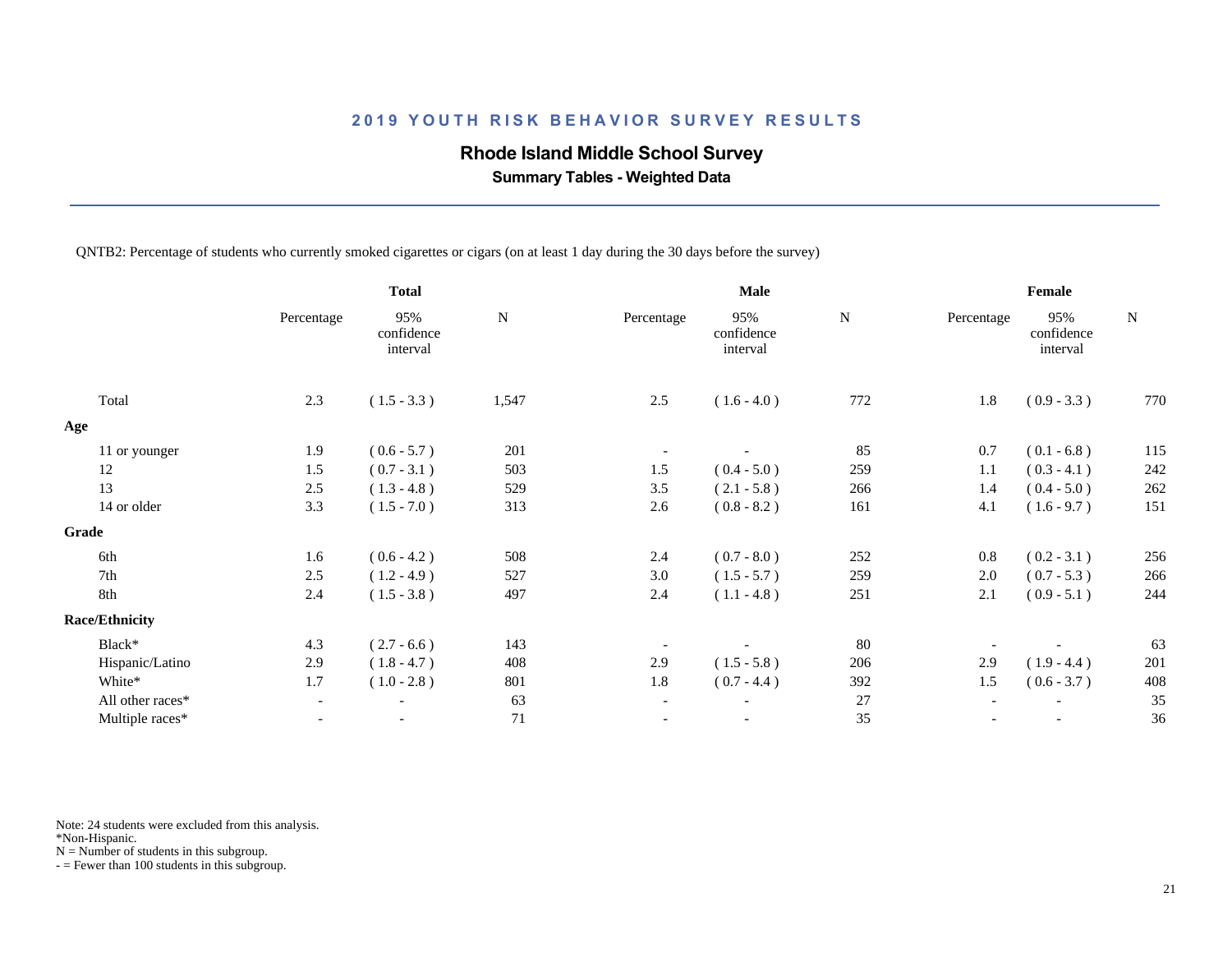## **Rhode Island Middle School Survey**

 **Summary Tables - Weighted Data**

QNTB3: Percentage of students who currently smoked cigarettes or cigars or used smokeless tobacco (on at least 1 day during the 30 days before the survey)

|           |                          | Male                          | Female      |            |                               |           |
|-----------|--------------------------|-------------------------------|-------------|------------|-------------------------------|-----------|
| ${\bf N}$ | Percentage               | 95%<br>confidence<br>interval | $\mathbf N$ | Percentage | 95%<br>confidence<br>interval | ${\bf N}$ |
| 1,535     | 3.3                      | $(2.2 - 5.0)$                 | 764         | 2.3        | $(1.2 - 4.6)$                 | 767       |
|           |                          |                               |             |            |                               |           |
| 199       |                          |                               | 84          | 1.5        | $(0.3 - 8.0)$                 | 114       |
| 497       | 1.5                      | $(0.4 - 5.1)$                 | 256         | 1.1        | $(0.3 - 4.1)$                 | 240       |
| 525       | 4.3                      | $(2.6 - 7.0)$                 | 263         | 1.5        | $(0.4 - 5.0)$                 | 261       |
| 313       | 3.2                      | $(1.1 - 9.0)$                 | 160         | 6.0        | $(2.6 - 13.2)$                | 152       |
|           |                          |                               |             |            |                               |           |
| 503       | 3.0                      | $(1.3 - 7.0)$                 | 249         | 1.5        | $(0.5 - 4.4)$                 | 254       |
| 521       | 4.0                      | $(2.3 - 7.0)$                 | 256         | 2.0        | $(0.8 - 5.4)$                 | 264       |
| 496       | 2.8                      | $(1.4 - 5.3)$                 | 249         | 2.5        | $(1.1 - 5.5)$                 | 245       |
|           |                          |                               |             |            |                               |           |
| 140       |                          |                               | 77          |            |                               | 63        |
| 405       | 5.2                      | $(3.1 - 8.5)$                 | 204         | 4.4        | $(2.1 - 9.0)$                 | 200       |
| 798       | 1.8                      | $(0.7 - 4.5)$                 | 390         | 1.8        | $(0.7 - 4.3)$                 | 407       |
| 61        | $\overline{\phantom{a}}$ | $\overline{\phantom{a}}$      | 26          |            |                               | 34        |
| 71        |                          | $\overline{\phantom{a}}$      | 35          |            | $\overline{\phantom{a}}$      | 36        |
|           |                          |                               |             |            |                               |           |

Note: 36 students were excluded from this analysis.

\*Non-Hispanic.

 $N =$  Number of students in this subgroup.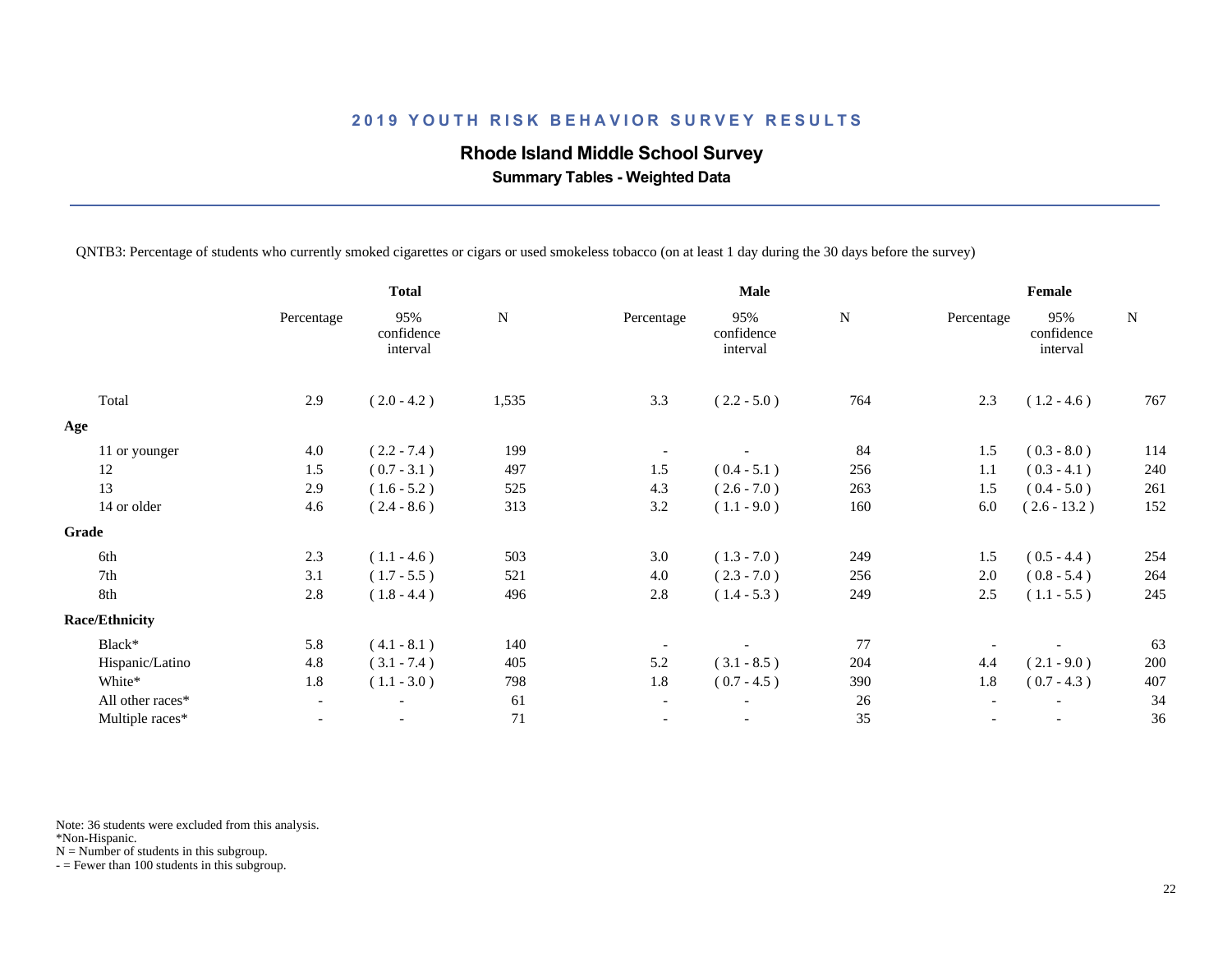### **Rhode Island Middle School Survey**

 **Summary Tables - Weighted Data**

QNTB4: Percentage of students who currently smoked cigarettes or cigars or used smokeless tobacco or electronic vapor products (on at least 1 day during the 30 days before the survey)

|                       |                          | <b>Total</b>                  |           | Male                     |                               |           | Female     |                               |             |
|-----------------------|--------------------------|-------------------------------|-----------|--------------------------|-------------------------------|-----------|------------|-------------------------------|-------------|
|                       | Percentage               | 95%<br>confidence<br>interval | ${\bf N}$ | Percentage               | 95%<br>confidence<br>interval | ${\bf N}$ | Percentage | 95%<br>confidence<br>interval | $\mathbf N$ |
| Total                 | 8.0                      | $(6.1 - 10.5)$                | 1,482     | 7.4                      | $(5.3 - 10.2)$                | 741       | 8.3        | $(5.2 - 13.1)$                | 737         |
| Age                   |                          |                               |           |                          |                               |           |            |                               |             |
| 11 or younger         | 5.1                      | $(2.6 - 9.6)$                 | 194       |                          |                               | 83        | 3.3        | $(1.4 - 7.3)$                 | 110         |
| 12                    | 4.6                      | $(2.8 - 7.7)$                 | 484       | 4.1                      | $(2.0 - 8.2)$                 | 250       | 4.9        | $(2.5 - 9.5)$                 | 233         |
| 13                    | 9.0                      | $(5.7 - 13.9)$                | 503       | 9.2                      | $(5.3 - 15.5)$                | 249       | 8.4        | $(4.8 - 14.4)$                | 253         |
| 14 or older           | 13.3                     | $(9.8 - 17.8)$                | 300       | 10.1                     | $(5.5 - 17.7)$                | 158       | 17.0       | $(9.8 - 27.7)$                | 141         |
| Grade                 |                          |                               |           |                          |                               |           |            |                               |             |
| 6th                   | 4.5                      | $(2.7 - 7.4)$                 | 488       | 5.3                      | $(2.6 - 10.4)$                | 242       | 3.6        | $(1.9 - 7.0)$                 | 246         |
| 7th                   | 7.8                      | $(4.5 - 13.0)$                | 506       | 6.3                      | $(3.1 - 12.4)$                | 248       | 9.0        | $(4.9 - 16.0)$                | 257         |
| 8th                   | 11.1                     | $(8.5 - 14.5)$                | 473       | 10.5                     | $(7.4 - 14.7)$                | 241       | 11.5       | $(6.8 - 18.9)$                | 230         |
| <b>Race/Ethnicity</b> |                          |                               |           |                          |                               |           |            |                               |             |
| Black*                | 11.8                     | $(7.6 - 18.0)$                | 137       |                          |                               | 75        |            |                               | 62          |
| Hispanic/Latino       | 10.4                     | $(7.3 - 14.5)$                | 391       | 7.9                      | $(4.8 - 12.7)$                | 197       | 12.5       | $(8.4 - 18.4)$                | 193         |
| White*                | 6.5                      | $(4.5 - 9.3)$                 | 769       | 6.5                      | $(3.6 - 11.7)$                | 380       | 6.5        | $(3.2 - 12.5)$                | 388         |
| All other races*      | $\overline{\phantom{0}}$ | $\overline{\phantom{0}}$      | 60        | $\overline{\phantom{a}}$ |                               | 26        |            |                               | 33          |
| Multiple races*       | $\overline{\phantom{a}}$ |                               | 65        |                          | $\overline{\phantom{a}}$      | 31        |            |                               | 34          |
|                       |                          |                               |           |                          |                               |           |            |                               |             |

Note: 89 students were excluded from this analysis.

\*Non-Hispanic.

 $N =$  Number of students in this subgroup.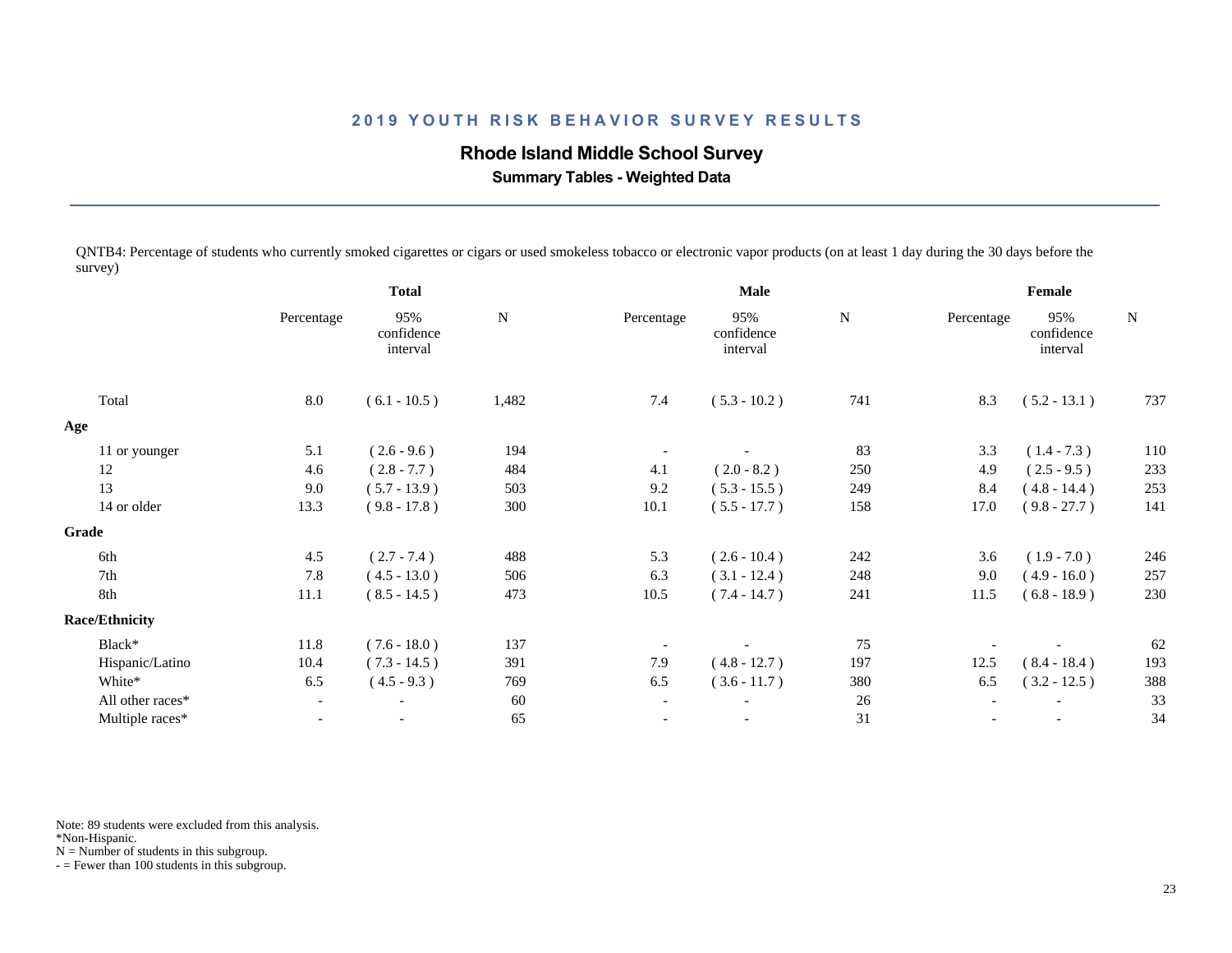## **Rhode Island Middle School Survey**

 **Summary Tables - Weighted Data**

QNTB5: Percentage of students who currently smoked cigarettes or used electronic vapor products (on at least 1 day during the 30 days before the survey)

|                       |                          | <b>Total</b>                  |           | Male                     |                               |             | Female     |                               |           |
|-----------------------|--------------------------|-------------------------------|-----------|--------------------------|-------------------------------|-------------|------------|-------------------------------|-----------|
|                       | Percentage               | 95%<br>confidence<br>interval | ${\bf N}$ | Percentage               | 95%<br>confidence<br>interval | $\mathbf N$ | Percentage | 95%<br>confidence<br>interval | ${\bf N}$ |
| Total                 | 7.1                      | $(5.4 - 9.3)$                 | 1,483     | 6.4                      | $(4.5 - 9.1)$                 | 741         | 7.5        | $(4.8 - 11.5)$                | 737       |
| Age                   |                          |                               |           |                          |                               |             |            |                               |           |
| 11 or younger         | 2.4                      | $(0.7 - 8.2)$                 | 191       |                          |                               | 80          | 2.4        | $(0.6 - 8.9)$                 | 110       |
| 12                    | 4.5                      | $(2.6 - 7.4)$                 | 488       | 4.0                      | $(2.0 - 8.1)$                 | 253         | 4.6        | $(2.4 - 8.5)$                 | 234       |
| 13                    | 8.8                      | $(5.6 - 13.5)$                | 507       | 8.8                      | $(5.0 - 15.0)$                | 251         | 8.4        | $(4.8 - 14.3)$                | 254       |
| 14 or older           | 11.4                     | $(7.8 - 16.5)$                | 296       | 9.0                      | $(4.7 - 16.6)$                | 156         | 14.3       | $(8.0 - 24.2)$                | 139       |
| Grade                 |                          |                               |           |                          |                               |             |            |                               |           |
| 6th                   | 3.4                      | $(1.8 - 6.1)$                 | 488       | 3.8                      | $(1.6 - 8.7)$                 | 242         | 2.9        | $(1.2 - 6.9)$                 | 246       |
| 7th                   | 7.2                      | $(4.1 - 12.4)$                | 509       | 5.5                      | $(2.5 - 11.6)$                | 249         | 8.7        | $(4.6 - 15.6)$                | 258       |
| 8th                   | 10.5                     | $(7.8 - 14.1)$                | 472       | 10.1                     | $(7.0 - 14.3)$                | 241         | 10.7       | $(6.1 - 18.1)$                | 229       |
| <b>Race/Ethnicity</b> |                          |                               |           |                          |                               |             |            |                               |           |
| Black*                | 9.6                      | $(5.0 - 17.6)$                | 137       |                          |                               | 75          |            |                               | 62        |
| Hispanic/Latino       | 8.3                      | $(5.8 - 11.8)$                | 385       | 6.1                      | $(3.3 - 11.2)$                | 195         | 10.2       | $(6.8 - 14.9)$                | 189       |
| White*                | 6.2                      | $(4.3 - 8.9)$                 | 771       | 6.3                      | $(3.6 - 10.7)$                | 381         | 6.1        | $(3.0 - 12.0)$                | 389       |
| All other races*      | $\overline{\phantom{a}}$ | $\overline{\phantom{a}}$      | 62        | $\overline{\phantom{a}}$ | $\overline{\phantom{a}}$      | $27\,$      |            |                               | 34        |
| Multiple races*       | $\overline{\phantom{0}}$ | $\overline{\phantom{a}}$      | 66        |                          | $\overline{\phantom{a}}$      | 31          |            |                               | 35        |
|                       |                          |                               |           |                          |                               |             |            |                               |           |

Note: 88 students were excluded from this analysis.

\*Non-Hispanic.

 $N =$  Number of students in this subgroup.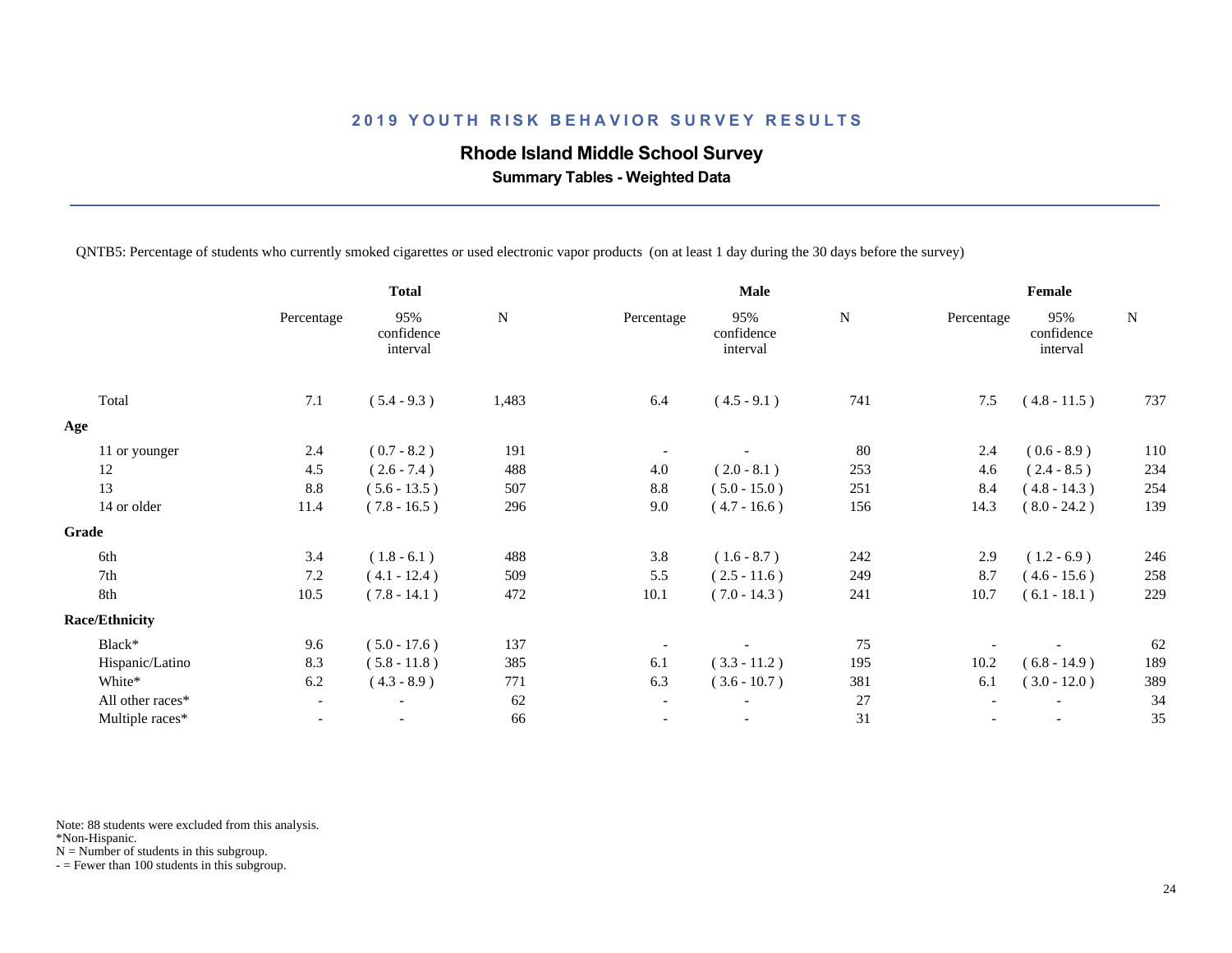# **Rhode Island Middle School Survey**

 **Summary Tables - Weighted Data**

#### QN26: Percentage of students who ever drank alcohol (other than a few sips)

|                       | <b>Total</b>             |                               | Male      |                          |                               | Female    |            |                               |           |
|-----------------------|--------------------------|-------------------------------|-----------|--------------------------|-------------------------------|-----------|------------|-------------------------------|-----------|
|                       | Percentage               | 95%<br>confidence<br>interval | ${\bf N}$ | Percentage               | 95%<br>confidence<br>interval | ${\bf N}$ | Percentage | 95%<br>confidence<br>interval | ${\bf N}$ |
| Total                 | 15.5                     | $(12.6 - 18.9)$               | 1,435     | 17.9                     | $(14.4 - 22.1)$               | 721       | 12.9       | $(9.8 - 16.6)$                | 710       |
| Age                   |                          |                               |           |                          |                               |           |            |                               |           |
| 11 or younger         | 7.3                      | $(4.6 - 11.4)$                | 189       |                          |                               | 83        | 3.4        | $(1.3 - 8.6)$                 | 106       |
| 12                    | 10.6                     | $(6.8 - 16.3)$                | 465       | 12.3                     | $(6.8 - 21.1)$                | 240       | 8.8        | $(5.6 - 13.6)$                | 224       |
| 13                    | 18.1                     | $(14.6 - 22.3)$               | 490       | 22.0                     | $(17.6 - 27.0)$               | 250       | 13.5       | $(9.7 - 18.5)$                | 238       |
| 14 or older           | 23.4                     | $(18.3 - 29.5)$               | 290       | 22.8                     | $(16.3 - 30.9)$               | 147       | 24.2       | $(17.8 - 32.0)$               | 142       |
| <b>Grade</b>          |                          |                               |           |                          |                               |           |            |                               |           |
| 6th                   | 9.6                      | $(6.6 - 13.8)$                | 471       | 11.7                     | $(8.2 - 16.5)$                | 240       | 7.3        | $(4.5 - 11.8)$                | 231       |
| 7th                   | 16.3                     | $(12.1 - 21.5)$               | 497       | 19.4                     | $(14.1 - 25.9)$               | 245       | 12.7       | $(7.9 - 19.8)$                | 249       |
| 8th                   | 19.9                     | $(15.6 - 24.9)$               | 454       | 22.6                     | $(16.9 - 29.5)$               | 227       | 17.2       | $(12.8 - 22.7)$               | 226       |
| <b>Race/Ethnicity</b> |                          |                               |           |                          |                               |           |            |                               |           |
| Black*                | 19.0                     | $(11.9 - 28.9)$               | 132       |                          |                               | 73        |            |                               | 59        |
| Hispanic/Latino       | 20.0                     | $(16.2 - 24.4)$               | 367       | 22.7                     | $(18.6 - 27.5)$               | 187       | 16.5       | $(11.9 - 22.4)$               | 179       |
| White*                | 13.6                     | $(10.2 - 17.9)$               | 748       | 15.8                     | $(11.1 - 22.0)$               | 371       | 11.3       | $(7.9 - 16.0)$                | 376       |
| All other races*      | $\overline{\phantom{a}}$ |                               | 61        | $\overline{\phantom{a}}$ | $\overline{\phantom{a}}$      | 27        |            |                               | 34        |
| Multiple races*       | $\overline{\phantom{a}}$ | $\overline{\phantom{a}}$      | 68        | $\overline{\phantom{a}}$ | $\overline{\phantom{a}}$      | 33        |            |                               | 35        |
|                       |                          |                               |           |                          |                               |           |            |                               |           |

Note: 136 students were excluded from this analysis.

\*Non-Hispanic.

 $N =$  Number of students in this subgroup.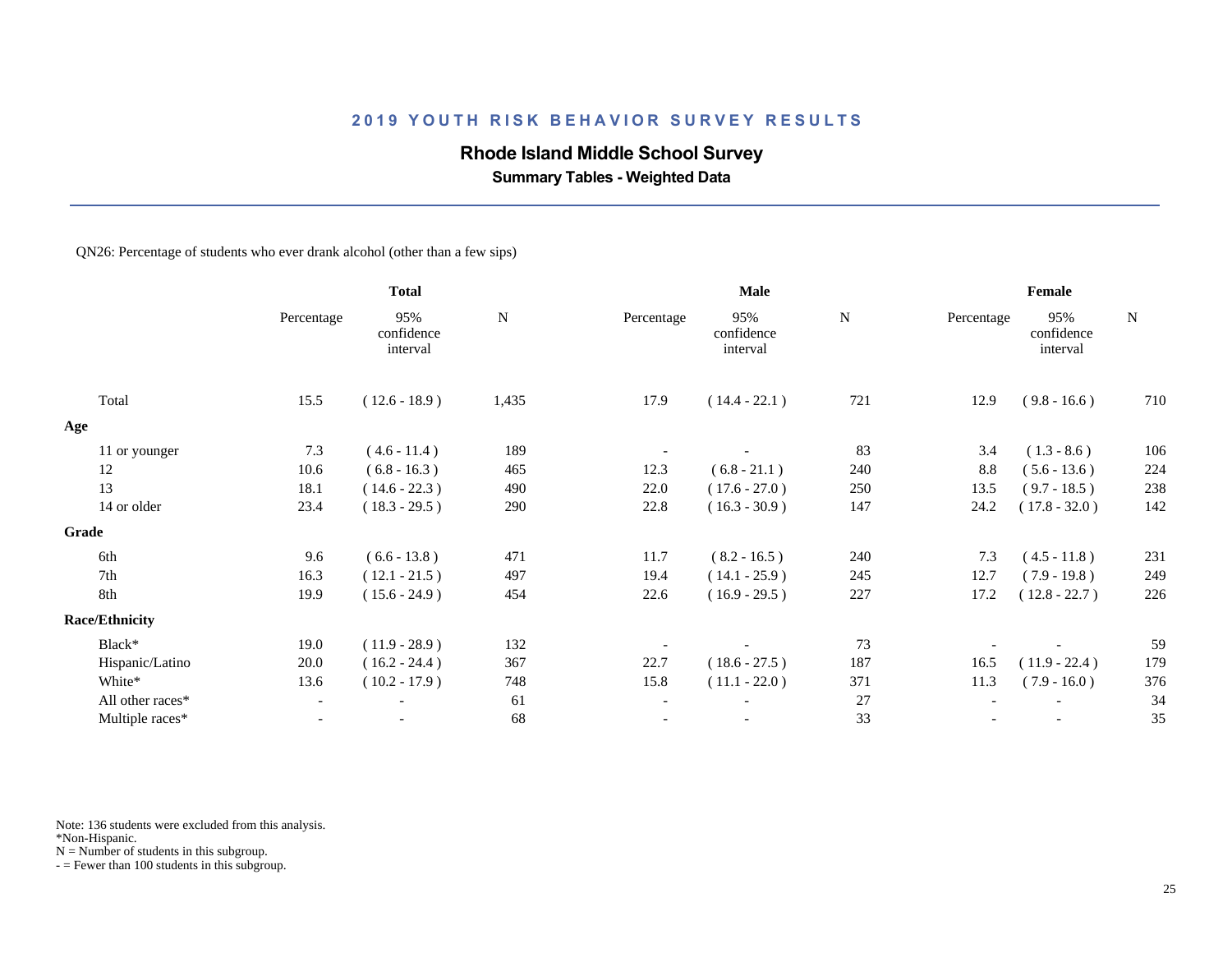### **Rhode Island Middle School Survey**

 **Summary Tables - Weighted Data**

QN27: Percentage of students who drank alcohol for the first time before age 11 years (other than a few sips)

|            | <b>Total</b>                  |               |                          | Male                          |                |            | Female                        |               |
|------------|-------------------------------|---------------|--------------------------|-------------------------------|----------------|------------|-------------------------------|---------------|
| Percentage | 95%<br>confidence<br>interval | $\mathbf N$   | Percentage               | 95%<br>confidence<br>interval | ${\bf N}$      | Percentage | 95%<br>confidence<br>interval | $\mathbf N$   |
| 6.0        | $(4.4 - 8.1)$                 | 1,443         | 7.8                      | $(5.7 - 10.6)$                | 723            | 4.0        | $(2.8 - 5.7)$                 | 715           |
|            |                               |               |                          |                               |                |            |                               |               |
| 5.8        | $(3.8 - 8.8)$                 | 191           |                          |                               | 84             | 0.8        | $(0.1 - 5.4)$                 | 107           |
| 6.0        | $(3.6 - 9.9)$                 | 463           | 7.5                      | $(3.9 - 14.2)$                | 239            | 3.9        | $(1.9 - 7.8)$                 | 222           |
| 6.7        | $(4.5 - 9.8)$                 | 495           | 8.0                      | $(5.5 - 11.5)$                | 252            | 5.3        | $(2.8 - 9.9)$                 | 241           |
| 4.7        | $(2.9 - 7.5)$                 | 293           | 5.0                      | $(2.2 - 10.9)$                | 147            | 4.5        | $(2.5 - 7.8)$                 | 145           |
|            |                               |               |                          |                               |                |            |                               |               |
| 6.0        |                               |               |                          |                               |                | 4.1        |                               | 232           |
| 6.7        | $(4.6 - 9.7)$                 | 499           | 8.5                      | $(5.4 - 13.1)$                | 246            | 4.8        | $(2.7 - 8.3)$                 | 250           |
| 4.7        | $(2.5 - 8.6)$                 | 458           | 7.3                      | $(3.9 - 13.4)$                | 228            | 2.0        | $(0.9 - 4.7)$                 | 229           |
|            |                               |               |                          |                               |                |            |                               |               |
| 8.8        | $(4.0 - 18.6)$                | 133           |                          |                               | 75             |            |                               | 58            |
| 10.0       | $(7.2 - 13.6)$                | 370           | 12.0                     | $(7.8 - 18.1)$                | 188            | 7.8        | $(4.7 - 12.8)$                | 181           |
| 4.1        | $(2.5 - 6.7)$                 | 748           | 5.5                      | $(3.5 - 8.5)$                 | 370            | 2.8        | $(1.3 - 5.8)$                 | 377           |
|            | $\overline{\phantom{a}}$      | 63            | $\overline{\phantom{a}}$ |                               | 27             |            |                               | 35            |
|            | $\overline{\phantom{a}}$      | 69            |                          |                               | 33             |            |                               | 36            |
|            |                               | $(4.1 - 8.7)$ | 472                      | 7.8                           | $(5.3 - 11.3)$ | 240        |                               | $(2.2 - 7.4)$ |

Note: 128 students were excluded from this analysis.

\*Non-Hispanic.

 $N =$  Number of students in this subgroup.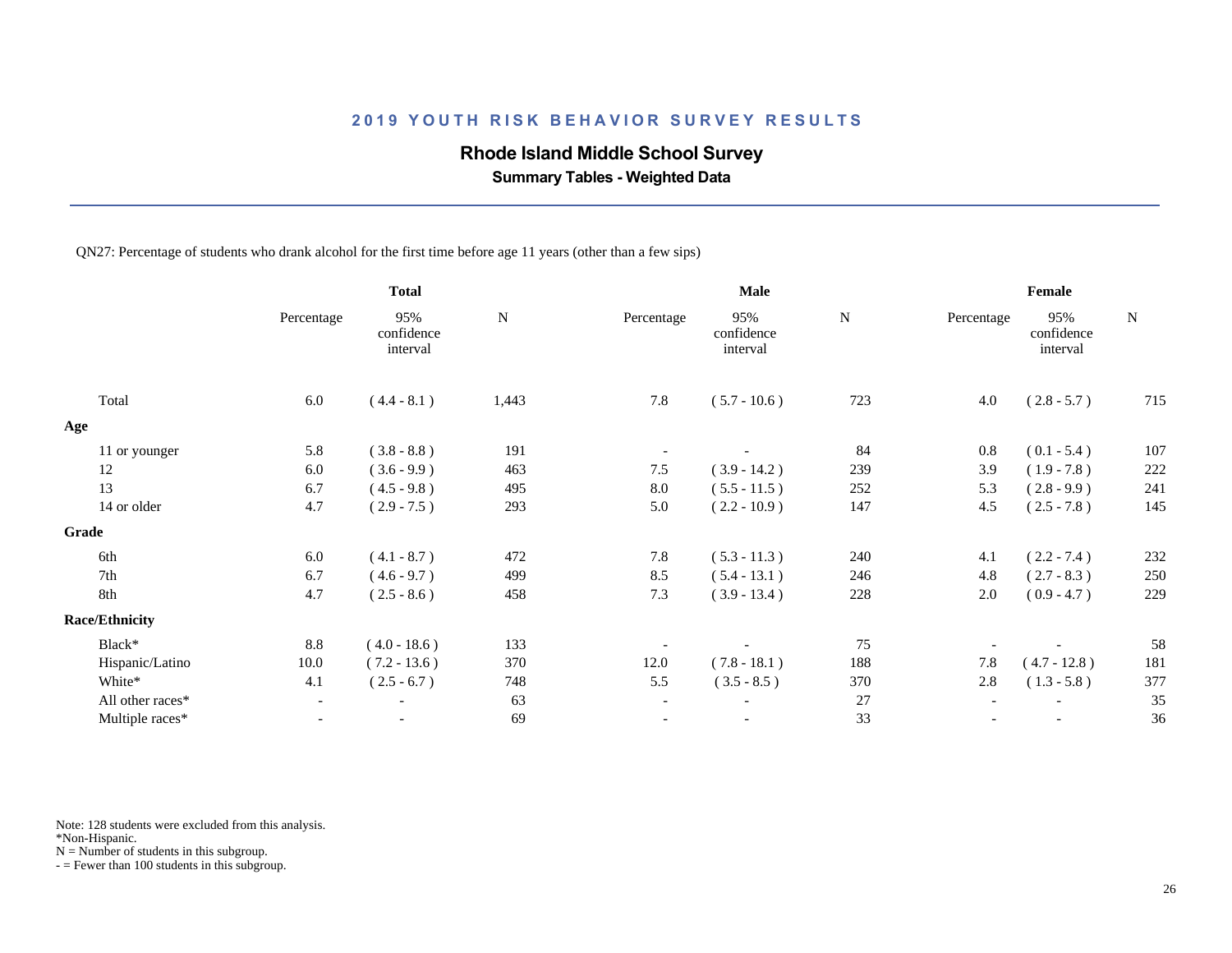### **Rhode Island Middle School Survey**

 **Summary Tables - Weighted Data**

#### QN28: Percentage of students who ever used marijuana

|                       | <b>Total</b>             |                               | Male      |                          |                               | Female    |            |                               |           |
|-----------------------|--------------------------|-------------------------------|-----------|--------------------------|-------------------------------|-----------|------------|-------------------------------|-----------|
|                       | Percentage               | 95%<br>confidence<br>interval | ${\bf N}$ | Percentage               | 95%<br>confidence<br>interval | ${\bf N}$ | Percentage | 95%<br>confidence<br>interval | ${\bf N}$ |
| Total                 | 7.4                      | $(5.2 - 10.4)$                | 1,503     | 7.8                      | $(4.7 - 12.6)$                | 747       | 6.9        | $(4.3 - 10.8)$                | 754       |
| Age                   |                          |                               |           |                          |                               |           |            |                               |           |
| 11 or younger         | 0.4                      | $(0.0 - 3.4)$                 | 194       |                          |                               | 81        | 0.0        |                               | 113       |
| 12                    | 3.1                      | $(1.7 - 5.6)$                 | 492       | 3.5                      | $(1.6 - 7.6)$                 | 252       | 2.7        | $(1.2 - 5.8)$                 | 240       |
| 13                    | 8.9                      | $(6.3 - 12.5)$                | 510       | 9.8                      | $(5.7 - 16.2)$                | 257       | 7.5        | $(4.6 - 12.1)$                | 252       |
| 14 or older           | 15.6                     | $(10.1 - 23.4)$               | 306       | 14.5                     | $(7.1 - 27.4)$                | 156       | 16.9       | $(10.6 - 25.8)$               | 149       |
| Grade                 |                          |                               |           |                          |                               |           |            |                               |           |
| 6th                   | 2.5                      | $(1.0 - 6.2)$                 | 494       | 4.3                      | $(1.6 - 11.0)$                | 246       | 0.7        | $(0.1 - 5.7)$                 | 248       |
| 7th                   | 6.6                      | $(4.2 - 10.3)$                | 514       | 7.5                      | $(4.1 - 13.3)$                | 251       | 5.3        | $(2.7 - 10.0)$                | $262\,$   |
| 8th                   | 12.7                     | $(8.9 - 17.7)$                | 482       | 11.8                     | $(7.3 - 18.5)$                | 240       | 13.7       | $(8.7 - 20.8)$                | 241       |
| <b>Race/Ethnicity</b> |                          |                               |           |                          |                               |           |            |                               |           |
| Black*                | 14.1                     | $(7.3 - 25.5)$                | 139       |                          |                               | 76        |            |                               | 63        |
| Hispanic/Latino       | 9.1                      | $(6.0 - 13.5)$                | 390       | 8.6                      | $(5.2 - 14.0)$                | 199       | 9.1        | $(5.5 - 14.7)$                | 190       |
| White*                | 5.7                      | $(3.5 - 9.0)$                 | 786       | 5.4                      | $(3.1 - 9.0)$                 | 384       | 6.0        | $(2.9 - 11.8)$                | 401       |
| All other races*      | $ \,$                    | $\overline{\phantom{a}}$      | 62        | $\overline{\phantom{a}}$ | $\overline{\phantom{a}}$      | 26        |            |                               | 36        |
| Multiple races*       | $\overline{\phantom{a}}$ |                               | 68        | $\overline{\phantom{a}}$ | $\overline{\phantom{a}}$      | 32        |            |                               | 36        |
|                       |                          |                               |           |                          |                               |           |            |                               |           |

Note: 68 students were excluded from this analysis.

\*Non-Hispanic.

 $N =$  Number of students in this subgroup.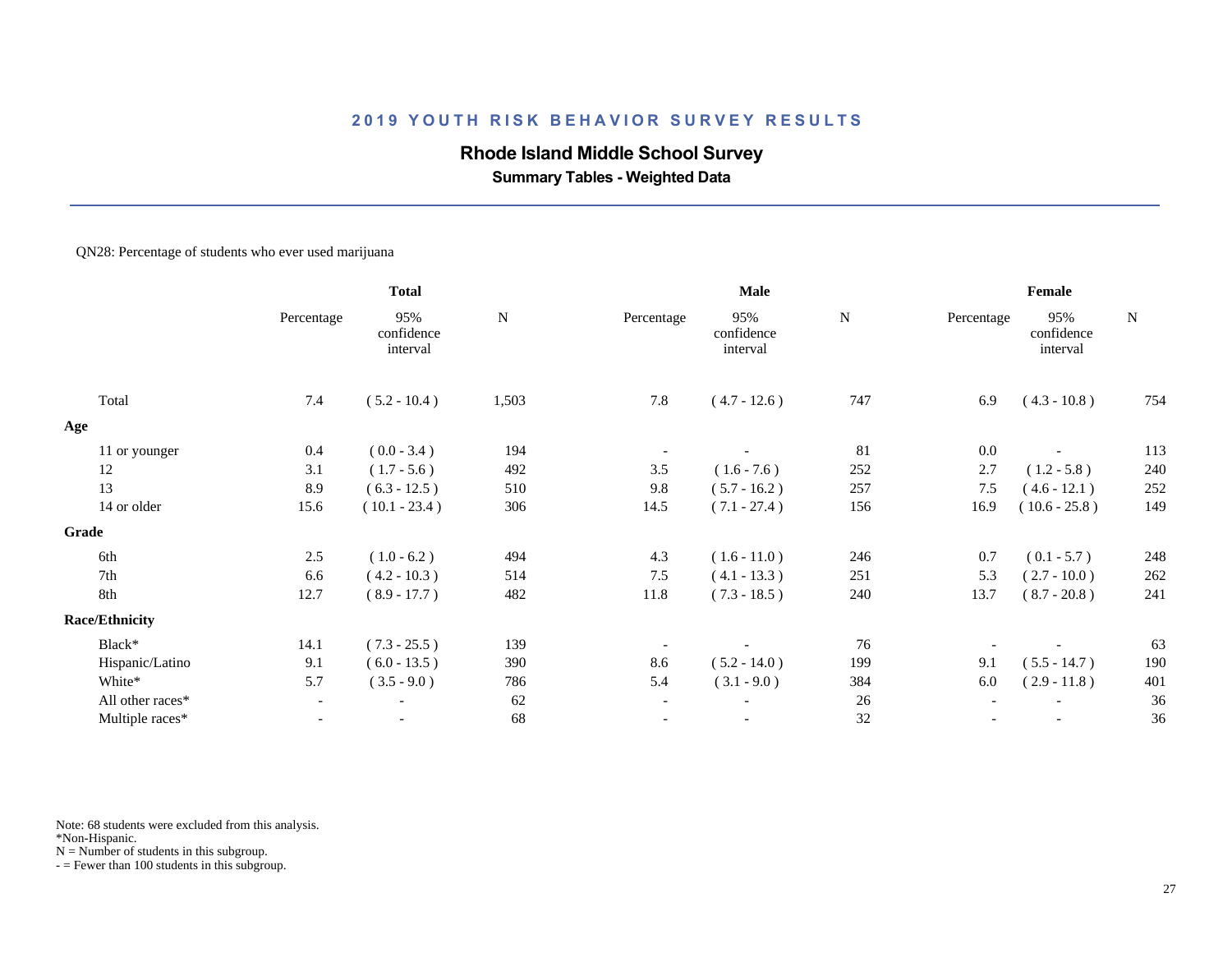### **Rhode Island Middle School Survey**

 **Summary Tables - Weighted Data**

QN29: Percentage of students who tried marijuana for the first time before age 11 years

|                       | <b>Total</b>             |                               | Male      |                          |                               | Female    |            |                               |           |
|-----------------------|--------------------------|-------------------------------|-----------|--------------------------|-------------------------------|-----------|------------|-------------------------------|-----------|
|                       | Percentage               | 95%<br>confidence<br>interval | ${\bf N}$ | Percentage               | 95%<br>confidence<br>interval | ${\bf N}$ | Percentage | 95%<br>confidence<br>interval | ${\bf N}$ |
| Total                 | 1.4                      | $(0.8 - 2.4)$                 | 1,507     | 1.6                      | $(0.9 - 3.0)$                 | 750       | 1.1        | $(0.5 - 2.6)$                 | 754       |
| Age                   |                          |                               |           |                          |                               |           |            |                               |           |
| 11 or younger         | 0.4                      | $(0.0 - 3.4)$                 | 194       | $\overline{\phantom{a}}$ |                               | 81        | 0.0        |                               | 113       |
| 12                    | 0.9                      | $(0.3 - 3.0)$                 | 491       | 0.7                      | $(0.1 - 3.2)$                 | 252       | 1.2        | $(0.3 - 4.2)$                 | 239       |
| 13                    | 1.7                      | $(0.9 - 3.3)$                 | 515       | 2.3                      | $(1.2 - 4.5)$                 | 260       | 1.1        | $(0.4 - 3.5)$                 | 253       |
| 14 or older           | 2.0                      | $(0.7 - 5.8)$                 | 306       | 2.2                      | $(0.4 - 10.9)$                | 156       | 1.9        | $(0.5 - 6.7)$                 | 149       |
| Grade                 |                          |                               |           |                          |                               |           |            |                               |           |
| 6th                   | 0.7                      | $(0.2 - 2.4)$                 | 494       | $1.0\,$                  | $(0.3 - 3.3)$                 | 246       | 0.4        | $(0.0 - 3.1)$                 | 248       |
| 7th                   | 1.9                      | $(1.0 - 3.7)$                 | 517       | 2.7                      | $(1.4 - 5.3)$                 | 253       | 1.1        | $(0.3 - 4.4)$                 | $262\,$   |
| 8th                   | 1.1                      | $(0.5 - 2.7)$                 | 483       | 1.1                      | $(0.2 - 4.8)$                 | 241       | 1.1        | $(0.3 - 3.9)$                 | 241       |
| <b>Race/Ethnicity</b> |                          |                               |           |                          |                               |           |            |                               |           |
| Black*                | 3.6                      | $(1.8 - 7.1)$                 | 142       |                          |                               | 79        |            |                               | 63        |
| Hispanic/Latino       | 2.3                      | $(1.0 - 5.3)$                 | 390       | 2.0                      | $(0.8 - 4.7)$                 | 199       | 2.7        | $(1.0 - 7.4)$                 | 190       |
| White*                | 0.7                      | $(0.4 - 1.4)$                 | 786       | 0.8                      | $(0.3 - 2.2)$                 | 384       | 0.7        | $(0.2 - 2.6)$                 | 401       |
| All other races*      | $\overline{\phantom{a}}$ | $\overline{\phantom{a}}$      | 61        | $\overline{\phantom{a}}$ | $\overline{\phantom{a}}$      | 25        |            | $\overline{\phantom{a}}$      | 36        |
| Multiple races*       | $\overline{a}$           |                               | 68        | $\overline{\phantom{a}}$ | $\overline{\phantom{a}}$      | 32        |            |                               | 36        |
|                       |                          |                               |           |                          |                               |           |            |                               |           |

Note: 64 students were excluded from this analysis.

\*Non-Hispanic.

 $N =$  Number of students in this subgroup.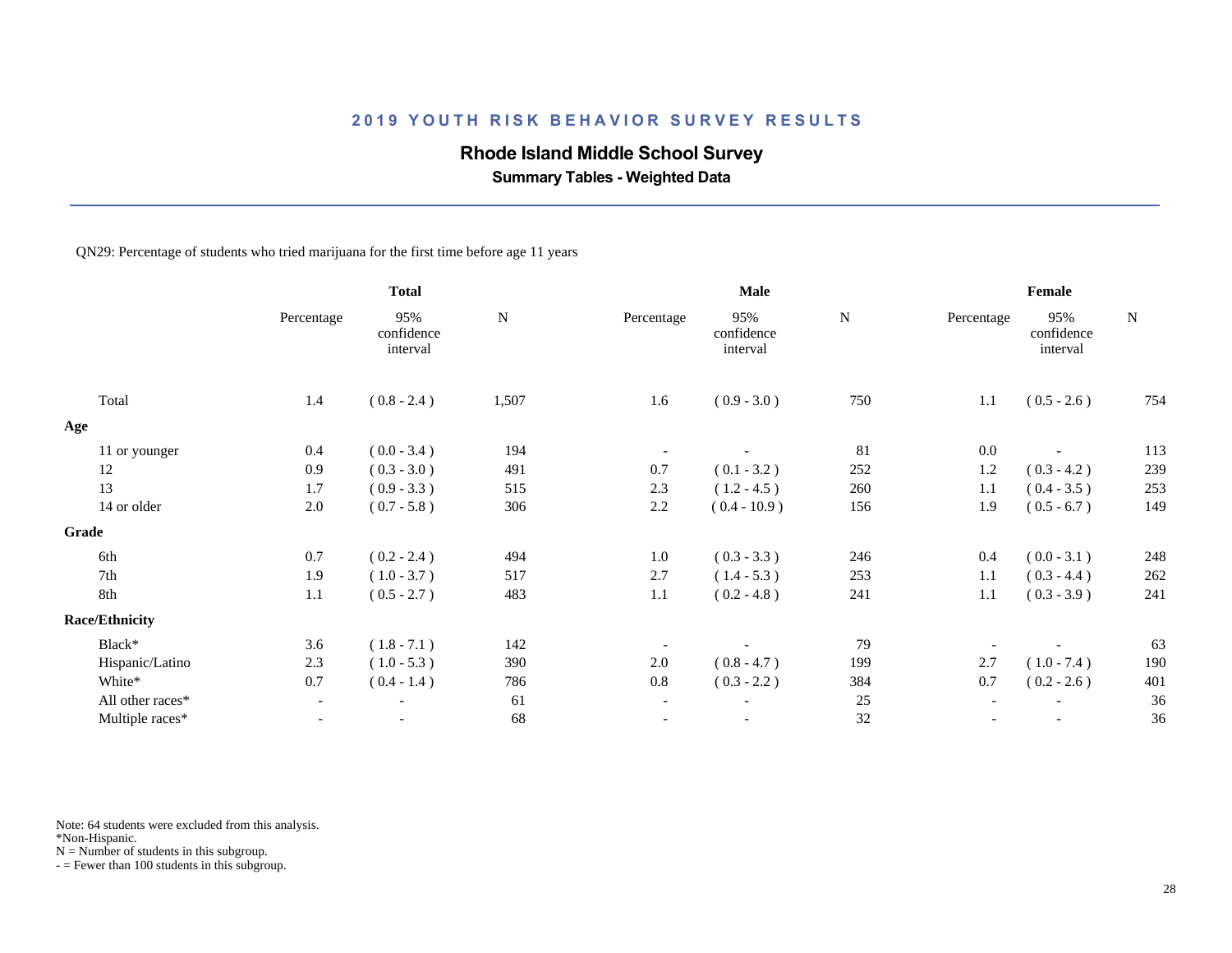### **Rhode Island Middle School Survey**

 **Summary Tables - Weighted Data**

QN30: Percentage of students who ever took prescription pain medicine without a doctor's prescription or differently than how a doctor told them to use it (counting drugs such as codeine, Vicodin, Oxycontin, hydrocodone, and Percocet)

|                       |                          | <b>Total</b>                  |           |                          | Male                          |           |            | Female                        |             |
|-----------------------|--------------------------|-------------------------------|-----------|--------------------------|-------------------------------|-----------|------------|-------------------------------|-------------|
|                       | Percentage               | 95%<br>confidence<br>interval | ${\bf N}$ | Percentage               | 95%<br>confidence<br>interval | ${\bf N}$ | Percentage | 95%<br>confidence<br>interval | $\mathbf N$ |
| Total                 | 5.8                      | $(4.2 - 7.8)$                 | 1,545     | 5.5                      | $(4.1 - 7.4)$                 | 772       | 6.1        | $(3.8 - 9.6)$                 | 770         |
| Age                   |                          |                               |           |                          |                               |           |            |                               |             |
| 11 or younger         | 1.9                      | $(0.8 - 4.2)$                 | 197       |                          |                               | 84        | 0.9        | $(0.1 - 7.3)$                 | 113         |
| 12                    | 4.5                      | $(2.6 - 7.9)$                 | 502       | 4.8                      | $(2.6 - 8.8)$                 | 260       | 4.2        | $(2.0 - 8.5)$                 | 241         |
| 13                    | 5.9                      | $(3.9 - 8.9)$                 | 530       | 6.3                      | $(3.8 - 10.1)$                | 265       | 5.6        | $(2.7 - 11.2)$                | 264         |
| 14 or older           | 9.7                      | $(6.8 - 13.8)$                | 315       | 6.6                      | $(3.9 - 10.9)$                | 162       | 13.1       | $(8.4 - 19.9)$                | 152         |
| Grade                 |                          |                               |           |                          |                               |           |            |                               |             |
| 6th                   | 4.3                      | $(2.7 - 6.8)$                 | 503       | 5.7                      | $(3.4 - 9.7)$                 | 252       | 2.8        | $(1.2 - 6.2)$                 | 251         |
| 7th                   | 5.7                      | $(3.6 - 8.9)$                 | 529       | 5.3                      | $(3.4 - 8.1)$                 | 258       | 6.1        | $(2.9 - 12.4)$                | 270         |
| 8th                   | 7.1                      | $(5.2 - 9.7)$                 | 498       | 5.4                      | $(3.1 - 9.2)$                 | 252       | 8.9        | $(5.6 - 14.0)$                | 245         |
| <b>Race/Ethnicity</b> |                          |                               |           |                          |                               |           |            |                               |             |
| Black*                | 6.7                      | $(4.0 - 11.2)$                | 142       |                          |                               | 81        |            |                               | 61          |
| Hispanic/Latino       | 8.8                      | $(6.0 - 12.6)$                | 403       | 8.0                      | $(4.6 - 13.6)$                | 201       | 9.6        | $(5.8 - 15.5)$                | 201         |
| White*                | 4.6                      | $(2.9 - 7.4)$                 | 803       | 4.0                      | $(2.5 - 6.4)$                 | 396       | 5.3        | $(2.7 - 10.3)$                | 406         |
| All other races*      | $\overline{\phantom{a}}$ | $\overline{\phantom{a}}$      | 65        | $\overline{\phantom{a}}$ | $\overline{\phantom{a}}$      | 28        |            |                               | 36          |
| Multiple races*       | $\overline{\phantom{a}}$ |                               | $72\,$    | $\overline{\phantom{a}}$ |                               | 34        |            |                               | 38          |
|                       |                          |                               |           |                          |                               |           |            |                               |             |

Note: 26 students were excluded from this analysis.

\*Non-Hispanic.

 $N =$  Number of students in this subgroup.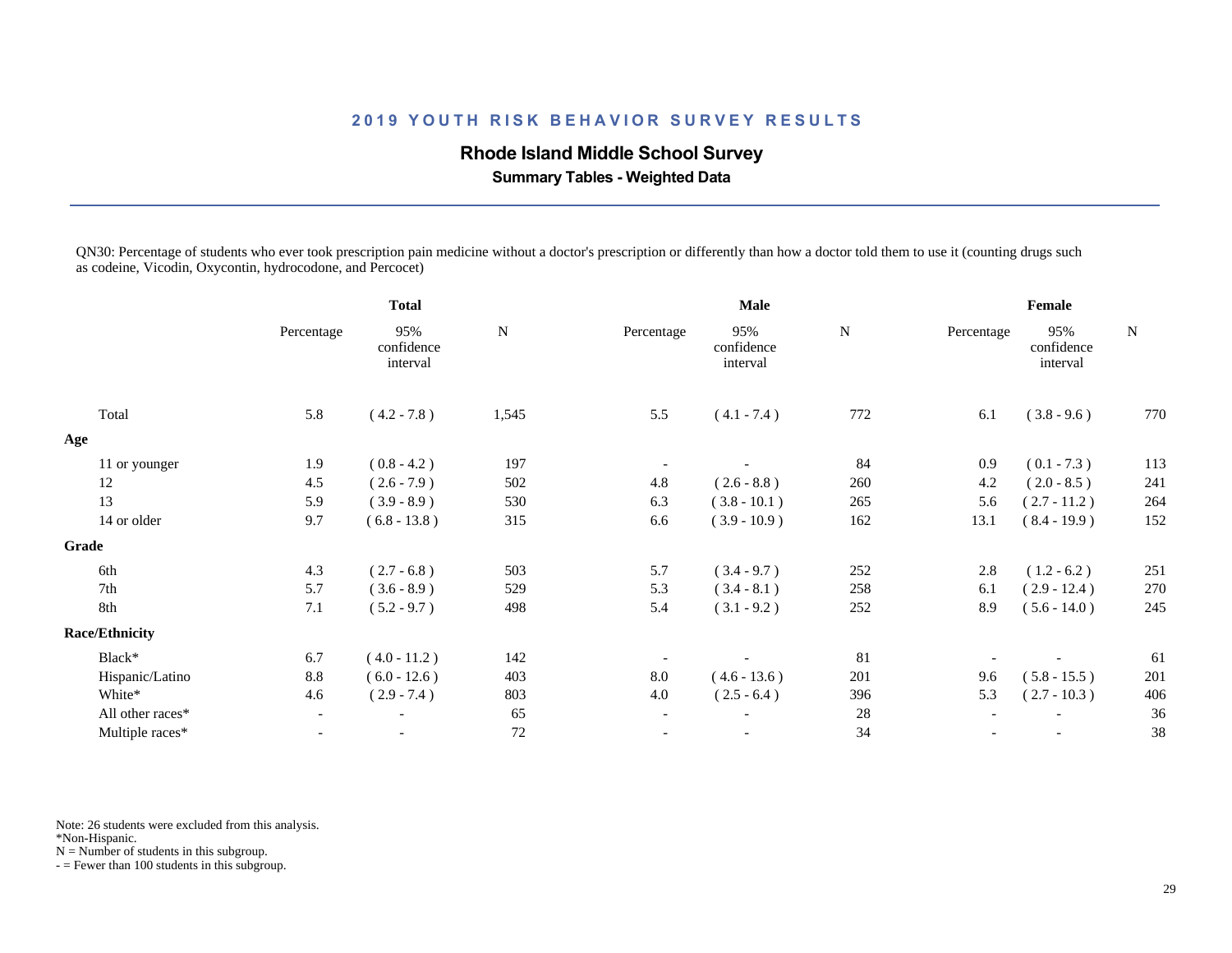### **Rhode Island Middle School Survey**

 **Summary Tables - Weighted Data**

#### QN34: Percentage of students who ever had sexual intercourse

|                       | <b>Total</b>             |                               | Male      |                          |                               | Female    |            |                               |             |
|-----------------------|--------------------------|-------------------------------|-----------|--------------------------|-------------------------------|-----------|------------|-------------------------------|-------------|
|                       | Percentage               | 95%<br>confidence<br>interval | ${\bf N}$ | Percentage               | 95%<br>confidence<br>interval | ${\bf N}$ | Percentage | 95%<br>confidence<br>interval | $\mathbf N$ |
| Total                 | 6.7                      | $(5.1 - 8.8)$                 | 1,539     | 8.3                      | $(5.9 - 11.5)$                | 769       | 4.9        | $(2.8 - 8.3)$                 | 766         |
| Age                   |                          |                               |           |                          |                               |           |            |                               |             |
| 11 or younger         | 4.7                      | $(2.8 - 7.7)$                 | 199       |                          |                               | 85        | 1.6        | $(0.4 - 6.8)$                 | 114         |
| 12                    | 2.7                      | $(1.5 - 5.0)$                 | 496       | 3.9                      | $(2.0 - 7.6)$                 | 256       | 1.4        | $(0.3 - 7.1)$                 | 239         |
| 13                    | 6.5                      | $(4.0 - 10.4)$                | 532       | 9.0                      | $(5.5 - 14.5)$                | 267       | 3.5        | $(1.3 - 9.3)$                 | 263         |
| 14 or older           | 14.2                     | $(11.5 - 17.3)$               | 311       | 13.9                     | $(9.5 - 20.0)$                | 160       | 14.6       | $(9.9 - 20.9)$                | 150         |
| Grade                 |                          |                               |           |                          |                               |           |            |                               |             |
| 6th                   | 3.7                      | $(2.3 - 5.8)$                 | 501       | 4.9                      | $(2.8 - 8.4)$                 | 250       | 2.5        | $(1.0 - 6.1)$                 | 251         |
| 7th                   | 4.8                      | $(2.7 - 8.3)$                 | 532       | 6.4                      | $(3.1 - 12.5)$                | 261       | 2.8        | $(0.9 - 8.3)$                 | 269         |
| 8th                   | 11.3                     | $(9.2 - 13.8)$                | 491       | 14.0                     | $(10.0 - 19.4)$               | 248       | 8.6        | $(5.9 - 12.3)$                | 242         |
| <b>Race/Ethnicity</b> |                          |                               |           |                          |                               |           |            |                               |             |
| Black*                | 9.2                      | $(4.6 - 17.7)$                | 140       |                          |                               | 78        |            |                               | 62          |
| Hispanic/Latino       | 9.6                      | $(6.6 - 13.9)$                | 402       | 11.6                     | $(7.0 - 18.7)$                | 203       | 7.0        | $(3.5 - 13.8)$                | 198         |
| White*                | 5.3                      | $(3.7 - 7.6)$                 | 799       | 6.4                      | $(3.7 - 10.7)$                | 393       | 4.2        | $(2.1 - 8.4)$                 | 405         |
| All other races*      | $\overline{\phantom{a}}$ | $\overline{\phantom{a}}$      | 66        | $\overline{\phantom{a}}$ | $\overline{\phantom{a}}$      | 29        |            |                               | 36          |
| Multiple races*       | $\overline{a}$           |                               | 72        | $\overline{\phantom{a}}$ | $\overline{\phantom{a}}$      | 34        |            |                               | 38          |
|                       |                          |                               |           |                          |                               |           |            |                               |             |

Note: 32 students were excluded from this analysis.

\*Non-Hispanic.

 $N =$  Number of students in this subgroup.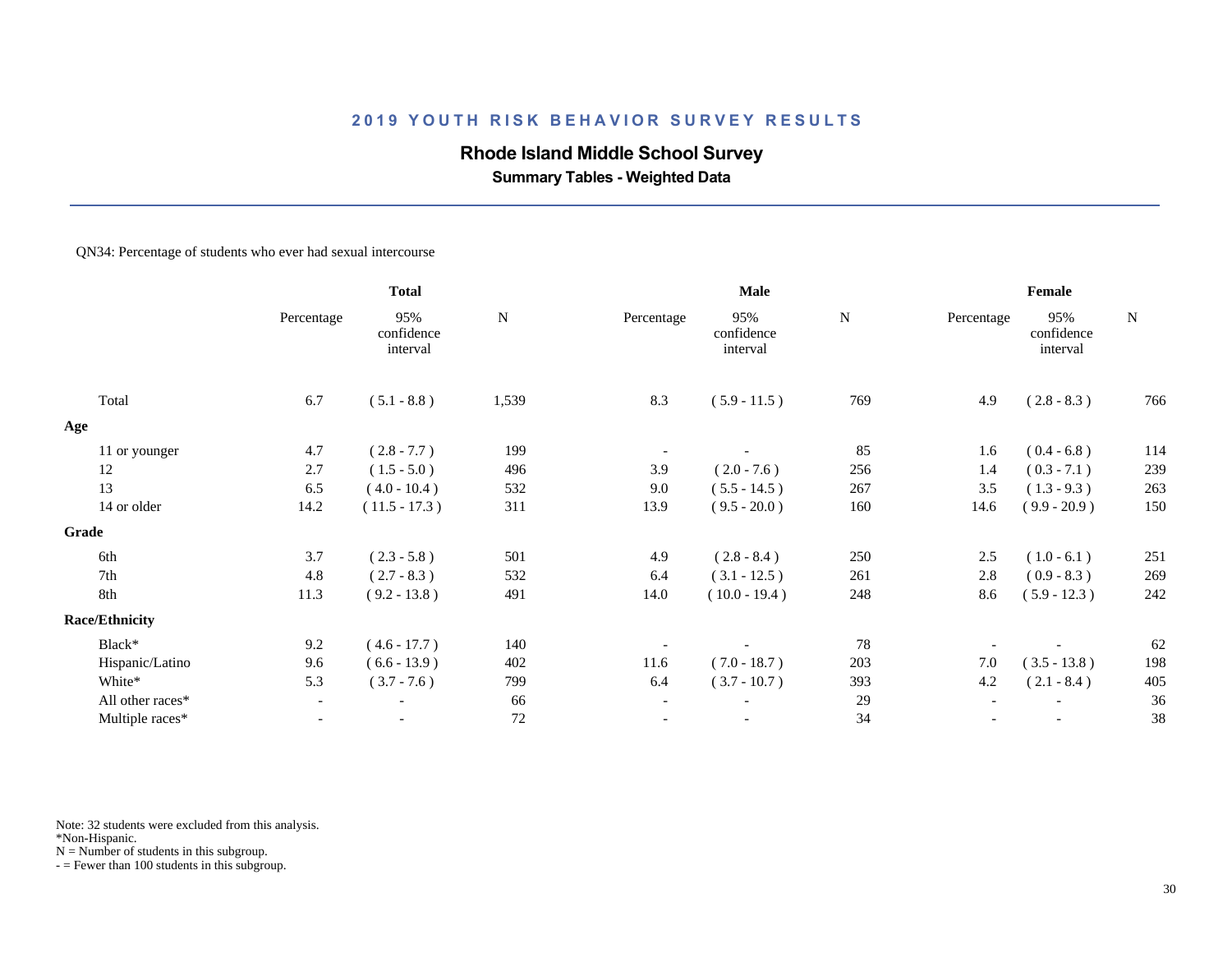### **Rhode Island Middle School Survey**

 **Summary Tables - Weighted Data**

QN41: Percentage of students who were physically active at least 60 minutes per day on 5 or more days (in any kind of physical activity that increased their heart rate and made them breathe hard some of the time during the 7 days before the survey)

|                       |                          | <b>Total</b>                  |           |                          | Male                          |     |            | Female                        |             |
|-----------------------|--------------------------|-------------------------------|-----------|--------------------------|-------------------------------|-----|------------|-------------------------------|-------------|
|                       | Percentage               | 95%<br>confidence<br>interval | ${\bf N}$ | Percentage               | 95%<br>confidence<br>interval | N   | Percentage | 95%<br>confidence<br>interval | $\mathbf N$ |
| Total                 | 44.6                     | $(37.7 - 51.8)$               | 1,541     | 48.0                     | $(40.7 - 55.5)$               | 770 | 41.2       | $(33.4 - 49.4)$               | 767         |
| Age                   |                          |                               |           |                          |                               |     |            |                               |             |
| 11 or younger         | 38.7                     | $(31.2 - 46.7)$               | 198       |                          |                               | 86  | 39.3       | $(30.3 - 49.1)$               | 111         |
| 12                    | 46.3                     | $(39.0 - 53.7)$               | 496       | 46.9                     | $(38.7 - 55.3)$               | 255 | 45.8       | $(34.1 - 57.9)$               | 240         |
| 13                    | 41.5                     | $(32.8 - 50.8)$               | 532       | 46.6                     | $(33.3 - 60.4)$               | 266 | 36.3       | $(29.4 - 43.8)$               | 265         |
| 14 or older           | 50.6                     | $(39.6 - 61.5)$               | 314       | 57.3                     | $(44.6 - 69.2)$               | 162 | 43.7       | $(32.5 - 55.5)$               | 151         |
| Grade                 |                          |                               |           |                          |                               |     |            |                               |             |
| 6th                   | 46.1                     | $(40.6 - 51.8)$               | 499       | 47.5                     | $(41.8 - 53.2)$               | 248 | 44.8       | $(36.3 - 53.7)$               | 251         |
| 7th                   | 39.6                     | $(30.9 - 49.1)$               | 530       | 41.0                     | $(30.4 - 52.5)$               | 261 | 38.3       | $(28.0 - 49.8)$               | 268         |
| 8th                   | 48.8                     | $(38.3 - 59.4)$               | 496       | 56.4                     | $(44.0 - 68.0)$               | 250 | 41.1       | $(30.4 - 52.7)$               | 244         |
| <b>Race/Ethnicity</b> |                          |                               |           |                          |                               |     |            |                               |             |
| Black*                | 37.4                     | $(28.4 - 47.3)$               | 139       |                          |                               | 78  |            |                               | 61          |
| Hispanic/Latino       | 31.5                     | $(23.4 - 40.8)$               | 400       | 35.7                     | $(25.7 - 47.2)$               | 199 | 27.1       | $(16.8 - 40.7)$               | 200         |
| White*                | 52.0                     | $(45.1 - 58.8)$               | 801       | 55.0                     | $(46.0 - 63.7)$               | 395 | 49.0       | $(42.6 - 55.5)$               | 405         |
| All other races*      | $\overline{\phantom{a}}$ |                               | 65        | $\overline{\phantom{a}}$ |                               | 29  |            |                               | 35          |
| Multiple races*       | $\overline{\phantom{a}}$ |                               | 73        |                          |                               | 35  |            |                               | 38          |
|                       |                          |                               |           |                          |                               |     |            |                               |             |

Note: 30 students were excluded from this analysis.

\*Non-Hispanic.

 $N =$  Number of students in this subgroup.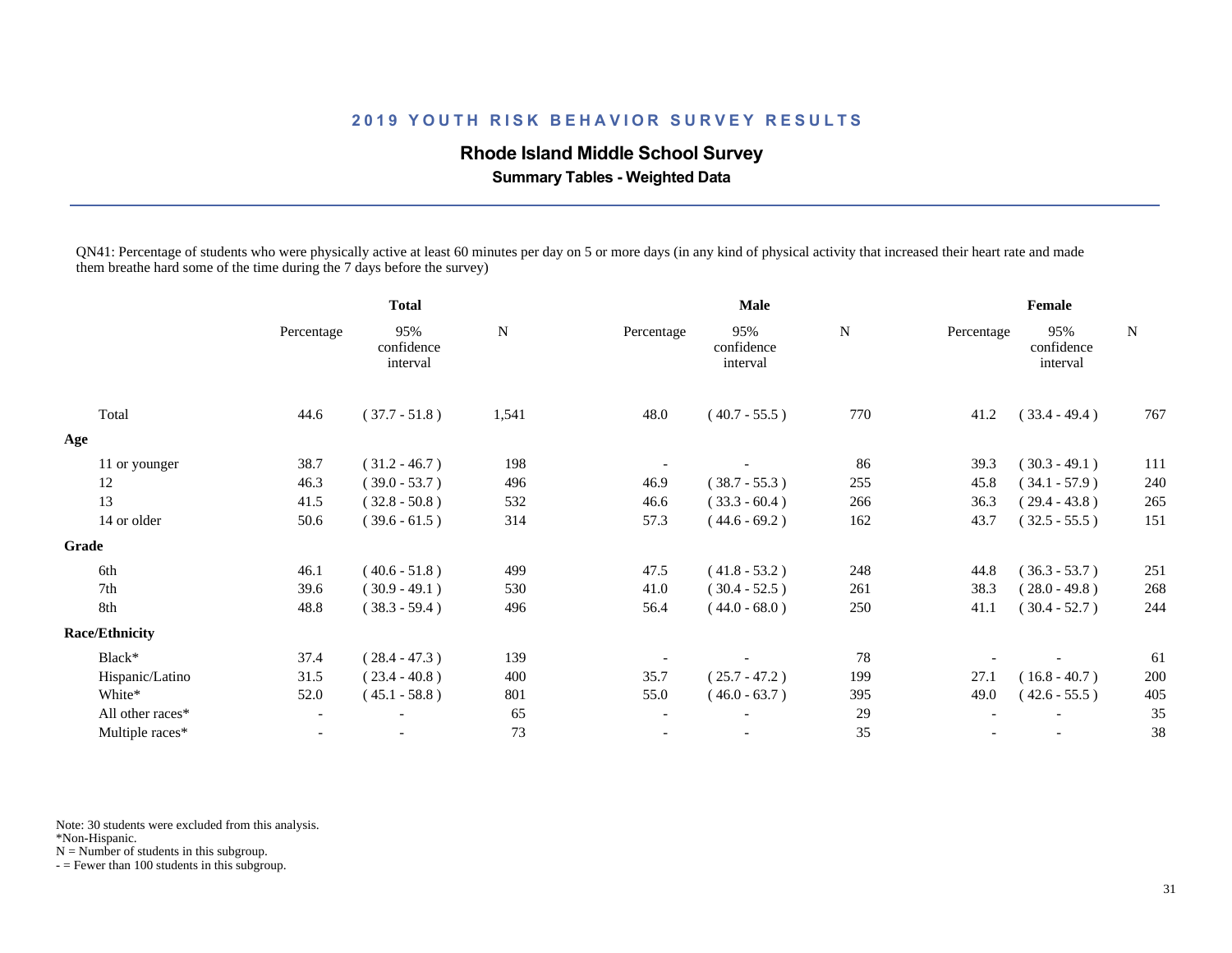### **Rhode Island Middle School Survey**

 **Summary Tables - Weighted Data**

QNPA0DAY: Percentage of students who did not participate in at least 60 minutes of physical activity on at least 1 day (in any kind of physical activity that increased their heart rate and made them breathe hard some of the time during the 7 days before the survey)

|                       |                          | <b>Total</b>                  |           |                          | Male                          |           |            | Female                        |             |
|-----------------------|--------------------------|-------------------------------|-----------|--------------------------|-------------------------------|-----------|------------|-------------------------------|-------------|
|                       | Percentage               | 95%<br>confidence<br>interval | ${\bf N}$ | Percentage               | 95%<br>confidence<br>interval | ${\bf N}$ | Percentage | 95%<br>confidence<br>interval | $\mathbf N$ |
| Total                 | 11.6                     | $(8.4 - 16.0)$                | 1,541     | 12.1                     | $(9.7 - 15.1)$                | 770       | 11.0       | $(6.4 - 18.4)$                | 767         |
| Age                   |                          |                               |           |                          |                               |           |            |                               |             |
| 11 or younger         | 18.1                     | $(11.7 - 27.0)$               | 198       |                          |                               | 86        | 16.3       | $(7.7 - 31.4)$                | 111         |
| 12                    | 11.3                     | $(8.2 - 15.5)$                | 496       | 12.2                     | $(8.3 - 17.6)$                | 255       | 10.0       | $(5.6 - 17.2)$                | 240         |
| 13                    | 10.0                     | $(6.7 - 14.8)$                | 532       | 8.6                      | $(5.1 - 14.1)$                | 266       | 11.6       | $(6.8 - 19.2)$                | 265         |
| 14 or older           | 10.9                     | $(5.9 - 19.1)$                | 314       | 13.6                     | $(7.5 - 23.2)$                | 162       | 8.0        | $(3.4 - 17.7)$                | 151         |
| Grade                 |                          |                               |           |                          |                               |           |            |                               |             |
| 6th                   | 14.3                     | $(10.2 - 19.7)$               | 499       | 16.2                     | $(12.1 - 21.3)$               | 248       | 12.4       | $(7.0 - 20.9)$                | 251         |
| 7th                   | 10.0                     | $(5.8 - 16.6)$                | 530       | 8.8                      | $(5.9 - 12.8)$                | 261       | 11.3       | $(5.2 - 23.1)$                | 268         |
| 8th                   | 9.8                      | $(6.3 - 14.9)$                | 496       | 11.2                     | $(6.4 - 18.8)$                | 250       | 8.4        | $(4.7 - 14.7)$                | 244         |
| <b>Race/Ethnicity</b> |                          |                               |           |                          |                               |           |            |                               |             |
| Black*                | 22.0                     | $(17.0 - 28.0)$               | 139       |                          |                               | 78        |            |                               | 61          |
| Hispanic/Latino       | 17.6                     | $(13.2 - 23.0)$               | 400       | 15.4                     | $(11.6 - 20.2)$               | 199       | 19.9       | $(12.5 - 30.2)$               | 200         |
| White*                | 6.7                      | $(4.5 - 9.8)$                 | 801       | 7.7                      | $(4.8 - 12.1)$                | 395       | 5.7        | $(3.0 - 10.6)$                | 405         |
| All other races*      | $\overline{\phantom{a}}$ | $\overline{\phantom{a}}$      | 65        | $\overline{\phantom{a}}$ |                               | 29        |            |                               | 35          |
| Multiple races*       | $\overline{\phantom{a}}$ |                               | 73        |                          | $\overline{\phantom{a}}$      | 35        |            |                               | 38          |
|                       |                          |                               |           |                          |                               |           |            |                               |             |

Note: 30 students were excluded from this analysis.

\*Non-Hispanic.

 $N =$  Number of students in this subgroup.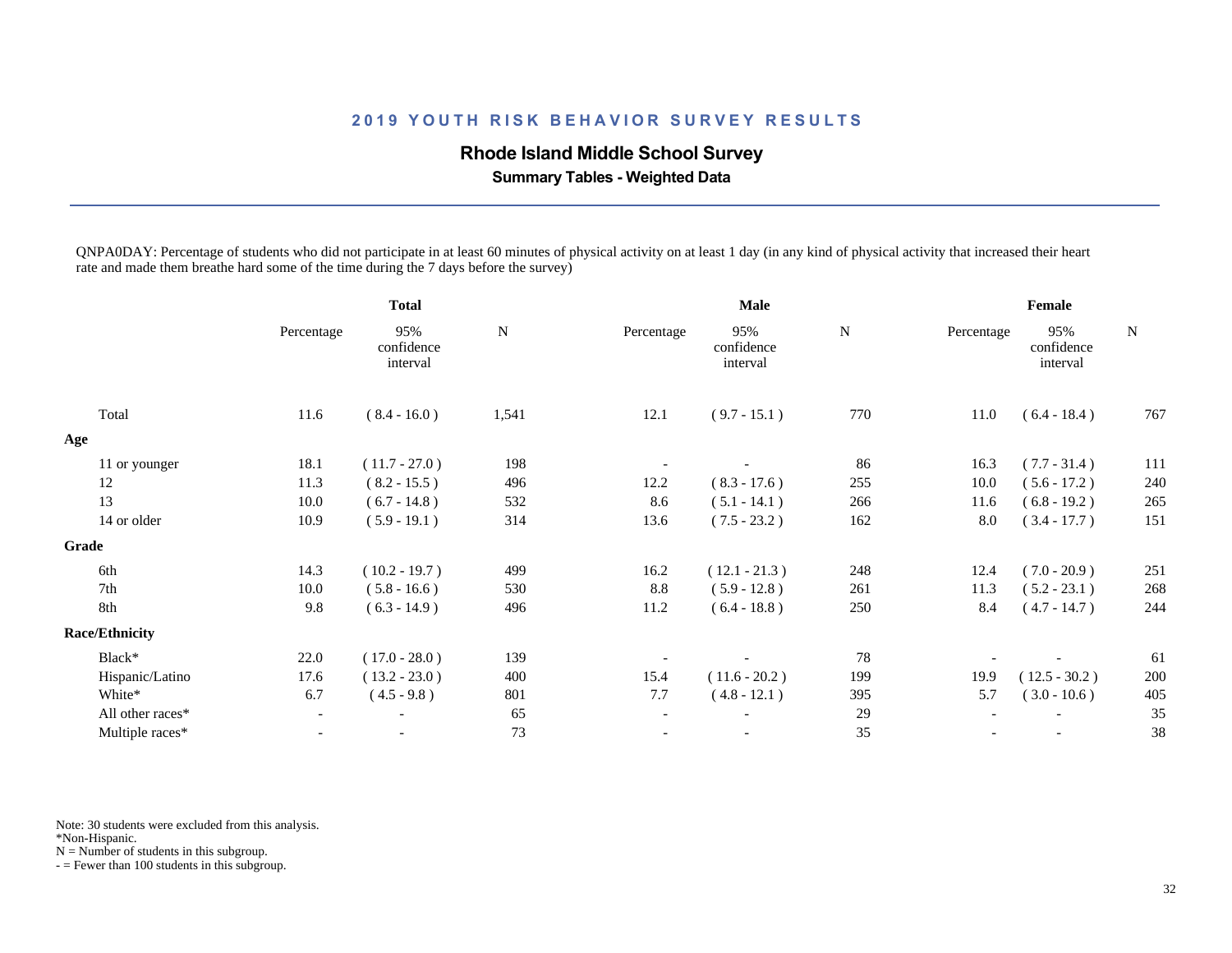### **Rhode Island Middle School Survey**

 **Summary Tables - Weighted Data**

QNPA7DAY: Percentage of students who were physically active at least 60 minutes per day on all 7 days (in any kind of physical activity that increased their heart rate and made them breathe hard some of the time during the 7 days before the survey)

|                       |                          | <b>Total</b>                  |           |                          | Male                          |             |            | Female                        |             |
|-----------------------|--------------------------|-------------------------------|-----------|--------------------------|-------------------------------|-------------|------------|-------------------------------|-------------|
|                       | Percentage               | 95%<br>confidence<br>interval | ${\bf N}$ | Percentage               | 95%<br>confidence<br>interval | $\mathbf N$ | Percentage | 95%<br>confidence<br>interval | $\mathbf N$ |
| Total                 | 24.4                     | $(20.8 - 28.4)$               | 1,541     | 28.0                     | $(24.3 - 32.1)$               | 770         | 20.7       | $(16.0 - 26.4)$               | 767         |
| Age                   |                          |                               |           |                          |                               |             |            |                               |             |
| 11 or younger         | 14.2                     | $(10.4 - 19.2)$               | 198       |                          |                               | 86          | 14.8       | $(9.1 - 23.2)$                | 111         |
| 12                    | 27.2                     | $(21.7 - 33.5)$               | 496       | 29.7                     | $(24.3 - 35.7)$               | 255         | 24.5       | $(17.0 - 33.9)$               | 240         |
| 13                    | 23.9                     | $(20.2 - 28.1)$               | 532       | 27.4                     | $(21.1 - 34.9)$               | 266         | 20.2       | $(14.8 - 27.0)$               | 265         |
| 14 or older           | 27.2                     | $(23.3 - 31.4)$               | 314       | 33.9                     | $(28.8 - 39.4)$               | 162         | 20.1       | $(14.6 - 27.1)$               | 151         |
| Grade                 |                          |                               |           |                          |                               |             |            |                               |             |
| 6th                   | 24.1                     | $(19.5 - 29.4)$               | 499       | 25.2                     | $(19.9 - 31.3)$               | 248         | 23.0       | $(17.9 - 28.9)$               | 251         |
| 7th                   | 25.0                     | $(17.9 - 33.9)$               | 530       | 28.7                     | $(20.4 - 38.8)$               | 261         | 21.1       | $(13.3 - 31.9)$               | 268         |
| 8th                   | 24.3                     | $(20.5 - 28.5)$               | 496       | 30.0                     | $(24.8 - 35.8)$               | 250         | 18.6       | $(13.4 - 25.3)$               | 244         |
| <b>Race/Ethnicity</b> |                          |                               |           |                          |                               |             |            |                               |             |
| Black*                | 22.1                     | $(14.2 - 32.7)$               | 139       |                          |                               | 78          |            |                               | 61          |
| Hispanic/Latino       | 18.0                     | $(13.1 - 24.3)$               | 400       | 19.9                     | $(15.1 - 25.8)$               | 199         | 16.1       | $(7.9 - 30.1)$                | 200         |
| White*                | 27.8                     | $(23.1 - 33.1)$               | 801       | 31.4                     | $(25.8 - 37.6)$               | 395         | 24.2       | $(19.4 - 29.8)$               | 405         |
| All other races*      | $\overline{\phantom{a}}$ | $\overline{\phantom{a}}$      | 65        | $\overline{\phantom{a}}$ |                               | 29          |            |                               | 35          |
| Multiple races*       | $\overline{\phantom{a}}$ |                               | 73        |                          |                               | 35          |            |                               | 38          |
|                       |                          |                               |           |                          |                               |             |            |                               |             |

Note: 30 students were excluded from this analysis.

\*Non-Hispanic.

 $N =$  Number of students in this subgroup.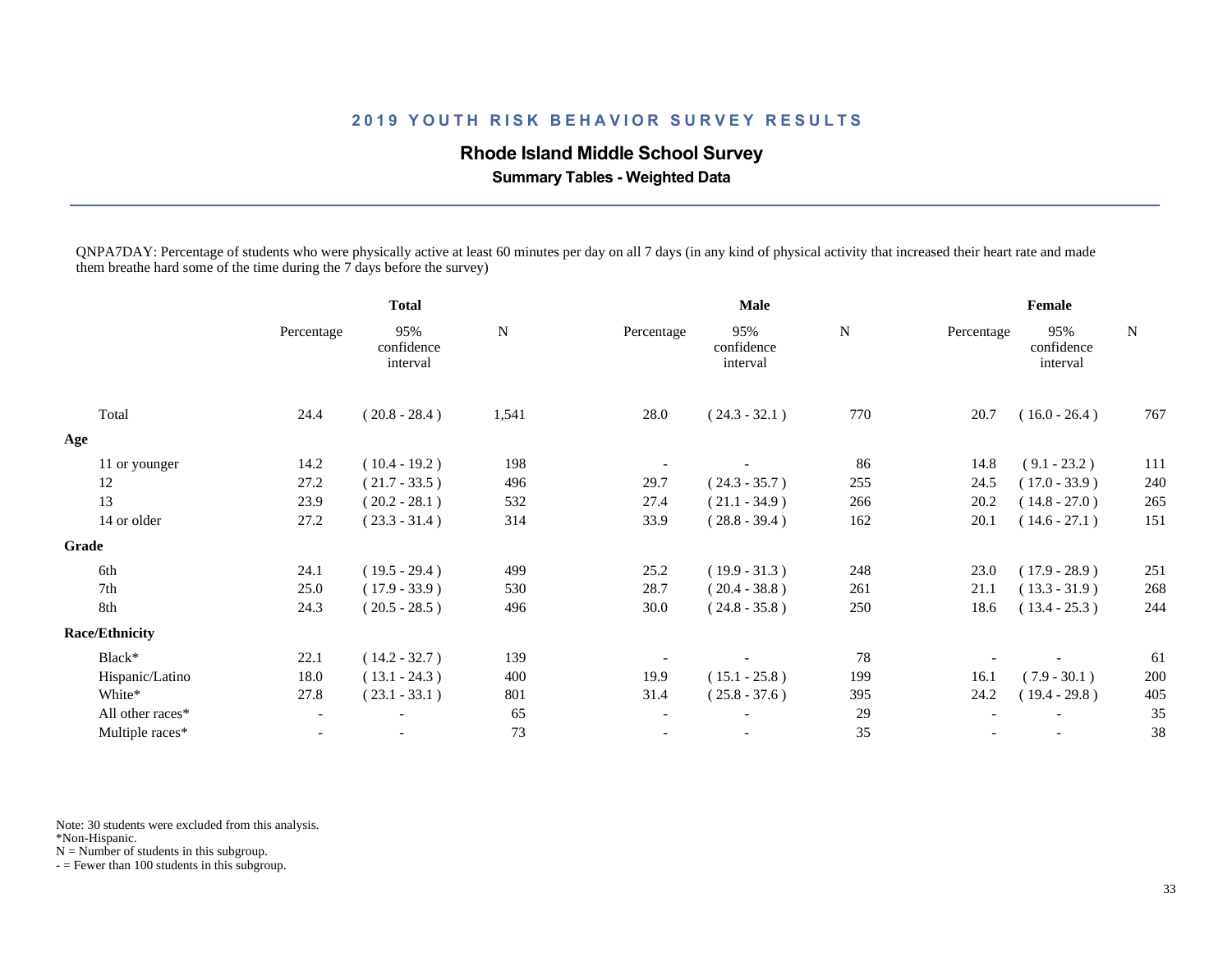### **Rhode Island Middle School Survey**

 **Summary Tables - Weighted Data**

QN43: Percentage of students who played video or computer games or used a computer 3 or more hours per day (counting time spent on things such as playing games, watching videos, texting, or using social media on their smartphone, computer, Xbox, PlayStation, iPad, or other tablet, for something that was not school work, on an average school day)

|                       |                          | <b>Total</b>                  |           |                          | Male                          |     |            | Female                        |     |
|-----------------------|--------------------------|-------------------------------|-----------|--------------------------|-------------------------------|-----|------------|-------------------------------|-----|
|                       | Percentage               | 95%<br>confidence<br>interval | ${\bf N}$ | Percentage               | 95%<br>confidence<br>interval | N   | Percentage | 95%<br>confidence<br>interval | N   |
| Total                 | 43.6                     | $(40.5 - 46.7)$               | 1,550     | 48.0                     | $(43.8 - 52.1)$               | 774 | 38.6       | $(35.1 - 42.3)$               | 770 |
| Age                   |                          |                               |           |                          |                               |     |            |                               |     |
| 11 or younger         | 34.7                     | $(25.7 - 44.9)$               | 202       |                          |                               | 87  | 29.8       | $(21.8 - 39.2)$               | 114 |
| 12                    | 39.2                     | $(34.6 - 43.9)$               | 500       | 44.7                     | $(37.9 - 51.7)$               | 256 | 32.8       | $(26.1 - 40.2)$               | 242 |
| 13                    | 48.5                     | $(42.0 - 55.1)$               | 536       | 53.8                     | $(45.1 - 62.3)$               | 270 | 42.4       | $(37.2 - 47.8)$               | 264 |
| 14 or older           | 47.6                     | $(41.6 - 53.6)$               | 311       | 47.5                     | $(39.5 - 55.6)$               | 160 | 47.3       | $(39.3 - 55.4)$               | 150 |
| Grade                 |                          |                               |           |                          |                               |     |            |                               |     |
| 6th                   | 37.0                     | $(31.9 - 42.5)$               | 505       | 43.4                     | $(36.6 - 50.5)$               | 250 | 30.6       | $(24.1 - 37.9)$               | 255 |
| 7th                   | 43.3                     | $(36.0 - 50.9)$               | 533       | 46.0                     | $(36.7 - 55.7)$               | 262 | 39.6       | $(32.3 - 47.5)$               | 268 |
| 8th                   | 50.2                     | $(45.2 - 55.1)$               | 496       | 54.4                     | $(48.6 - 60.2)$               | 251 | 45.4       | $(40.1 - 50.8)$               | 243 |
| <b>Race/Ethnicity</b> |                          |                               |           |                          |                               |     |            |                               |     |
| Black*                | 40.2                     | $(32.0 - 48.9)$               | 141       |                          |                               | 79  |            |                               | 62  |
| Hispanic/Latino       | 40.8                     | $(35.2 - 46.6)$               | 405       | 44.7                     | $(39.3 - 50.3)$               | 203 | 36.2       | $(26.5 - 47.2)$               | 201 |
| White*                | 44.6                     | $(39.5 - 49.8)$               | 804       | 48.6                     | $(43.0 - 54.3)$               | 397 | 40.3       | $(35.0 - 45.8)$               | 406 |
| All other races*      | $\overline{\phantom{a}}$ | $\overline{\phantom{a}}$      | 66        | $\overline{\phantom{a}}$ |                               | 29  |            |                               | 36  |
| Multiple races*       | $\overline{\phantom{a}}$ |                               | 71        |                          | $\overline{\phantom{a}}$      | 33  |            |                               | 38  |
|                       |                          |                               |           |                          |                               |     |            |                               |     |

Note: 21 students were excluded from this analysis.

\*Non-Hispanic.

 $N =$  Number of students in this subgroup.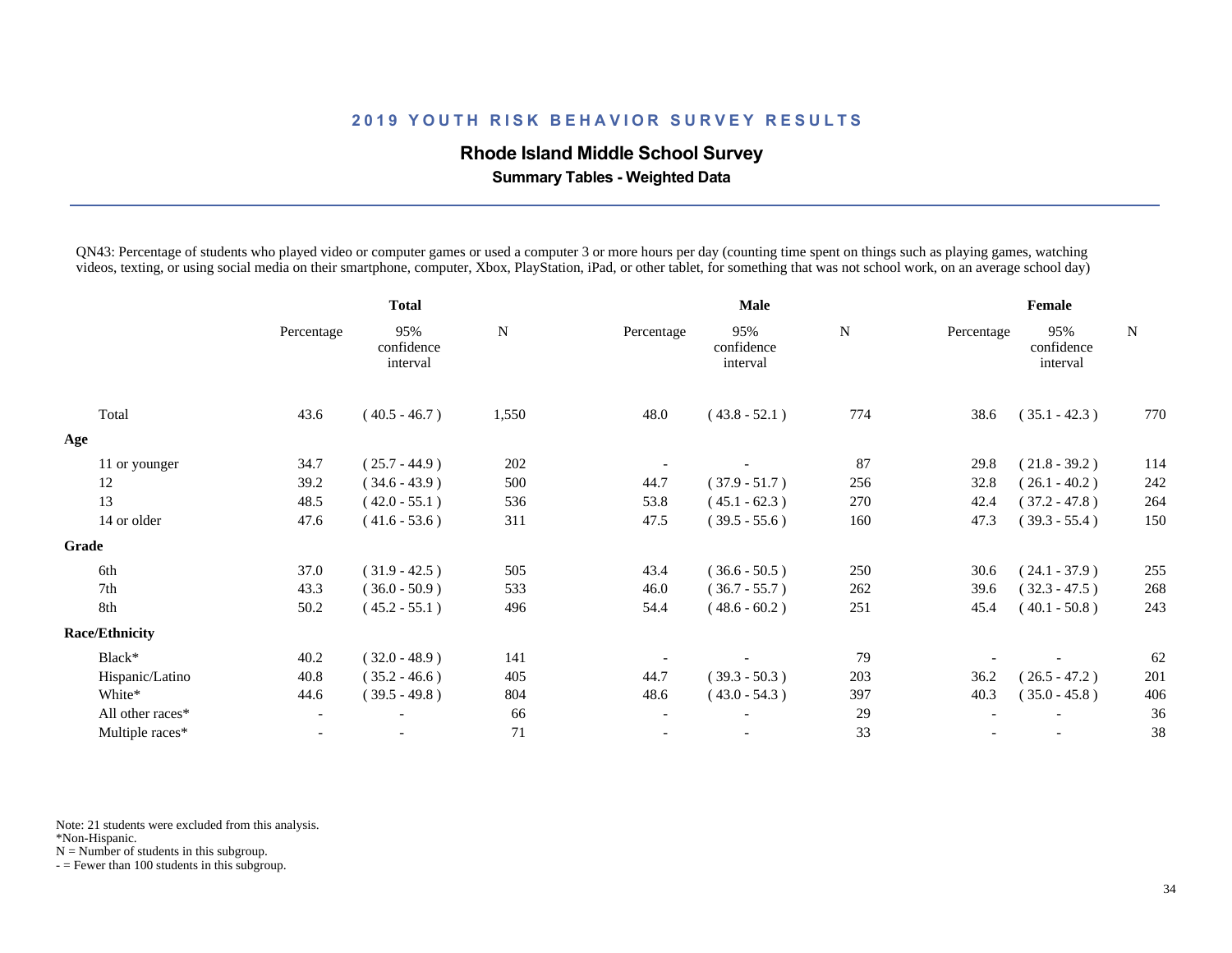## **Rhode Island Middle School Survey**

 **Summary Tables - Weighted Data**

QN44: Percentage of students who attended physical education (PE) classes on 1 or more days (in an average week when they were in school)

|                       | <b>Total</b>             |                               | Male        |                          |                               | Female    |            |                               |           |
|-----------------------|--------------------------|-------------------------------|-------------|--------------------------|-------------------------------|-----------|------------|-------------------------------|-----------|
|                       | Percentage               | 95%<br>confidence<br>interval | $\mathbf N$ | Percentage               | 95%<br>confidence<br>interval | ${\bf N}$ | Percentage | 95%<br>confidence<br>interval | ${\bf N}$ |
| Total                 | 87.9                     | $(80.9 - 92.5)$               | 1,509       | 86.9                     | $(79.4 - 91.9)$               | 762       | 89.0       | $(81.9 - 93.5)$               | 743       |
| Age                   |                          |                               |             |                          |                               |           |            |                               |           |
| 11 or younger         | 85.5                     | $(75.9 - 91.7)$               | 190         |                          |                               | 82        | 88.0       | $(78.6 - 93.6)$               | 107       |
| 12                    | 87.6                     | $(76.9 - 93.8)$               | 483         | 87.4                     | $(75.1 - 94.1)$               | 251       | 88.2       | $(75.6 - 94.7)$               | 231       |
| 13                    | 89.5                     | $(80.5 - 94.7)$               | 524         | 88.1                     | $(77.9 - 93.9)$               | 266       | 91.1       | $(81.4 - 96.0)$               | 257       |
| 14 or older           | 86.9                     | $(78.4 - 92.4)$               | 311         | 86.2                     | $(74.0 - 93.2)$               | 162       | 87.5       | $(77.1 - 93.6)$               | 148       |
| Grade                 |                          |                               |             |                          |                               |           |            |                               |           |
| 6th                   | 87.5                     | $(79.4 - 92.8)$               | 487         | 86.5                     | $(75.5 - 93.0)$               | 243       | 88.6       | $(80.8 - 93.5)$               | 244       |
| 7th                   | 88.7                     | $(72.8 - 95.8)$               | 518         | 88.7                     | $(73.2 - 95.7)$               | 259       | 88.6       | $(70.9 - 96.1)$               | 258       |
| 8th                   | 88.0                     | $(76.1 - 94.4)$               | 489         | 86.0                     | $(73.0 - 93.3)$               | 250       | 90.0       | $(76.4 - 96.2)$               | 237       |
| <b>Race/Ethnicity</b> |                          |                               |             |                          |                               |           |            |                               |           |
| Black*                | 76.5                     | $(61.9 - 86.7)$               | 139         |                          |                               | 79        |            |                               | 60        |
| Hispanic/Latino       | 84.5                     | $(78.9 - 88.8)$               | 395         | 82.0                     | $(76.3 - 86.7)$               | 198       | 87.0       | $(80.3 - 91.7)$               | 196       |
| White*                | 91.0                     | $(81.2 - 95.9)$               | 785         | 90.8                     | $(80.7 - 95.9)$               | 390       | 91.1       | $(81.2 - 96.1)$               | 394       |
| All other races*      | $\overline{\phantom{a}}$ | $\overline{\phantom{a}}$      | 64          | $\overline{\phantom{a}}$ |                               | 29        |            |                               | 34        |
| Multiple races*       |                          |                               | 67          |                          |                               | 34        |            |                               | 33        |
|                       |                          |                               |             |                          |                               |           |            |                               |           |

Note: 62 students were excluded from this analysis.

\*Non-Hispanic.

 $N =$  Number of students in this subgroup.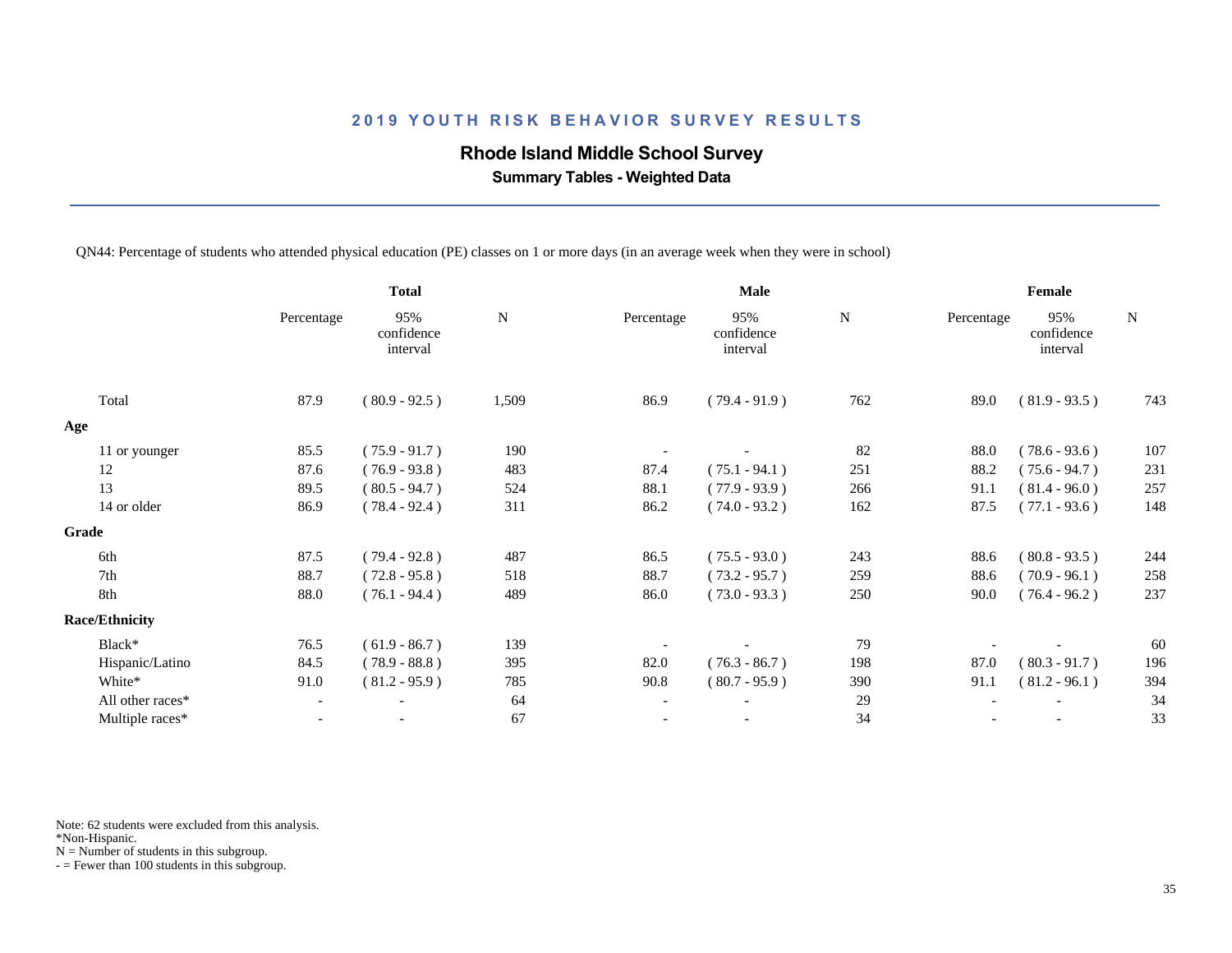## **Rhode Island Middle School Survey**

 **Summary Tables - Weighted Data**

QNDLYPE: Percentage of students who attended physical education (PE) classes on all 5 days (in an average week when they were in school)

|                       |                          | <b>Total</b>                  |           |                          | Male                          |           |            | Female                        |             |
|-----------------------|--------------------------|-------------------------------|-----------|--------------------------|-------------------------------|-----------|------------|-------------------------------|-------------|
|                       | Percentage               | 95%<br>confidence<br>interval | ${\bf N}$ | Percentage               | 95%<br>confidence<br>interval | ${\bf N}$ | Percentage | 95%<br>confidence<br>interval | $\mathbf N$ |
| Total                 | 11.1                     | $(4.9 - 23.3)$                | 1,509     | 12.6                     | $(5.6 - 25.9)$                | 762       | 9.5        | $(4.0 - 21.3)$                | 743         |
| Age                   |                          |                               |           |                          |                               |           |            |                               |             |
| 11 or younger         | 12.5                     | $(4.2 - 31.5)$                | 190       |                          |                               | 82        | 12.3       | $(4.7 - 28.3)$                | 107         |
| 12                    | 14.1                     | $(4.9 - 34.6)$                | 483       | 16.1                     | $(5.3 - 39.8)$                | 251       | 11.9       | $(4.1 - 30.1)$                | 231         |
| 13                    | 9.6                      | $(4.2 - 20.6)$                | 524       | 10.9                     | $(5.5 - 20.5)$                | 266       | 8.2        | $(2.6 - 23.2)$                | 257         |
| 14 or older           | 8.3                      | $(2.6 - 23.1)$                | 311       | 10.0                     | $(3.5 - 25.2)$                | 162       | 6.4        | $(1.7 - 21.7)$                | 148         |
| Grade                 |                          |                               |           |                          |                               |           |            |                               |             |
| 6th                   | 13.3                     | $(4.1 - 35.8)$                | 487       | 16.2                     | $(4.3 - 45.4)$                | 243       | 10.5       | $(3.9 - 25.1)$                | 244         |
| 7th                   | 13.6                     | $(4.1 - 36.5)$                | 518       | 14.3                     | $(5.2 - 33.6)$                | 259       | 12.9       | $(3.0 - 41.5)$                | 258         |
| 8th                   | 6.4                      | $(2.2 - 16.9)$                | 489       | 7.2                      | $(2.5 - 18.8)$                | 250       | 5.6        | $(1.8 - 16.0)$                | 237         |
| <b>Race/Ethnicity</b> |                          |                               |           |                          |                               |           |            |                               |             |
| Black*                | 26.1                     | $(10.8 - 50.8)$               | 139       |                          |                               | 79        |            |                               | 60          |
| Hispanic/Latino       | 22.2                     | $(8.5 - 46.6)$                | 395       | 26.6                     | $(10.1 - 54.0)$               | 198       | 17.6       | $(6.2 - 40.8)$                | 196         |
| White*                | 3.5                      | $(1.2 - 9.6)$                 | 785       | 3.2                      | $(1.1 - 8.9)$                 | 390       | 3.7        | $(1.2 - 11.3)$                | 394         |
| All other races*      | $-$                      | $\overline{\phantom{a}}$      | 64        | $\overline{\phantom{a}}$ | $\overline{\phantom{a}}$      | 29        |            |                               | 34          |
| Multiple races*       | $\overline{\phantom{a}}$ |                               | 67        | $\overline{\phantom{a}}$ | $\overline{\phantom{a}}$      | 34        |            | $\overline{\phantom{a}}$      | 33          |
|                       |                          |                               |           |                          |                               |           |            |                               |             |

Note: 62 students were excluded from this analysis.

\*Non-Hispanic.

 $N =$  Number of students in this subgroup.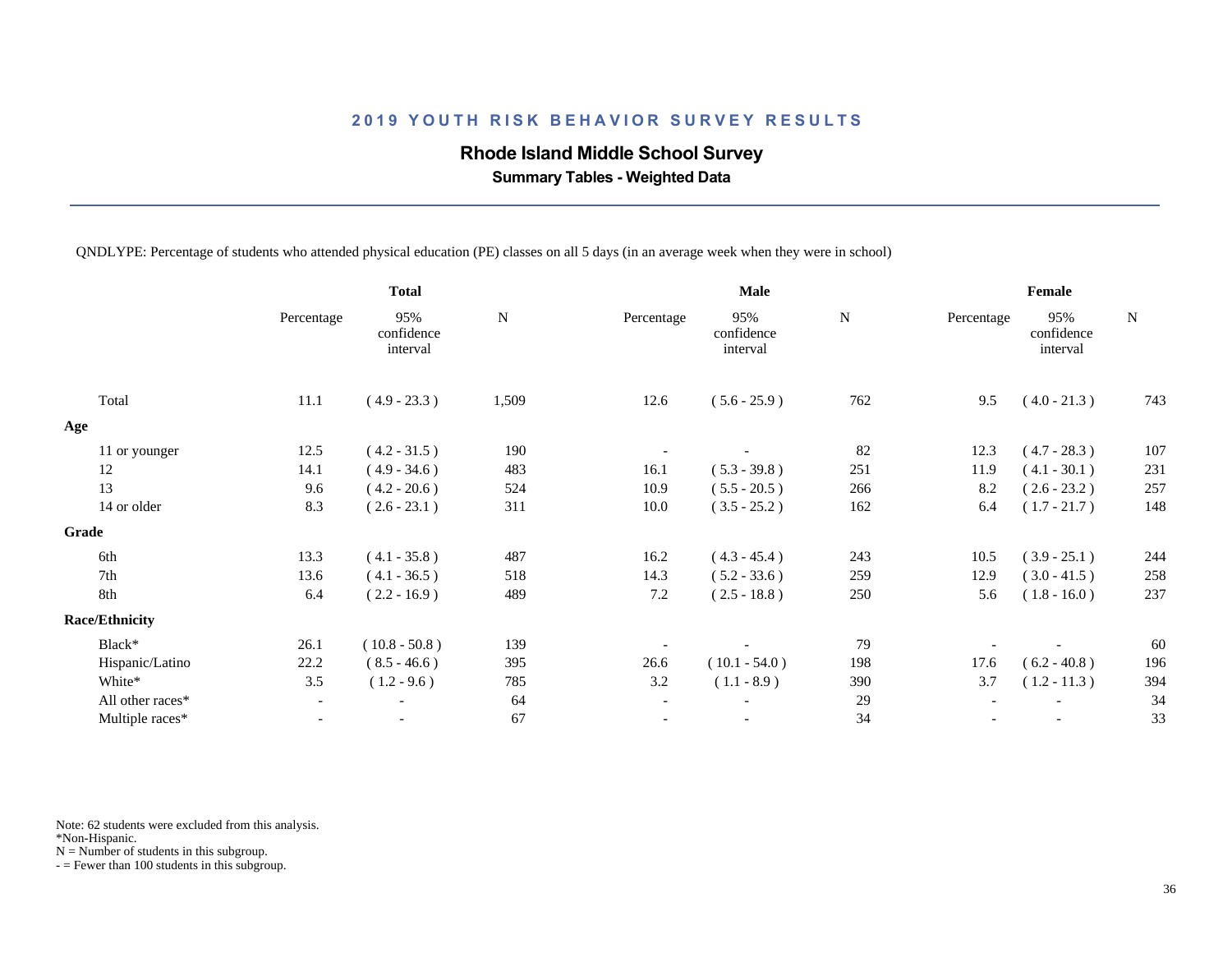## **Rhode Island Middle School Survey**

 **Summary Tables - Weighted Data**

QN46: Percentage of students who had a concussion from playing a sport or being physically active (one or more times during the 12 months before the survey)

|                       | <b>Total</b>             |                               | Male      |                          |                               | Female      |            |                               |           |
|-----------------------|--------------------------|-------------------------------|-----------|--------------------------|-------------------------------|-------------|------------|-------------------------------|-----------|
|                       | Percentage               | 95%<br>confidence<br>interval | ${\bf N}$ | Percentage               | 95%<br>confidence<br>interval | $\mathbf N$ | Percentage | 95%<br>confidence<br>interval | ${\bf N}$ |
| Total                 | 16.4                     | $(13.4 - 19.9)$               | 1,548     | 19.1                     | $(15.9 - 22.7)$               | 775         | 13.4       | $(10.1 - 17.7)$               | 769       |
| Age                   |                          |                               |           |                          |                               |             |            |                               |           |
| 11 or younger         | 18.6                     | $(13.5 - 25.1)$               | 200       |                          |                               | 86          | 11.3       | $(7.0 - 17.7)$                | 113       |
| 12                    | 14.9                     | $(12.3 - 18.0)$               | 500       | 16.1                     | $(12.7 - 20.2)$               | 257         | 13.2       | $(8.8 - 19.5)$                | 242       |
| 13                    | 17.8                     | $(12.8 - 24.2)$               | 534       | 18.6                     | $(15.1 - 22.8)$               | 269         | 16.9       | $(9.6 - 28.0)$                | 264       |
| 14 or older           | 14.9                     | $(10.2 - 21.3)$               | 313       | 20.0                     | $(14.0 - 27.7)$               | 162         | 9.5        | $(5.6 - 15.8)$                | 150       |
| Grade                 |                          |                               |           |                          |                               |             |            |                               |           |
| 6th                   | 15.7                     | $(11.4 - 21.1)$               | 504       | 18.4                     | $(12.9 - 25.5)$               | 251         | 12.9       | $(8.9 - 18.3)$                | 253       |
| 7th                   | 17.1                     | $(12.0 - 23.8)$               | 532       | 18.7                     | $(12.9 - 26.4)$               | 262         | 15.3       | $(10.2 - 22.4)$               | 269       |
| 8th                   | 16.2                     | $(11.8 - 21.8)$               | 496       | 19.7                     | $(16.2 - 23.7)$               | 251         | 12.3       | $(6.7 - 21.5)$                | 243       |
| <b>Race/Ethnicity</b> |                          |                               |           |                          |                               |             |            |                               |           |
| Black*                | 15.5                     | $(11.5 - 20.6)$               | 139       |                          |                               | 77          |            |                               | 62        |
| Hispanic/Latino       | 21.4                     | $(15.7 - 28.5)$               | 405       | 25.6                     | $(20.5 - 31.4)$               | 204         | 16.9       | $(9.8 - 27.6)$                | 200       |
| White*                | 13.3                     | $(11.1 - 15.7)$               | 804       | 15.5                     | $(12.3 - 19.2)$               | 396         | 11.0       | $(8.3 - 14.5)$                | 407       |
| All other races*      | $\overline{\phantom{a}}$ | $\overline{\phantom{a}}$      | 65        | $\overline{\phantom{a}}$ | $\overline{\phantom{a}}$      | 29          |            |                               | 35        |
| Multiple races*       | $\overline{\phantom{0}}$ | $\overline{\phantom{a}}$      | 73        |                          |                               | 35          |            |                               | 38        |
|                       |                          |                               |           |                          |                               |             |            |                               |           |

Note: 23 students were excluded from this analysis.

\*Non-Hispanic.

 $N =$  Number of students in this subgroup.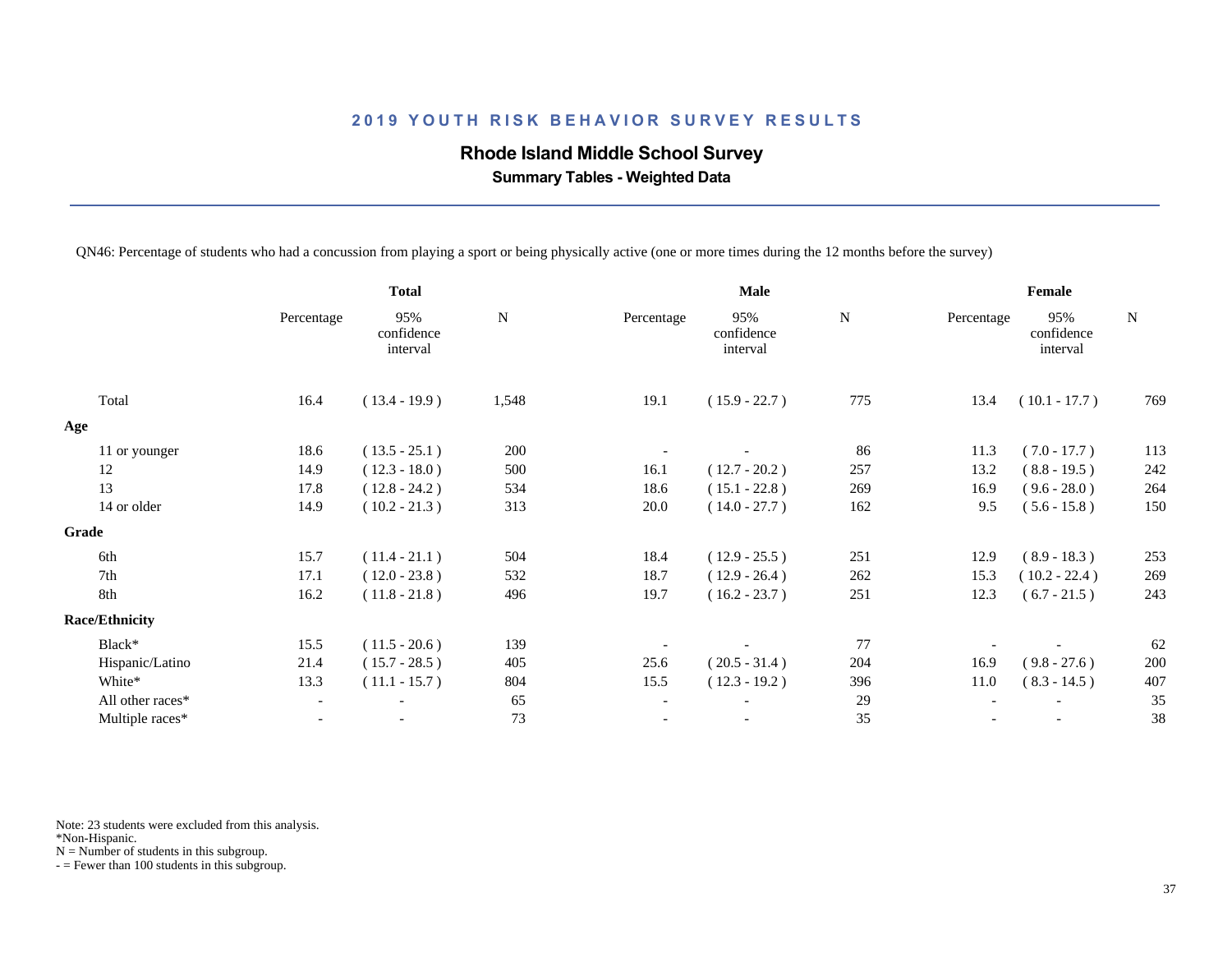# **Rhode Island Middle School Survey**

 **Summary Tables - Weighted Data**

QN48: Percentage of students who got 8 or more hours of sleep (on an average school night)

|                       | <b>Total</b>             |                               | <b>Male</b> |                          |                               | Female |            |                               |           |
|-----------------------|--------------------------|-------------------------------|-------------|--------------------------|-------------------------------|--------|------------|-------------------------------|-----------|
|                       | Percentage               | 95%<br>confidence<br>interval | N           | Percentage               | 95%<br>confidence<br>interval | N      | Percentage | 95%<br>confidence<br>interval | ${\bf N}$ |
| Total                 | 51.9                     | $(47.9 - 55.9)$               | 1,518       | 52.9                     | $(48.7 - 57.1)$               | 754    | 51.1       | $(45.6 - 56.6)$               | 758       |
| Age                   |                          |                               |             |                          |                               |        |            |                               |           |
| 11 or younger         | 67.4                     | $(61.4 - 72.8)$               | 196         |                          |                               | 83     | 63.1       | $(52.9 - 72.2)$               | 112       |
| 12                    | 60.6                     | $(54.4 - 66.5)$               | 489         | 62.2                     | $(54.0 - 69.7)$               | 248    | 59.4       | $(52.5 - 66.0)$               | 239       |
| 13                    | 45.8                     | $(40.7 - 51.0)$               | 523         | 46.6                     | $(38.8 - 54.5)$               | 260    | 45.0       | $(38.3 - 51.9)$               | 261       |
| 14 or older           | 39.7                     | $(36.4 - 43.0)$               | 309         | 39.3                     | $(32.5 - 46.4)$               | 162    | 40.4       | $(34.3 - 46.8)$               | 146       |
| Grade                 |                          |                               |             |                          |                               |        |            |                               |           |
| 6th                   | 65.3                     | $(60.3 - 70.0)$               | 491         | 66.5                     | $(56.3 - 75.3)$               | 241    | 64.1       | $(58.2 - 69.6)$               | 250       |
| 7th                   | 51.0                     | $(45.8 - 56.2)$               | 525         | 51.6                     | $(44.7 - 58.5)$               | 254    | 50.7       | $(43.9 - 57.4)$               | 268       |
| 8th                   | 40.3                     | $(36.2 - 44.6)$               | 488         | 41.2                     | $(34.3 - 48.4)$               | 249    | 39.4       | $(32.6 - 46.6)$               | 237       |
| <b>Race/Ethnicity</b> |                          |                               |             |                          |                               |        |            |                               |           |
| Black*                | 42.0                     | $(30.2 - 54.9)$               | 136         |                          |                               | 75     |            |                               | 61        |
| Hispanic/Latino       | 49.6                     | $(43.8 - 55.5)$               | 393         | 47.1                     | $(38.4 - 55.9)$               | 196    | 52.6       | $(46.3 - 58.9)$               | 196       |
| White*                | 53.4                     | $(49.2 - 57.5)$               | 794         | 56.3                     | $(52.0 - 60.4)$               | 391    | 50.5       | $(43.2 - 57.8)$               | 402       |
| All other races*      | $\overline{\phantom{a}}$ | $\overline{\phantom{a}}$      | 63          | $\overline{\phantom{a}}$ | $\overline{\phantom{a}}$      | 28     |            |                               | 34        |
| Multiple races*       | $\overline{\phantom{0}}$ |                               | 72          | $\overline{\phantom{a}}$ | $\overline{\phantom{a}}$      | 34     |            |                               | 38        |
|                       |                          |                               |             |                          |                               |        |            |                               |           |

Note: 53 students were excluded from this analysis.

\*Non-Hispanic.

 $N =$  Number of students in this subgroup.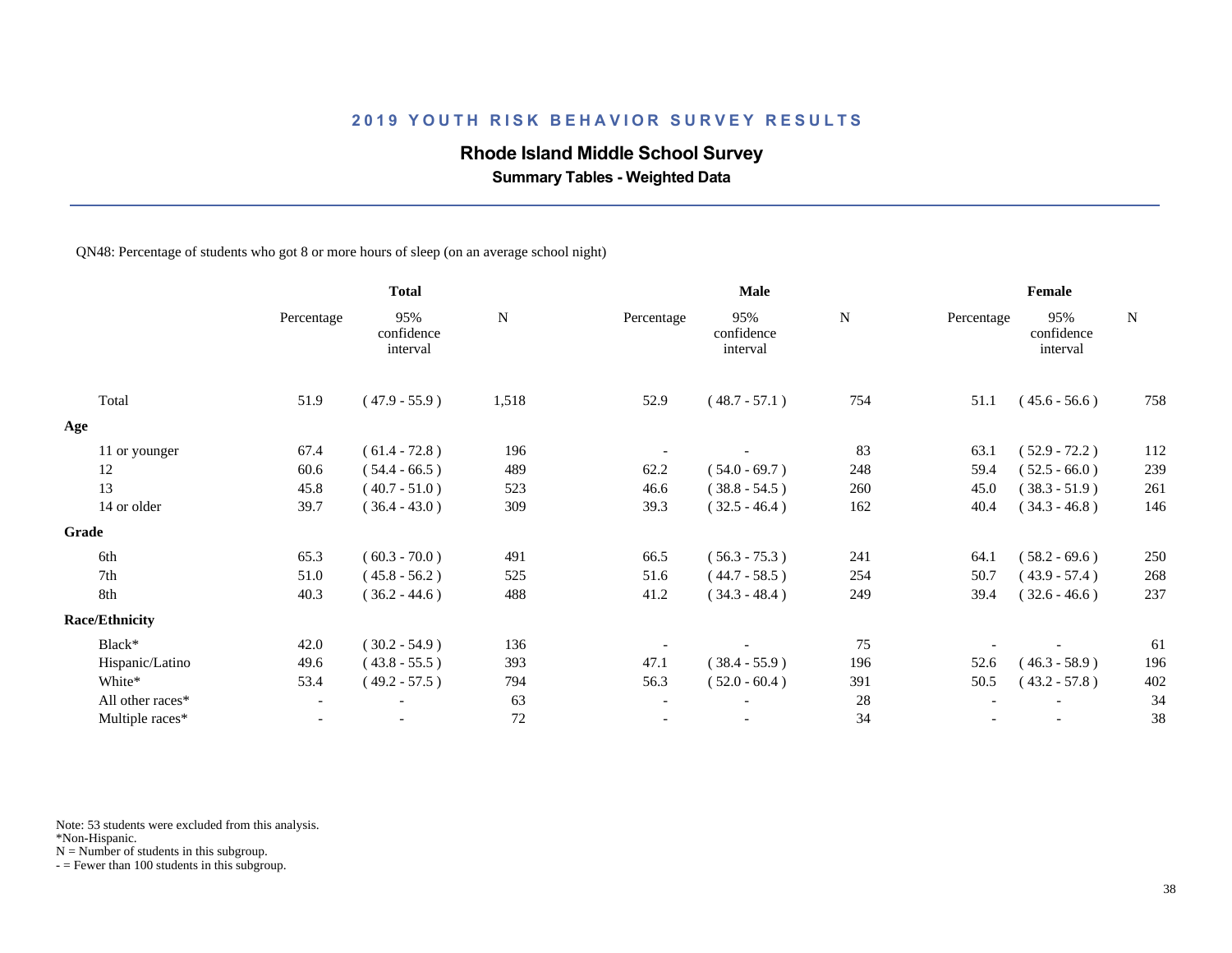### **Rhode Island Middle School Survey**

 **Summary Tables - Weighted Data**

QN49: Percentage of students who described their grades in school as mostly A's or B's (during the 12 months before the survey)

|                       | <b>Total</b>             |                               | Male  |                          |                               | Female |            |                               |             |
|-----------------------|--------------------------|-------------------------------|-------|--------------------------|-------------------------------|--------|------------|-------------------------------|-------------|
|                       | Percentage               | 95%<br>confidence<br>interval | N     | Percentage               | 95%<br>confidence<br>interval | N      | Percentage | 95%<br>confidence<br>interval | $\mathbf N$ |
| Total                 | 73.2                     | $(68.6 - 77.3)$               | 1,468 | 67.9                     | $(62.6 - 72.8)$               | 730    | 78.9       | $(75.1 - 82.4)$               | 733         |
| Age                   |                          |                               |       |                          |                               |        |            |                               |             |
| 11 or younger         | 74.6                     | $(65.3 - 82.1)$               | 191   |                          |                               | 83     | 78.5       | $(69.9 - 85.1)$               | 107         |
| 12                    | 72.8                     | $(65.6 - 79.0)$               | 473   | 70.8                     | $(62.4 - 78.0)$               | 242    | 75.3       | $(68.7 - 80.9)$               | 229         |
| 13                    | 74.9                     | $(68.1 - 80.7)$               | 503   | 67.7                     | $(58.7 - 75.6)$               | 248    | 82.3       | $(74.7 - 87.9)$               | 254         |
| 14 or older           | 70.3                     | $(63.5 - 76.3)$               | 300   | 62.7                     | $(52.4 - 71.9)$               | 156    | 79.1       | $(71.5 - 85.1)$               | 143         |
| Grade                 |                          |                               |       |                          |                               |        |            |                               |             |
| 6th                   | 72.0                     | $(64.6 - 78.4)$               | 472   | 71.5                     | $(63.6 - 78.2)$               | 235    | 72.5       | $(65.2 - 78.9)$               | 237         |
| 7th                   | 74.5                     | $(67.9 - 80.2)$               | 506   | 67.1                     | $(58.0 - 75.0)$               | 245    | 82.7       | $(74.0 - 88.9)$               | 259         |
| 8th                   | 72.6                     | $(66.0 - 78.4)$               | 476   | 65.0                     | $(56.5 - 72.6)$               | 240    | 81.1       | $(75.4 - 85.7)$               | 234         |
| <b>Race/Ethnicity</b> |                          |                               |       |                          |                               |        |            |                               |             |
| Black*                | 68.1                     | $(60.0 - 75.2)$               | 130   |                          |                               | 71     |            |                               | 59          |
| Hispanic/Latino       | 65.5                     | $(57.6 - 72.5)$               | 380   | 57.1                     | $(46.2 - 67.3)$               | 187    | 73.9       | $(66.4 - 80.2)$               | 192         |
| White*                | 77.4                     | $(72.6 - 81.5)$               | 765   | 73.3                     | $(67.5 - 78.3)$               | 377    | 81.7       | $(77.0 - 85.7)$               | 387         |
| All other races*      | $\overline{\phantom{a}}$ | $\overline{\phantom{a}}$      | 64    | $\overline{\phantom{a}}$ |                               | 29     |            |                               | 34          |
| Multiple races*       |                          |                               | 69    |                          |                               | 34     |            |                               | 35          |
|                       |                          |                               |       |                          |                               |        |            |                               |             |

Note: 103 students were excluded from this analysis.

\*Non-Hispanic.

 $N =$  Number of students in this subgroup.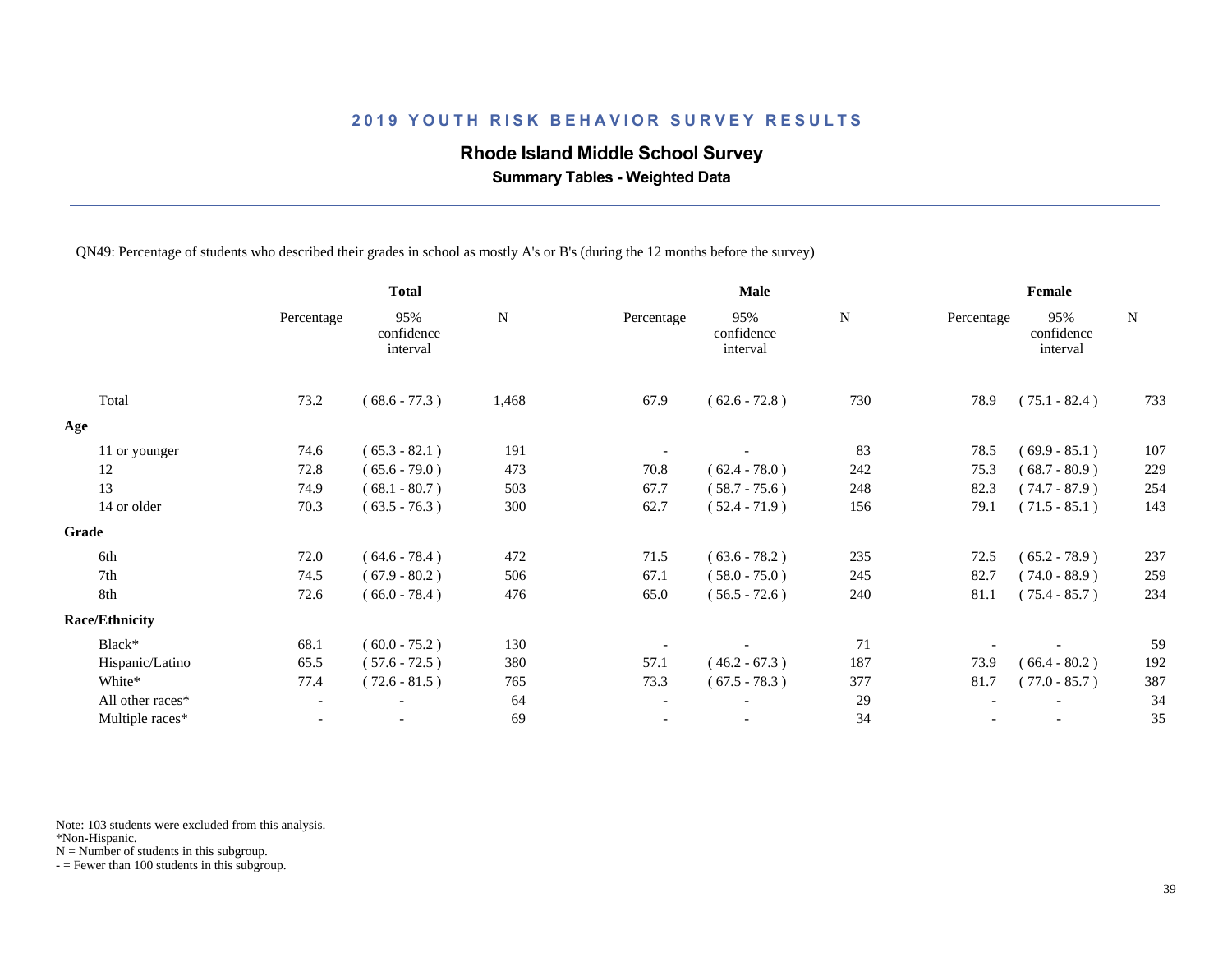### **Rhode Island Middle School Survey**

 **Summary Tables - Weighted Data**

QN50: Percentage of students who have physical disabilities or long-term health problems (meaning 6 months or more)

|                       | <b>Total</b> |                               | Male      |                          |                               | Female    |            |                               |           |
|-----------------------|--------------|-------------------------------|-----------|--------------------------|-------------------------------|-----------|------------|-------------------------------|-----------|
|                       | Percentage   | 95%<br>confidence<br>interval | ${\bf N}$ | Percentage               | 95%<br>confidence<br>interval | ${\bf N}$ | Percentage | 95%<br>confidence<br>interval | ${\bf N}$ |
| Total                 | 6.4          | $(4.7 - 8.6)$                 | 1,550     | 6.2                      | $(4.1 - 9.3)$                 | 779       | 6.5        | $(4.3 - 9.7)$                 | 766       |
| Age                   |              |                               |           |                          |                               |           |            |                               |           |
| 11 or younger         | 4.9          | $(2.4 - 9.7)$                 | 198       |                          |                               | 83        | 2.5        | $(0.9 - 7.1)$                 | 114       |
| 12                    | 5.9          | $(3.7 - 9.2)$                 | 501       | 6.3                      | $(2.8 - 13.4)$                | 260       | 5.4        | $(3.2 - 9.1)$                 | 240       |
| 13                    | 6.9          | $(4.7 - 10.1)$                | 534       | 7.1                      | $(4.8 - 10.5)$                | 271       | 6.8        | $(3.8 - 11.9)$                | 261       |
| 14 or older           | 7.1          | $(4.4 - 11.1)$                | 316       | 4.2                      | $(1.5 - 11.4)$                | 164       | 10.2       | $(6.9 - 14.9)$                | 151       |
| Grade                 |              |                               |           |                          |                               |           |            |                               |           |
| 6th                   | 5.5          | $(2.9 - 10.0)$                | 507       | 5.2                      | $(2.0 - 12.5)$                | 255       | 5.8        | $(3.2 - 10.5)$                | 252       |
| 7th                   | 7.3          | $(4.9 - 10.6)$                | 531       | 8.2                      | $(5.5 - 12.1)$                | 261       | 6.3        | $(3.6 - 10.8)$                | 267       |
| 8th                   | 6.1          | $(3.6 - 10.2)$                | 499       | 5.0                      | $(2.4 - 9.8)$                 | 254       | 7.0        | $(3.7 - 12.6)$                | 243       |
| <b>Race/Ethnicity</b> |              |                               |           |                          |                               |           |            |                               |           |
| Black*                | 3.9          | $(1.8 - 8.3)$                 | 144       |                          |                               | 82        |            |                               | 62        |
| Hispanic/Latino       | 7.9          | $(4.3 - 14.3)$                | 404       | 8.4                      | $(4.3 - 15.7)$                | 205       | 7.4        | $(3.3 - 16.1)$                | 198       |
| White*                | 6.4          | $(4.6 - 8.9)$                 | 804       | 5.5                      | $(2.9 - 10.3)$                | 396       | 7.3        | $(4.2 - 12.4)$                | 407       |
| All other races*      | $-$          | $\overline{\phantom{a}}$      | 64        | $\overline{\phantom{a}}$ | $\overline{\phantom{a}}$      | 28        |            |                               | 36        |
| Multiple races*       |              |                               | 73        |                          |                               | 35        |            |                               | 38        |

Note: 21 students were excluded from this analysis.

\*Non-Hispanic.

 $N =$  Number of students in this subgroup.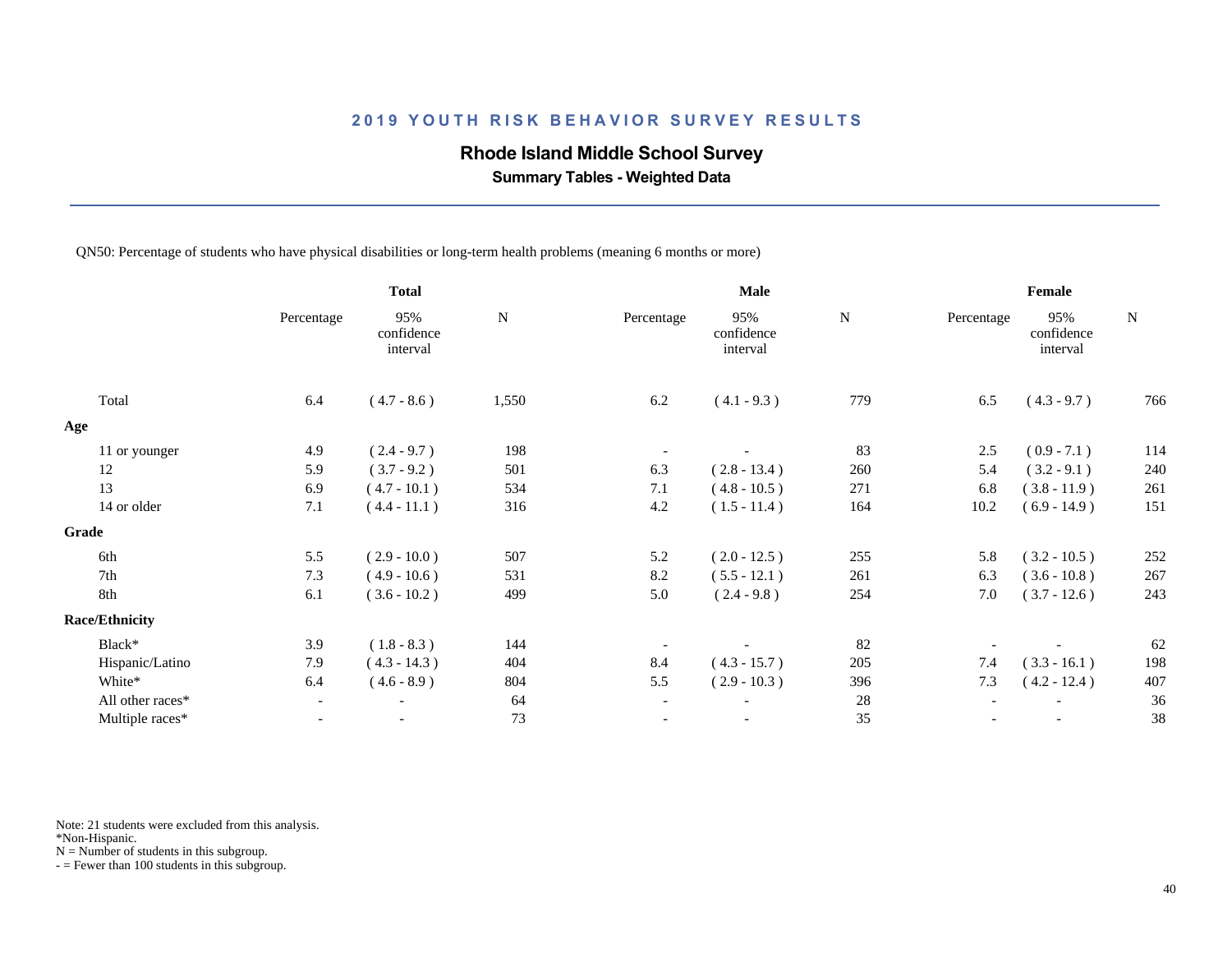### **Rhode Island Middle School Survey**

 **Summary Tables - Weighted Data**

QN51: Percentage of students who have long-term emotional problems or learning disabilities (meaning 6 months or more)

| <b>Total</b> |                               | Male           |                          |                               | Female         |      |                               |                               |
|--------------|-------------------------------|----------------|--------------------------|-------------------------------|----------------|------|-------------------------------|-------------------------------|
| Percentage   | 95%<br>confidence<br>interval | $\mathbf N$    | Percentage               | 95%<br>confidence<br>interval | ${\bf N}$      |      | 95%<br>confidence<br>interval | ${\bf N}$                     |
| 11.5         | $(9.5 - 13.9)$                | 1,562          | 8.2                      | $(6.3 - 10.7)$                | 785            | 14.7 | $(11.7 - 18.4)$               | 772                           |
|              |                               |                |                          |                               |                |      |                               |                               |
| 12.5         | $(8.8 - 17.3)$                | 204            |                          |                               | 88             | 10.8 | $(7.2 - 15.9)$                | 115                           |
| 9.9          | $(7.7 - 12.7)$                | 504            | 6.5                      | $(3.5 - 11.7)$                | 260            | 13.5 | $(10.4 - 17.4)$               | 243                           |
| 11.8         | $(8.4 - 16.2)$                | 536            | 9.2                      | $(5.3 - 15.6)$                | 272            | 14.3 | $(10.3 - 19.4)$               | 262                           |
| 13.0         | $(9.1 - 18.2)$                | 317            | 6.6                      | $(3.1 - 13.2)$                | 164            | 19.9 | $(12.8 - 29.6)$               | 152                           |
|              |                               |                |                          |                               |                |      |                               |                               |
|              |                               | 511            | 7.1                      |                               |                |      |                               | 255                           |
| 12.0         | $(9.0 - 15.8)$                |                | 10.3                     | $(6.4 - 16.1)$                | 264            |      | $(10.9 - 16.8)$               | 269                           |
| 11.9         | $(8.6 - 16.2)$                | 500            | 6.8                      | $(3.8 - 12.0)$                | 254            | 16.9 | $(11.4 - 24.2)$               | 244                           |
|              |                               |                |                          |                               |                |      |                               |                               |
| 2.1          | $(0.9 - 5.0)$                 | 145            |                          |                               | 82             |      |                               | 63                            |
| 11.6         | $(8.4 - 15.8)$                | 409            | 5.6                      | $(3.2 - 9.6)$                 | 207            | 17.6 | $(11.8 - 25.5)$               | 201                           |
| 12.1         | $(9.4 - 15.4)$                | 806            | 9.0                      | $(6.1 - 13.3)$                | 398            | 15.2 | $(10.7 - 21.0)$               | 407                           |
|              | $\overline{\phantom{a}}$      | 66             | $\overline{\phantom{a}}$ |                               | 29             |      |                               | 36                            |
|              | $\overline{\phantom{a}}$      | 73             |                          |                               | 35             |      |                               | 38                            |
|              | 10.3                          | $(8.0 - 13.0)$ | 535                      |                               | $(4.9 - 10.2)$ | 256  | 13.5<br>13.6                  | Percentage<br>$(10.2 - 17.7)$ |

Note: 9 students were excluded from this analysis.

\*Non-Hispanic.

 $N =$  Number of students in this subgroup.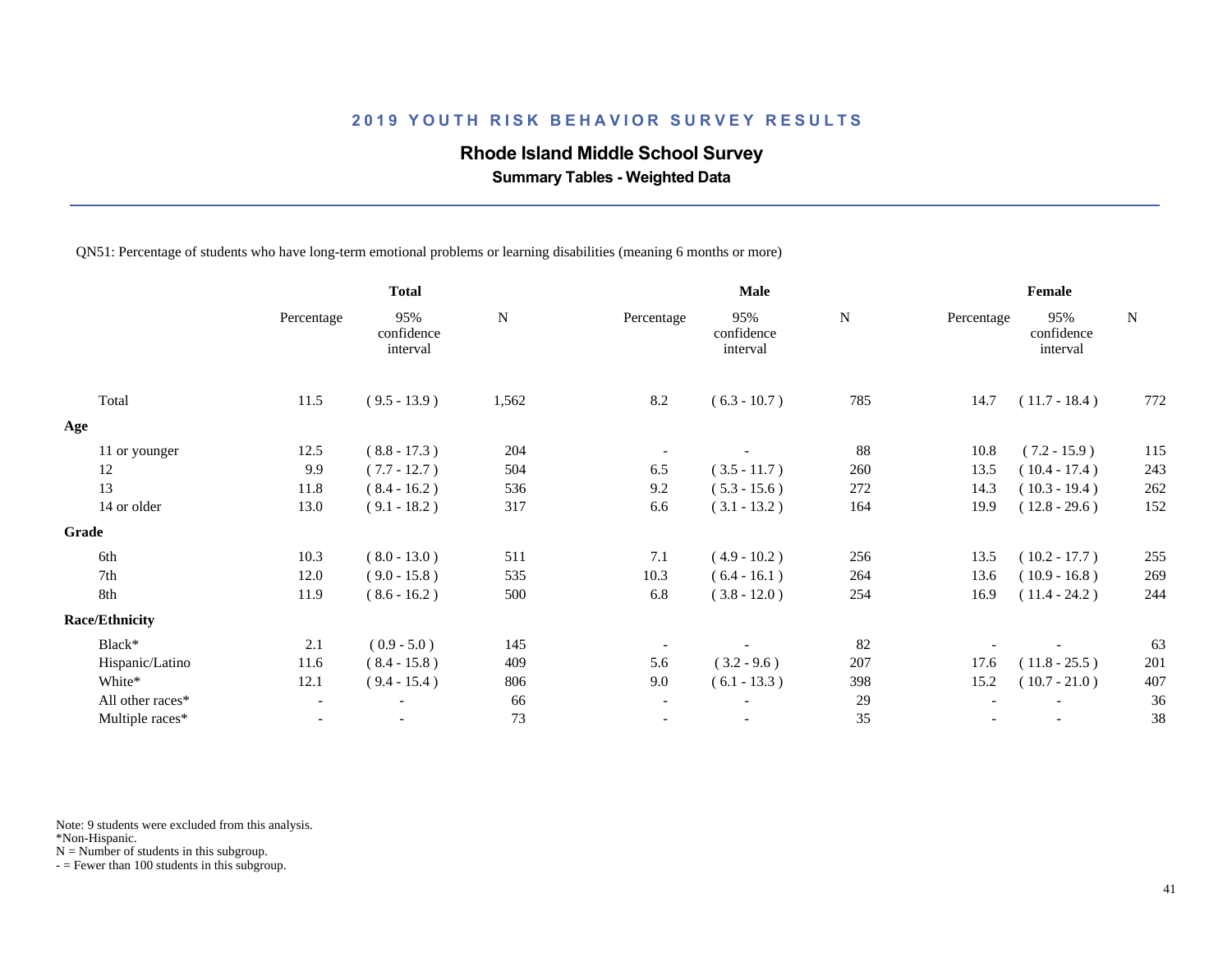### **Rhode Island Middle School Survey**

 **Summary Tables - Weighted Data**

QN52: Percentage of students who think other people at school would describe them as equally feminine and masculine

|                       | <b>Total</b>             |                               | Male      |                          |                               | Female    |            |                               |           |
|-----------------------|--------------------------|-------------------------------|-----------|--------------------------|-------------------------------|-----------|------------|-------------------------------|-----------|
|                       | Percentage               | 95%<br>confidence<br>interval | ${\bf N}$ | Percentage               | 95%<br>confidence<br>interval | ${\bf N}$ | Percentage | 95%<br>confidence<br>interval | ${\bf N}$ |
| Total                 | 20.8                     | $(17.5 - 24.5)$               | 1,423     | 22.3                     | $(18.0 - 27.2)$               | 696       | 19.4       | $(16.4 - 22.9)$               | 724       |
| Age                   |                          |                               |           |                          |                               |           |            |                               |           |
| 11 or younger         | 25.9                     | $(19.5 - 33.5)$               | 170       |                          |                               | 72        |            |                               | 98        |
| 12                    | 25.6                     | $(20.4 - 31.6)$               | 457       | 28.2                     | $(21.0 - 36.8)$               | 228       | 23.0       | $(18.3 - 28.4)$               | 228       |
| 13                    | 17.0                     | $(13.2 - 21.6)$               | 498       | 17.9                     | $(12.8 - 24.6)$               | 248       | 16.1       | $(12.0 - 21.4)$               | 249       |
| 14 or older           | 17.3                     | $(13.3 - 22.1)$               | 297       | 18.8                     | $(10.9 - 30.4)$               | 147       | 15.9       | $(12.1 - 20.7)$               | 149       |
| Grade                 |                          |                               |           |                          |                               |           |            |                               |           |
| 6th                   | 27.4                     | $(22.1 - 33.5)$               | 443       | 30.1                     | $(23.3 - 37.8)$               | 219       | 24.7       | $(19.2 - 31.2)$               | 224       |
| 7th                   | 20.6                     | $(16.4 - 25.4)$               | 500       | 21.9                     | $(15.7 - 29.7)$               | 238       | 19.2       | $(15.1 - 24.2)$               | 261       |
| 8th                   | 15.6                     | $(11.4 - 21.0)$               | 469       | 16.1                     | $(9.4 - 26.2)$                | 232       | 15.1       | $(13.0 - 17.6)$               | 236       |
| <b>Race/Ethnicity</b> |                          |                               |           |                          |                               |           |            |                               |           |
| Black*                | 20.5                     | $(15.3 - 27.0)$               | 134       |                          |                               | 75        |            |                               | 59        |
| Hispanic/Latino       | 22.5                     | $(17.4 - 28.5)$               | 350       | 22.4                     | $(15.6 - 31.1)$               | 171       | 22.7       | $(17.7 - 28.5)$               | 178       |
| White*                | 19.7                     | $(16.2 - 23.7)$               | 775       | 22.6                     | $(17.9 - 28.2)$               | 376       | 16.8       | $(13.4 - 20.8)$               | 398       |
| All other races*      |                          | $\overline{\phantom{0}}$      | 60        | $\overline{\phantom{a}}$ |                               | 25        |            |                               | 34        |
| Multiple races*       | $\overline{\phantom{a}}$ |                               | 66        | $-$                      | $\overline{\phantom{a}}$      | 31        |            |                               | 35        |
|                       |                          |                               |           |                          |                               |           |            |                               |           |

Note: 148 students were excluded from this analysis.

\*Non-Hispanic.

 $N =$  Number of students in this subgroup.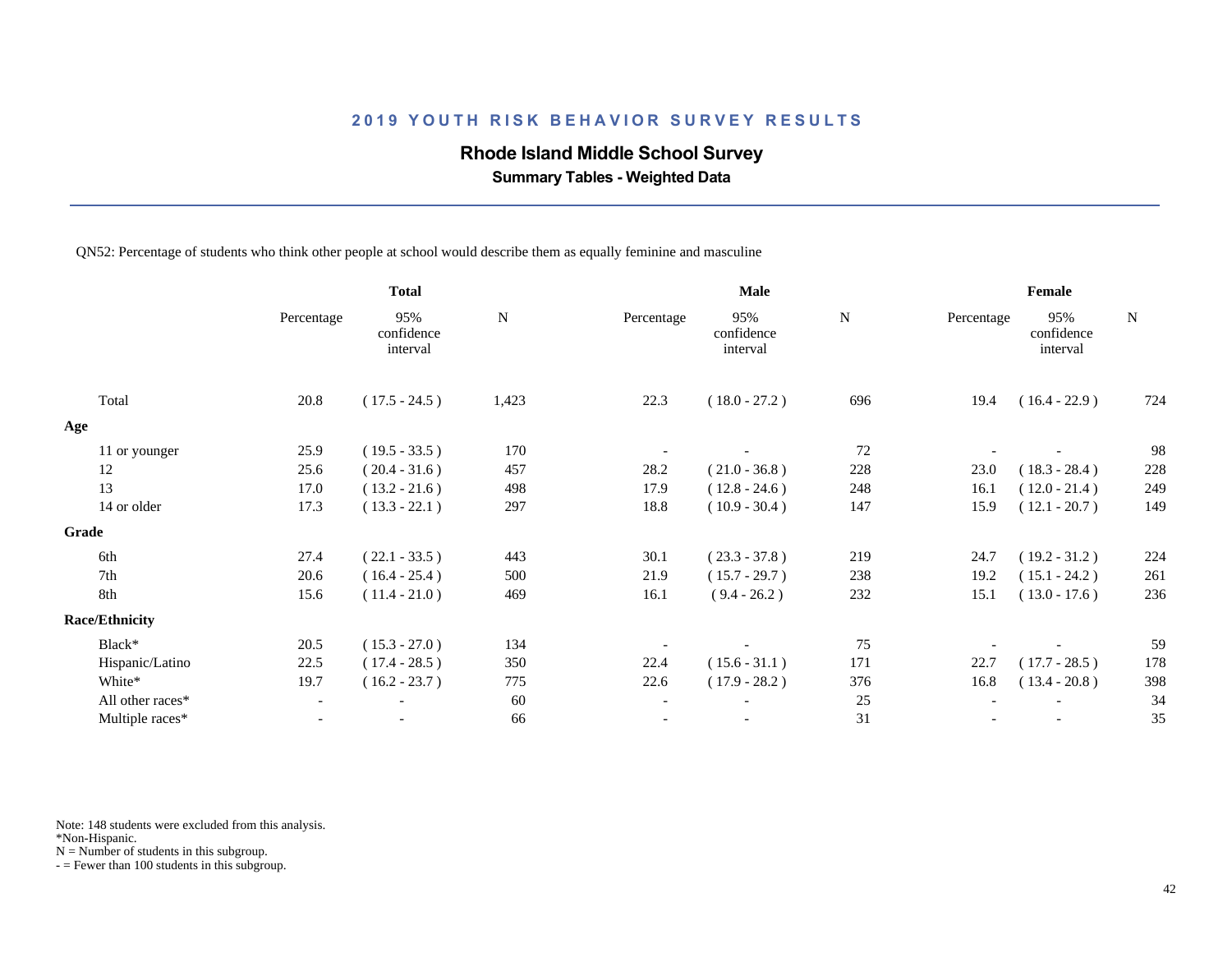## **Rhode Island Middle School Survey**

 **Summary Tables - Weighted Data**

QN53: Percentage of students who were in a physical fight on school property (one or more times during the 12 months before the survey)

| <b>Total</b>             |                               | Male      |                          |                               | Female      |      |                               |             |
|--------------------------|-------------------------------|-----------|--------------------------|-------------------------------|-------------|------|-------------------------------|-------------|
| Percentage               | 95%<br>confidence<br>interval | ${\bf N}$ | Percentage               | 95%<br>confidence<br>interval | $\mathbf N$ |      | 95%<br>confidence<br>interval | $\mathbf N$ |
| 16.6                     | $(13.1 - 21.0)$               | 1,557     | 24.0                     | $(20.1 - 28.4)$               | 782         | 8.7  | $(5.6 - 13.4)$                | 769         |
|                          |                               |           |                          |                               |             |      |                               |             |
| 15.2                     | $(9.3 - 24.0)$                | 200       |                          |                               | 85          | 7.8  | $(3.8 - 15.4)$                | 114         |
| 17.2                     | $(13.1 - 22.3)$               | 508       | 24.6                     | $(20.1 - 29.7)$               | 263         | 8.5  | $(4.6 - 15.1)$                | 243         |
| 15.2                     | $(11.2 - 20.5)$               | 533       | 21.8                     | $(16.7 - 27.9)$               | 270         | 8.1  | $(4.0 - 16.0)$                | 261         |
| 19.0                     | $(13.4 - 26.2)$               | 315       | 26.9                     | $(19.9 - 35.3)$               | 163         | 10.6 | $(5.9 - 18.4)$                | 151         |
|                          |                               |           |                          |                               |             |      |                               |             |
| 18.5                     | $(13.1 - 25.3)$               | 511       | 27.6                     | $(21.2 - 35.0)$               | 256         | 9.1  | $(5.0 - 16.0)$                | 255         |
| 16.0                     | $(11.5 - 21.8)$               | 537       | 22.7                     | $(16.6 - 30.2)$               | 265         | 8.8  | $(4.9 - 15.3)$                | 269         |
| 15.3                     | $(10.7 - 21.5)$               | 494       | 21.7                     | $(15.9 - 28.8)$               | 251         | 8.4  | $(4.4 - 15.4)$                | 241         |
|                          |                               |           |                          |                               |             |      |                               |             |
| 27.3                     | $(20.1 - 35.8)$               | 144       |                          |                               | 81          |      |                               | 63          |
| 24.9                     | $(20.7 - 29.7)$               | 409       | 33.8                     | $(28.5 - 39.6)$               | 206         | 15.5 | $(11.2 - 21.2)$               | 202         |
| 11.4                     | $(8.2 - 15.6)$                | 804       | 18.8                     | $(14.6 - 23.9)$               | 399         | 3.8  | $(1.9 - 7.5)$                 | 404         |
| $\overline{\phantom{a}}$ | $\overline{\phantom{a}}$      | 66        | $\overline{\phantom{a}}$ | $\overline{\phantom{a}}$      | 29          |      |                               | 36          |
| $\overline{\phantom{0}}$ | $\overline{\phantom{a}}$      | $72\,$    |                          | $\overline{\phantom{a}}$      | 35          |      |                               | 37          |
|                          |                               |           |                          |                               |             |      |                               | Percentage  |

Note: 14 students were excluded from this analysis.

\*Non-Hispanic.

 $N =$  Number of students in this subgroup.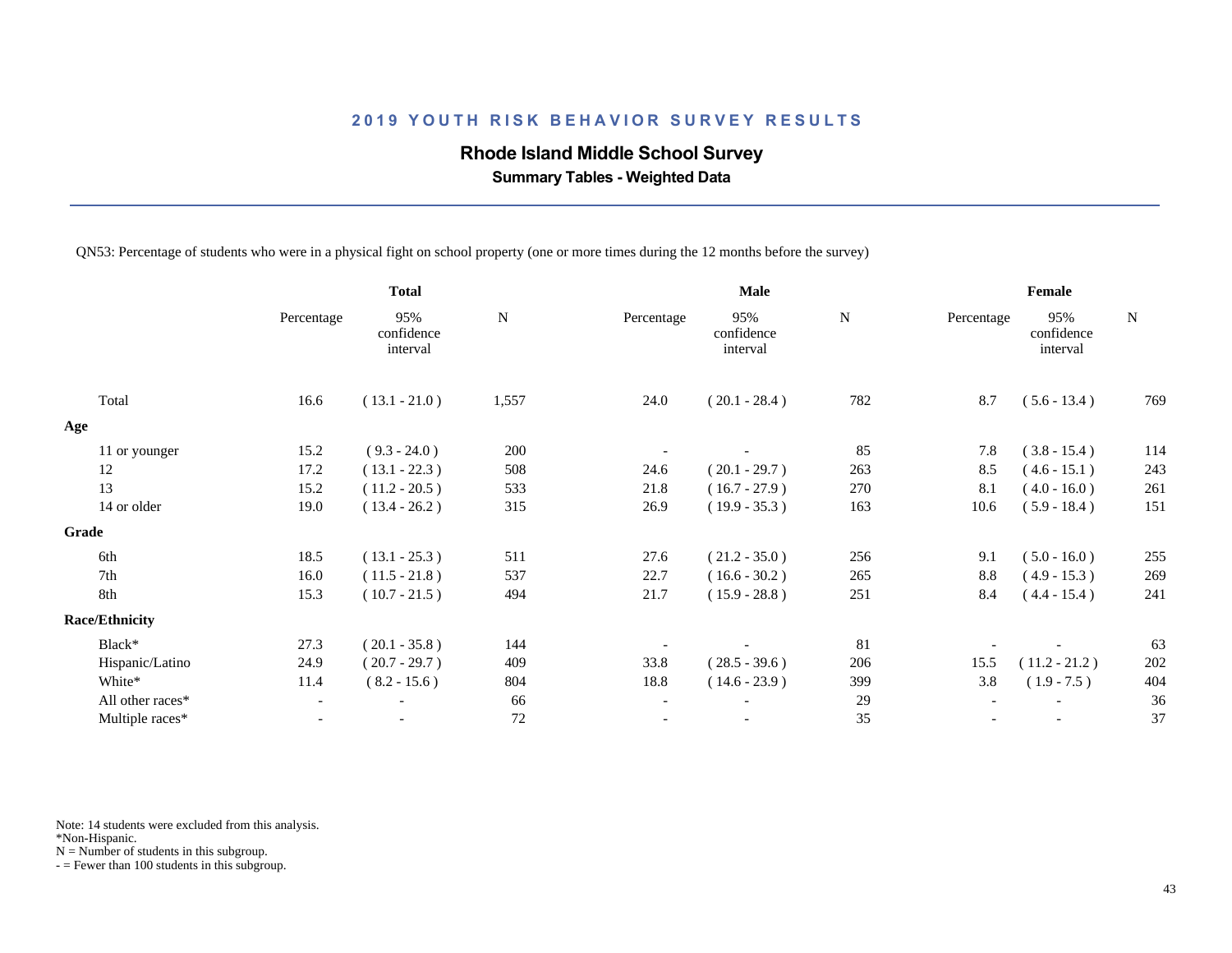## **Rhode Island Middle School Survey**

 **Summary Tables - Weighted Data**

QN54: Percentage of students who were ever forced to do sexual things that they did not want to do (counting such things as kissing, touching, or being physically forced to have sexual intercourse)

|                       | <b>Total</b>             |                               | <b>Male</b> |                          |                               | Female    |            |                               |           |
|-----------------------|--------------------------|-------------------------------|-------------|--------------------------|-------------------------------|-----------|------------|-------------------------------|-----------|
|                       | Percentage               | 95%<br>confidence<br>interval | ${\bf N}$   | Percentage               | 95%<br>confidence<br>interval | ${\bf N}$ | Percentage | 95%<br>confidence<br>interval | ${\bf N}$ |
| Total                 | 6.2                      | $(4.5 - 8.6)$                 | 1,563       | 4.5                      | $(2.8 - 7.2)$                 | 785       | 7.6        | $(5.1 - 11.3)$                | 772       |
| Age                   |                          |                               |             |                          |                               |           |            |                               |           |
| 11 or younger         | 4.3                      | $(1.7 - 10.5)$                | 203         |                          |                               | 87        | 2.7        | $(0.6 - 11.9)$                | 115       |
| 12                    | 4.2                      | $(2.7 - 6.5)$                 | 507         | 2.9                      | $(1.3 - 6.5)$                 | 262       | 5.7        | $(3.1 - 10.4)$                | 243       |
| 13                    | 6.8                      | $(3.8 - 11.8)$                | 536         | 4.8                      | $(2.5 - 9.0)$                 | 272       | 8.7        | $(4.4 - 16.4)$                | 262       |
| 14 or older           | 9.5                      | $(7.1 - 12.6)$                | 316         | 6.4                      | $(3.0 - 12.8)$                | 163       | 12.3       | $(9.0 - 16.7)$                | 152       |
| Grade                 |                          |                               |             |                          |                               |           |            |                               |           |
| 6th                   | 4.0                      | $(2.1 - 7.7)$                 | 511         | 3.7                      | $(1.6 - 8.1)$                 | 257       | 4.4        | $(1.7 - 10.8)$                | 254       |
| 7th                   | 5.8                      | $(3.2 - 10.3)$                | 537         | 3.3                      | $(1.3 - 7.7)$                 | 265       | 8.2        | $(3.8 - 17.0)$                | 269       |
| 8th                   | 8.7                      | $(5.6 - 13.2)$                | 500         | 6.9                      | $(3.8 - 12.3)$                | 253       | 9.8        | $(6.4 - 14.7)$                | 245       |
| <b>Race/Ethnicity</b> |                          |                               |             |                          |                               |           |            |                               |           |
| Black*                | 7.4                      | $(2.5 - 20.1)$                | 144         |                          |                               | 81        |            |                               | 63        |
| Hispanic/Latino       | 8.0                      | $(5.1 - 12.2)$                | 409         | 9.0                      | $(5.8 - 13.8)$                | 208       | 6.3        | $(3.0 - 12.8)$                | 200       |
| White*                | 5.1                      | $(3.0 - 8.8)$                 | 808         | 2.0                      | $(0.7 - 5.3)$                 | 399       | 8.2        | $(4.8 - 13.5)$                | 408       |
| All other races*      | $\overline{\phantom{a}}$ | $\overline{\phantom{a}}$      | 66          | $\overline{\phantom{a}}$ | $\overline{\phantom{a}}$      | 29        |            |                               | 36        |
| Multiple races*       | $\overline{\phantom{a}}$ |                               | 73          |                          | $\overline{\phantom{a}}$      | 35        |            | $\overline{\phantom{a}}$      | 38        |
|                       |                          |                               |             |                          |                               |           |            |                               |           |

Note: 8 students were excluded from this analysis.

\*Non-Hispanic.

 $N =$  Number of students in this subgroup.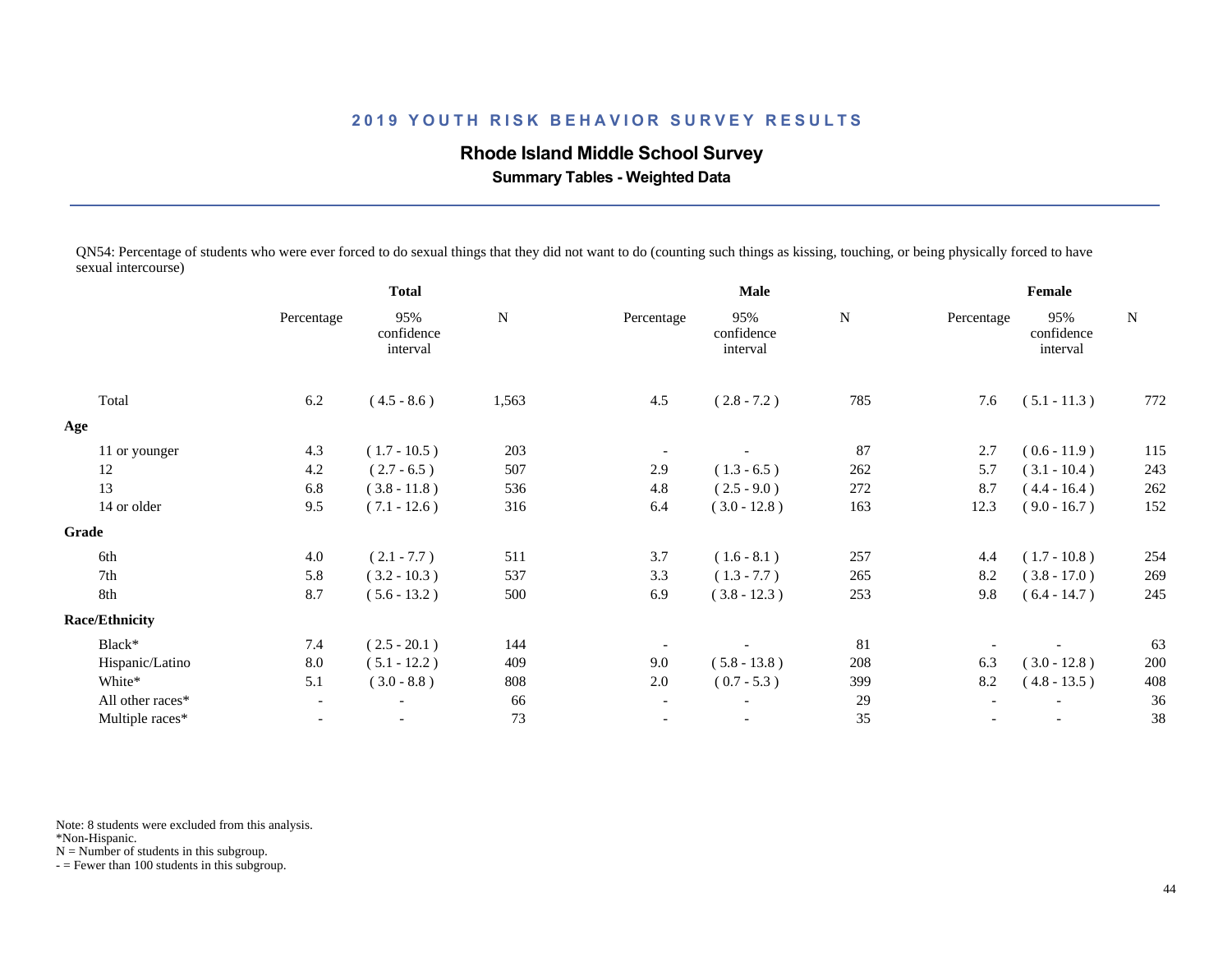### **Rhode Island Middle School Survey**

 **Summary Tables - Weighted Data**

QN55: Percentage of students who felt sad or hopeless (almost every day for  $>=$  2 weeks in a row so that they stopped doing some usual activities, ever during the 12 months before the survey)

|                       | <b>Total</b>             |                               |           |                          | Male                          |           | Female     |                               |           |  |
|-----------------------|--------------------------|-------------------------------|-----------|--------------------------|-------------------------------|-----------|------------|-------------------------------|-----------|--|
|                       | Percentage               | 95%<br>confidence<br>interval | ${\bf N}$ | Percentage               | 95%<br>confidence<br>interval | ${\bf N}$ | Percentage | 95%<br>confidence<br>interval | ${\bf N}$ |  |
| Total                 | 25.8                     | $(22.6 - 29.2)$               | 1,560     | 17.5                     | $(15.6 - 19.6)$               | 781       | 34.2       | $(28.8 - 40.1)$               | 774       |  |
| Age                   |                          |                               |           |                          |                               |           |            |                               |           |  |
| 11 or younger         | 24.4                     | $(15.5 - 36.1)$               | 201       |                          |                               | 85        | 31.1       | $(19.4 - 46.0)$               | 115       |  |
| 12                    | 21.5                     | $(17.3 - 26.4)$               | 506       | 14.6                     | $(10.6 - 19.9)$               | 261       | 28.9       | $(22.6 - 36.2)$               | 244       |  |
| 13                    | 27.6                     | $(22.4 - 33.4)$               | 536       | 21.7                     | $(18.5 - 25.3)$               | 271       | 33.8       | $(26.3 - 42.3)$               | 263       |  |
| 14 or older           | 30.2                     | $(24.3 - 36.9)$               | 316       | 16.6                     | $(10.5 - 25.3)$               | 163       | 45.0       | $(35.1 - 55.2)$               | 152       |  |
| Grade                 |                          |                               |           |                          |                               |           |            |                               |           |  |
| 6th                   | 22.7                     | $(18.3 - 27.8)$               | 512       | 14.1                     | $(10.5 - 18.6)$               | 256       | 31.5       | $(24.7 - 39.3)$               | 256       |  |
| 7th                   | 26.1                     | $(22.9 - 29.6)$               | 535       | 20.6                     | $(17.5 - 24.1)$               | 262       | 31.5       | $(24.9 - 38.8)$               | 270       |  |
| 8th                   | 27.9                     | $(22.0 - 34.8)$               | 499       | 17.5                     | $(12.8 - 23.5)$               | 253       | 38.6       | $(29.1 - 49.0)$               | 244       |  |
| <b>Race/Ethnicity</b> |                          |                               |           |                          |                               |           |            |                               |           |  |
| Black*                | 21.0                     | $(14.7 - 29.1)$               | 144       |                          |                               | 81        |            |                               | 63        |  |
| Hispanic/Latino       | 34.9                     | $(29.5 - 40.6)$               | 408       | 22.1                     | $(16.9 - 28.3)$               | 204       | 48.1       | $(41.2 - 55.0)$               | 203       |  |
| White*                | 22.0                     | $(18.9 - 25.4)$               | 808       | 15.2                     | $(13.3 - 17.4)$               | 399       | 29.0       | $(23.2 - 35.5)$               | 408       |  |
| All other races*      | $-$                      | $\overline{\phantom{a}}$      | 64        | $\overline{\phantom{a}}$ | $\overline{\phantom{a}}$      | 29        |            |                               | 35        |  |
| Multiple races*       | $\overline{\phantom{a}}$ |                               | 73        | $\overline{\phantom{a}}$ | $\overline{\phantom{a}}$      | 35        |            |                               | 38        |  |
|                       |                          |                               |           |                          |                               |           |            |                               |           |  |

Note: 11 students were excluded from this analysis.

\*Non-Hispanic.

 $N =$  Number of students in this subgroup.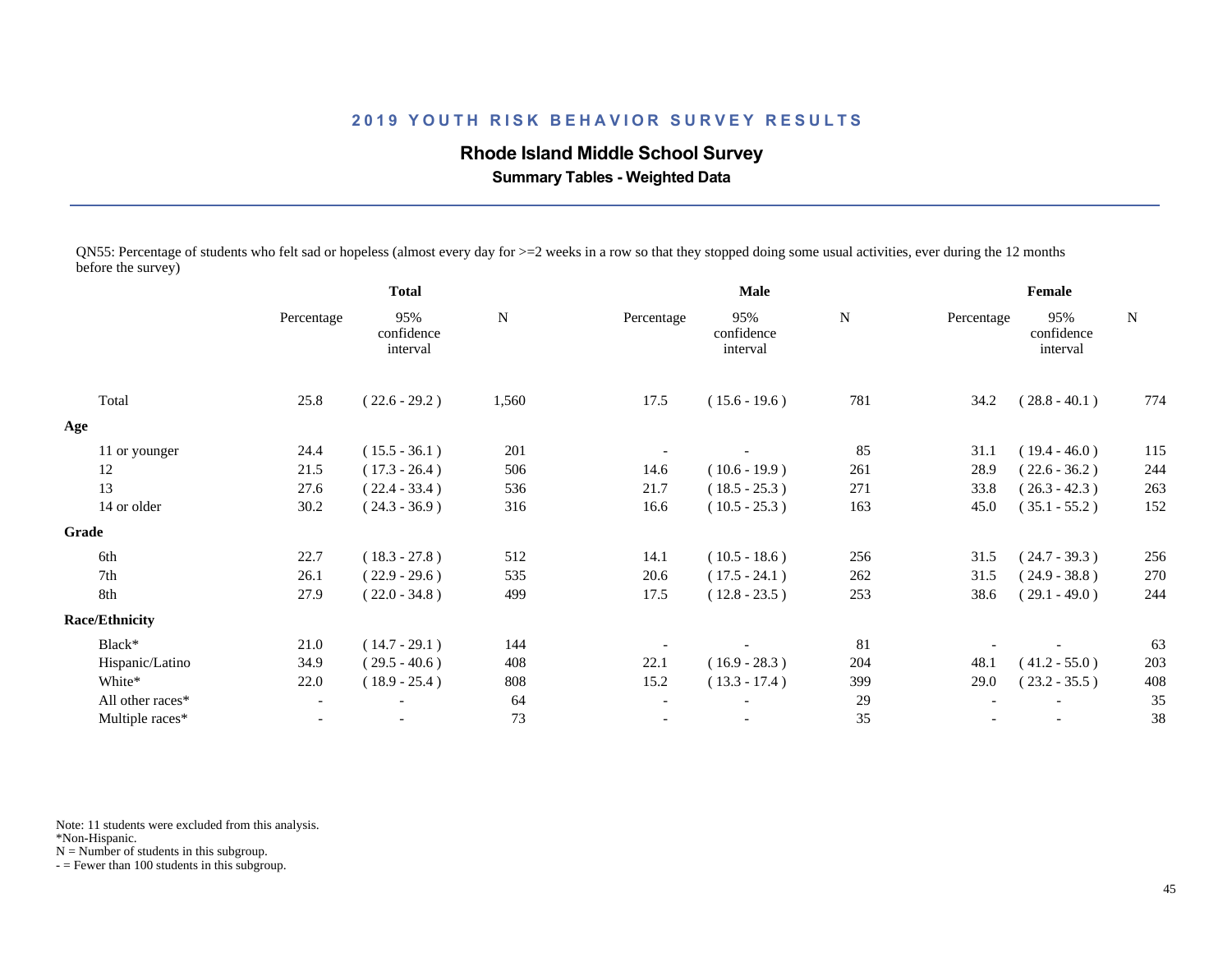## **Rhode Island Middle School Survey**

 **Summary Tables - Weighted Data**

#### QN56: Percentage of students who reported someone who lives with them smokes cigarettes

|                       | <b>Total</b>             |                               | <b>Male</b> |                          |                               | Female |            |                               |           |
|-----------------------|--------------------------|-------------------------------|-------------|--------------------------|-------------------------------|--------|------------|-------------------------------|-----------|
|                       | Percentage               | 95%<br>confidence<br>interval | N           | Percentage               | 95%<br>confidence<br>interval | N      | Percentage | 95%<br>confidence<br>interval | ${\bf N}$ |
| Total                 | 27.7                     | $(23.4 - 32.5)$               | 1,557       | 27.4                     | $(23.1 - 32.2)$               | 780    | 27.9       | $(23.2 - 33.2)$               | 773       |
| Age                   |                          |                               |             |                          |                               |        |            |                               |           |
| 11 or younger         | 27.5                     | $(22.2 - 33.6)$               | 201         |                          |                               | 85     | 27.8       | $(19.3 - 38.3)$               | 115       |
| 12                    | 25.9                     | $(20.7 - 31.7)$               | 506         | 28.0                     | $(20.8 - 36.5)$               | 262    | 23.5       | $(18.8 - 29.0)$               | 243       |
| 13                    | 29.6                     | $(24.1 - 35.8)$               | 533         | 28.4                     | $(22.7 - 34.9)$               | 269    | 30.6       | $(23.7 - 38.6)$               | 263       |
| 14 or older           | 27.4                     | $(19.5 - 36.9)$               | 316         | 24.9                     | $(16.3 - 36.0)$               | 163    | 30.2       | $(21.0 - 41.4)$               | 152       |
| Grade                 |                          |                               |             |                          |                               |        |            |                               |           |
| 6th                   | 26.1                     | $(20.9 - 31.9)$               | 510         | 27.5                     | $(21.1 - 35.0)$               | 255    | 24.6       | $(19.7 - 30.2)$               | 255       |
| 7th                   | 29.2                     | $(24.1 - 34.8)$               | 534         | 29.4                     | $(24.7 - 34.5)$               | 262    | 28.8       | $(22.0 - 36.7)$               | 270       |
| 8th                   | 27.7                     | $(21.6 - 34.7)$               | 499         | 25.2                     | $(18.9 - 32.8)$               | 253    | 30.1       | $(22.6 - 38.8)$               | 244       |
| <b>Race/Ethnicity</b> |                          |                               |             |                          |                               |        |            |                               |           |
| Black*                | 23.8                     | $(20.9 - 27.1)$               | 145         |                          |                               | 82     |            |                               | 63        |
| Hispanic/Latino       | 27.8                     | $(24.0 - 32.0)$               | 408         | 27.9                     | $(21.9 - 34.7)$               | 205    | 27.4       | $(24.1 - 30.9)$               | 202       |
| White*                | 25.9                     | $(20.1 - 32.7)$               | 804         | 25.8                     | $(19.4 - 33.4)$               | 396    | 26.0       | $(19.7 - 33.6)$               | 407       |
| All other races*      | $\overline{\phantom{a}}$ | $\overline{\phantom{a}}$      | 65          | $\overline{\phantom{a}}$ | $\overline{\phantom{a}}$      | 29     |            |                               | 36        |
| Multiple races*       | $\overline{\phantom{0}}$ |                               | 73          | $\overline{\phantom{a}}$ | $\overline{\phantom{a}}$      | 35     |            |                               | 38        |
|                       |                          |                               |             |                          |                               |        |            |                               |           |

Note: 14 students were excluded from this analysis.

\*Non-Hispanic.

 $N =$  Number of students in this subgroup.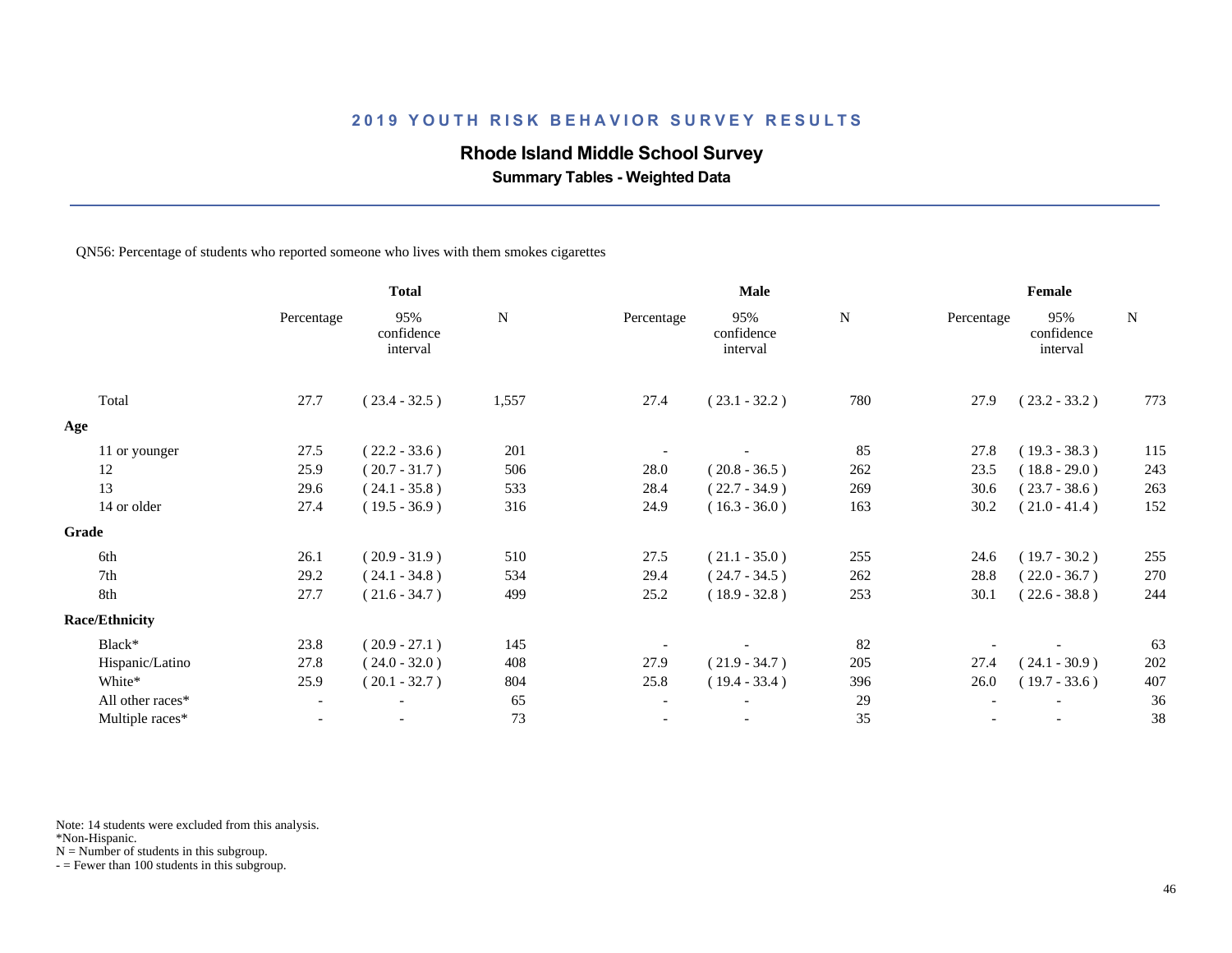## **Rhode Island Middle School Survey**

 **Summary Tables - Weighted Data**

QN57: Percentage of students who first smoked a cigar, cigarillo or little cigar or used a hookah or an electronic vapor product before age 11 years (even if only for one or two puffs)

|                       | <b>Total</b>             |                               |             | Male                     |                               |             | Female     |                               |           |
|-----------------------|--------------------------|-------------------------------|-------------|--------------------------|-------------------------------|-------------|------------|-------------------------------|-----------|
|                       | Percentage               | 95%<br>confidence<br>interval | $\mathbf N$ | Percentage               | 95%<br>confidence<br>interval | $\mathbf N$ | Percentage | 95%<br>confidence<br>interval | ${\bf N}$ |
| Total                 | 2.5                      | $(1.7 - 3.6)$                 | 1,554       | 2.9                      | $(1.9 - 4.6)$                 | 778         | 2.0        | $(1.1 - 3.4)$                 | 771       |
| Age                   |                          |                               |             |                          |                               |             |            |                               |           |
| 11 or younger         | 3.1                      | $(1.5 - 6.4)$                 | 199         | $\overline{\phantom{a}}$ |                               | 87          | 3.0        | $(0.8 - 10.7)$                | 112       |
| 12                    | 2.5                      | $(1.3 - 4.8)$                 | 505         | 3.4                      | $(2.0 - 5.7)$                 | 259         | 1.2        | $(0.3 - 4.4)$                 | 244       |
| 13                    | 2.2                      | $(1.2 - 3.9)$                 | 534         | 3.2                      | $(1.7 - 5.9)$                 | 269         | 1.1        | $(0.3 - 5.0)$                 | 263       |
| 14 or older           | 2.7                      | $(1.5 - 4.8)$                 | 315         | 1.6                      | $(0.5 - 5.6)$                 | 162         | 3.8        | $(1.6 - 8.8)$                 | 152       |
| Grade                 |                          |                               |             |                          |                               |             |            |                               |           |
| 6th                   | 3.2                      | $(1.8 - 5.5)$                 | 509         | 3.5                      | $(1.7 - 7.1)$                 | 255         | 2.9        | $(1.5 - 5.4)$                 | 254       |
| 7th                   | 2.2                      | $(1.2 - 3.9)$                 | 533         | 3.3                      | $(1.8 - 5.7)$                 | 262         | 1.1        | $(0.2 - 5.0)$                 | 268       |
| 8th                   | 1.9                      | $(1.0 - 3.6)$                 | 497         | 2.2                      | $(0.7 - 6.6)$                 | 251         | 1.6        | $(0.7 - 3.8)$                 | 245       |
| <b>Race/Ethnicity</b> |                          |                               |             |                          |                               |             |            |                               |           |
| Black*                | 4.3                      | $(1.8 - 9.7)$                 | 142         |                          |                               | 80          |            |                               | 62        |
| Hispanic/Latino       | 5.1                      | $(3.4 - 7.5)$                 | 409         | 4.3                      | $(2.2 - 8.1)$                 | 206         | 5.9        | $(4.1 - 8.6)$                 | 202       |
| White*                | 1.3                      | $(0.6 - 2.7)$                 | 806         | 1.9                      | $(0.7 - 4.9)$                 | 397         | 0.7        | $(0.2 - 2.8)$                 | 408       |
| All other races*      | $\overline{\phantom{0}}$ | $\overline{\phantom{a}}$      | 64          | $\overline{\phantom{a}}$ | $\overline{\phantom{a}}$      | 28          |            | $\overline{\phantom{a}}$      | 35        |
| Multiple races*       | $\overline{\phantom{a}}$ |                               | 72          |                          | $\overline{\phantom{a}}$      | 35          |            | $\overline{\phantom{a}}$      | 37        |
|                       |                          |                               |             |                          |                               |             |            |                               |           |

Note: 17 students were excluded from this analysis.

\*Non-Hispanic.

 $N =$  Number of students in this subgroup.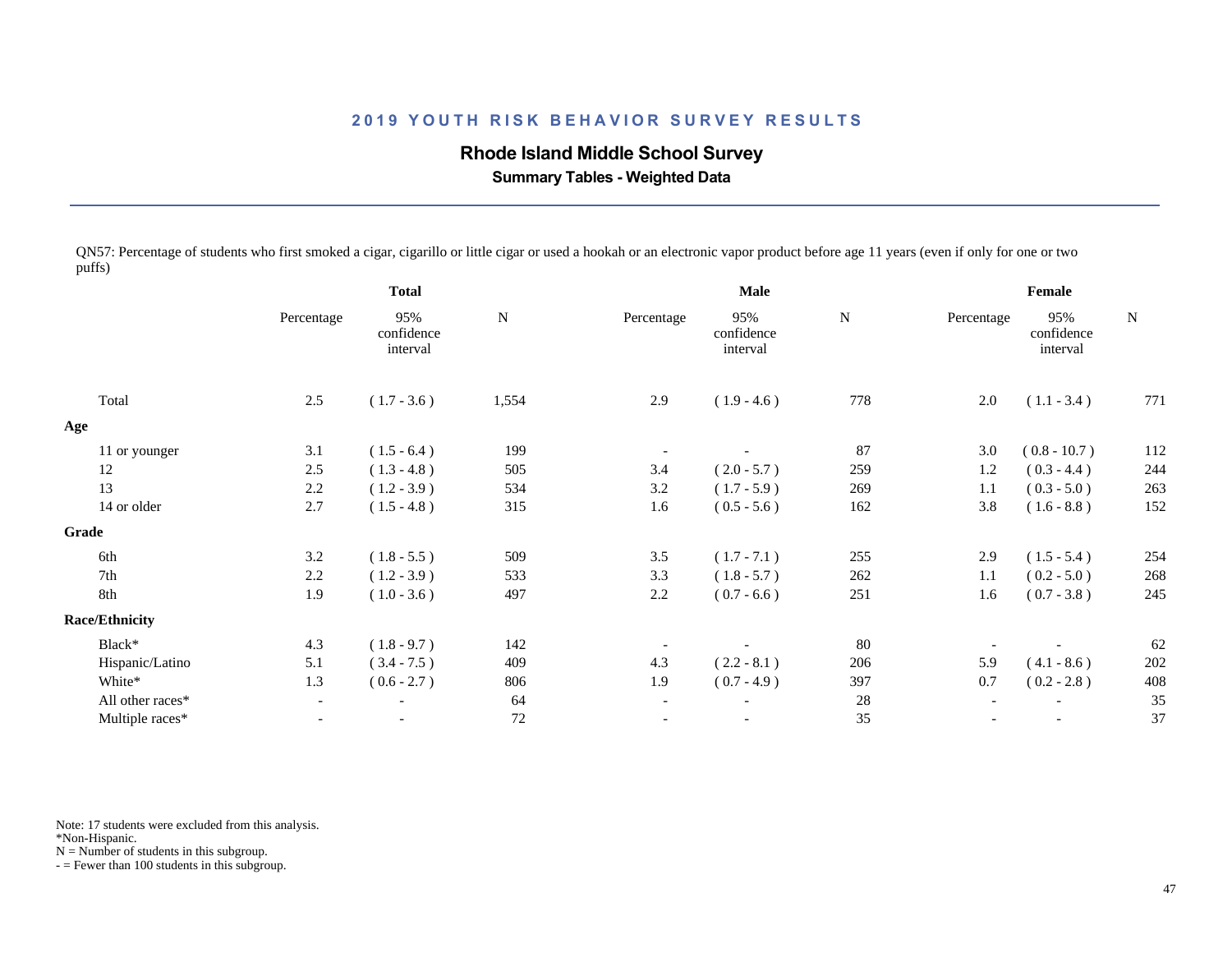### **Rhode Island Middle School Survey**

 **Summary Tables - Weighted Data**

QN58: Percentage of students who drank a can, bottle, or glass of a sugar-sweetened beverage (such as soda (Coke, Pepsi, or Sprite), sports drinks (for example, Gatorade or PowerAde), energy drinks (for example, Red Bull or Jolt), lemonade, sweetened tea or coffee drinks, flavored milk, Snapple, or Sunny Delight, not counting 100% fruit juice, one or more times per day during the 7 days before the survey)

|                       | <b>Total</b>             |                               |             |                          | Male                          |             |            | Female                        |             |  |  |
|-----------------------|--------------------------|-------------------------------|-------------|--------------------------|-------------------------------|-------------|------------|-------------------------------|-------------|--|--|
|                       | Percentage               | 95%<br>confidence<br>interval | $\mathbf N$ | Percentage               | 95%<br>confidence<br>interval | $\mathbf N$ | Percentage | 95%<br>confidence<br>interval | $\mathbf N$ |  |  |
| Total                 | 19.0                     | $(15.9 - 22.5)$               | 1,549       | 20.1                     | $(18.0 - 22.3)$               | 775         | 17.9       | $(13.3 - 23.7)$               | 769         |  |  |
| Age                   |                          |                               |             |                          |                               |             |            |                               |             |  |  |
| 11 or younger         | 16.6                     | $(11.7 - 23.0)$               | 200         |                          |                               | 85          | 17.8       | $(10.5 - 28.7)$               | 114         |  |  |
| 12                    | 17.5                     | $(14.0 - 21.6)$               | 502         | 18.7                     | $(15.6 - 22.3)$               | 259         | 16.2       | $(11.7 - 21.9)$               | 241         |  |  |
| 13                    | 18.2                     | $(13.3 - 24.4)$               | 533         | 19.1                     | $(15.1 - 24.0)$               | 268         | 17.3       | $(10.2 - 27.9)$               | 264         |  |  |
| 14 or older           | 23.9                     | $(19.1 - 29.5)$               | 313         | 26.3                     | $(20.3 - 33.2)$               | 162         | 21.6       | $(16.3 - 28.0)$               | 150         |  |  |
| Grade                 |                          |                               |             |                          |                               |             |            |                               |             |  |  |
| 6th                   | 17.8                     | $(14.2 - 22.2)$               | 507         | 17.7                     | $(14.3 - 21.7)$               | 253         | 18.0       | $(12.7 - 24.8)$               | 254         |  |  |
| 7th                   | 19.3                     | $(15.9 - 23.3)$               | 531         | 19.4                     | $(15.5 - 24.1)$               | 261         | 19.3       | $(14.8 - 24.9)$               | 268         |  |  |
| 8th                   | 20.2                     | $(15.1 - 26.5)$               | 496         | 23.4                     | $(19.3 - 28.1)$               | 251         | 16.8       | $(10.2 - 26.2)$               | 243         |  |  |
| <b>Race/Ethnicity</b> |                          |                               |             |                          |                               |             |            |                               |             |  |  |
| Black*                | 24.4                     | $(16.5 - 34.5)$               | 142         |                          |                               | 80          |            |                               | 62          |  |  |
| Hispanic/Latino       | 23.1                     | $(19.6 - 27.0)$               | 403         | 22.3                     | $(16.7 - 29.2)$               | 203         | 24.0       | $(19.6 - 29.1)$               | 199         |  |  |
| White*                | 16.2                     | $(12.6 - 20.6)$               | 803         | 18.1                     | $(15.6 - 21.0)$               | 395         | 14.2       | $(9.0 - 21.7)$                | 407         |  |  |
| All other races*      | $\overline{\phantom{a}}$ | $\overline{\phantom{0}}$      | 66          | $\overline{\phantom{a}}$ | $\overline{\phantom{a}}$      | 29          |            |                               | 36          |  |  |
| Multiple races*       | $\overline{a}$           |                               | $72\,$      | $\overline{\phantom{a}}$ | $\overline{\phantom{a}}$      | 34          |            | $\overline{\phantom{a}}$      | 38          |  |  |
|                       |                          |                               |             |                          |                               |             |            |                               |             |  |  |

Note: 22 students were excluded from this analysis.

\*Non-Hispanic.

 $N =$  Number of students in this subgroup.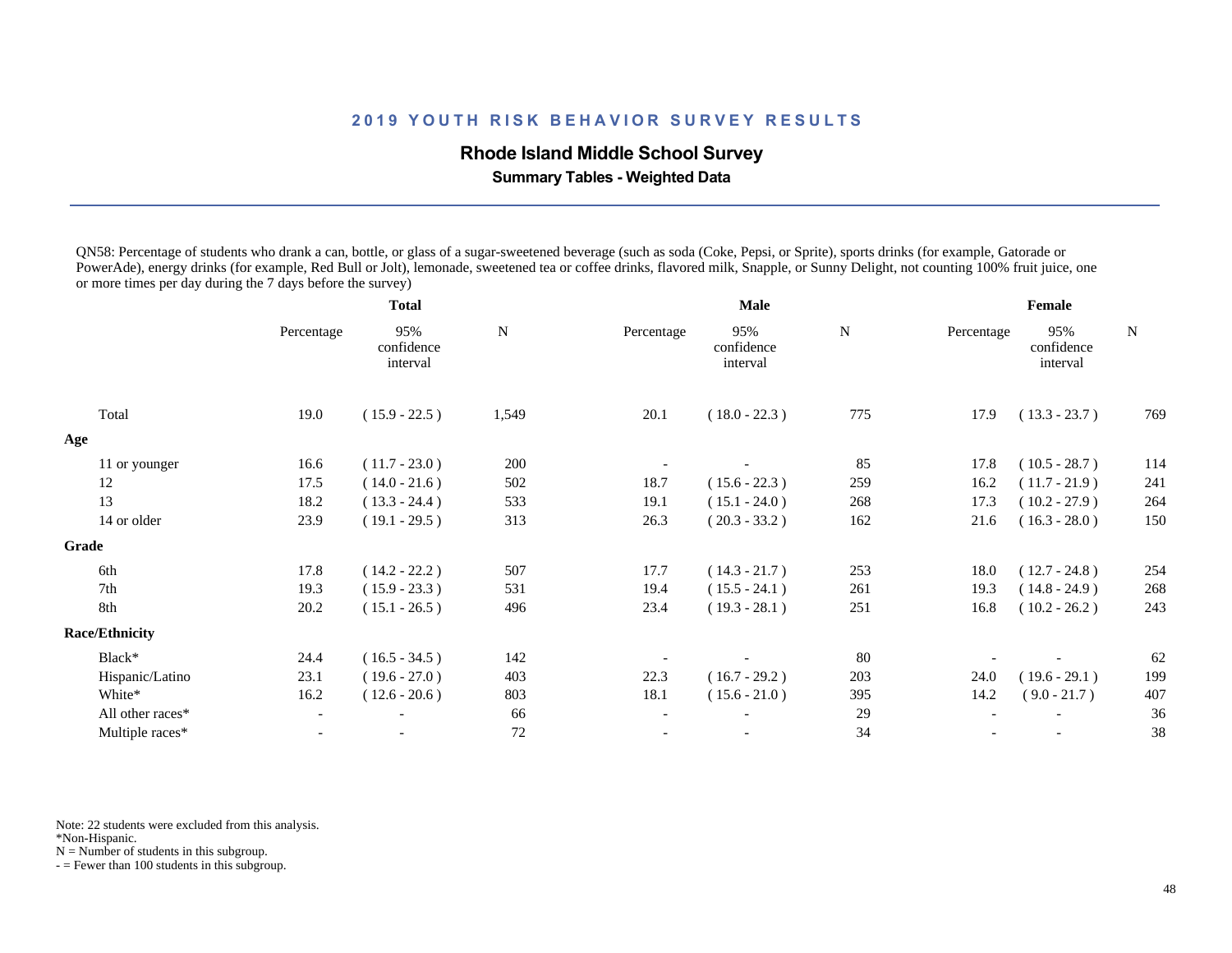## **Rhode Island Middle School Survey**

 **Summary Tables - Weighted Data**

QN59: Percentage of students who did not drink a bottle or glass of plain water (counting tap, bottled, and unflavored sparkling water, during the 7 days before the survey)

| Female                                     |  |  |
|--------------------------------------------|--|--|
| 95%<br>${\bf N}$<br>confidence<br>interval |  |  |
| $(1.3 - 5.7)$<br>772                       |  |  |
|                                            |  |  |
| $(0.2 - 13.6)$<br>114                      |  |  |
| 242<br>$(1.9 - 9.2)$                       |  |  |
| 265<br>$(0.7 - 5.4)$                       |  |  |
| $(0.5 - 11.8)$<br>151                      |  |  |
|                                            |  |  |
| $(2.1 - 8.8)$<br>255                       |  |  |
| 269<br>$(0.8 - 6.6)$                       |  |  |
| 244<br>$(0.2 - 5.5)$                       |  |  |
|                                            |  |  |
| 62                                         |  |  |
| 200<br>$(2.9 - 8.8)$                       |  |  |
| $(0.5 - 4.5)$<br>408                       |  |  |
| 36                                         |  |  |
| 38                                         |  |  |
|                                            |  |  |

Note: 18 students were excluded from this analysis.

\*Non-Hispanic.

 $N =$  Number of students in this subgroup.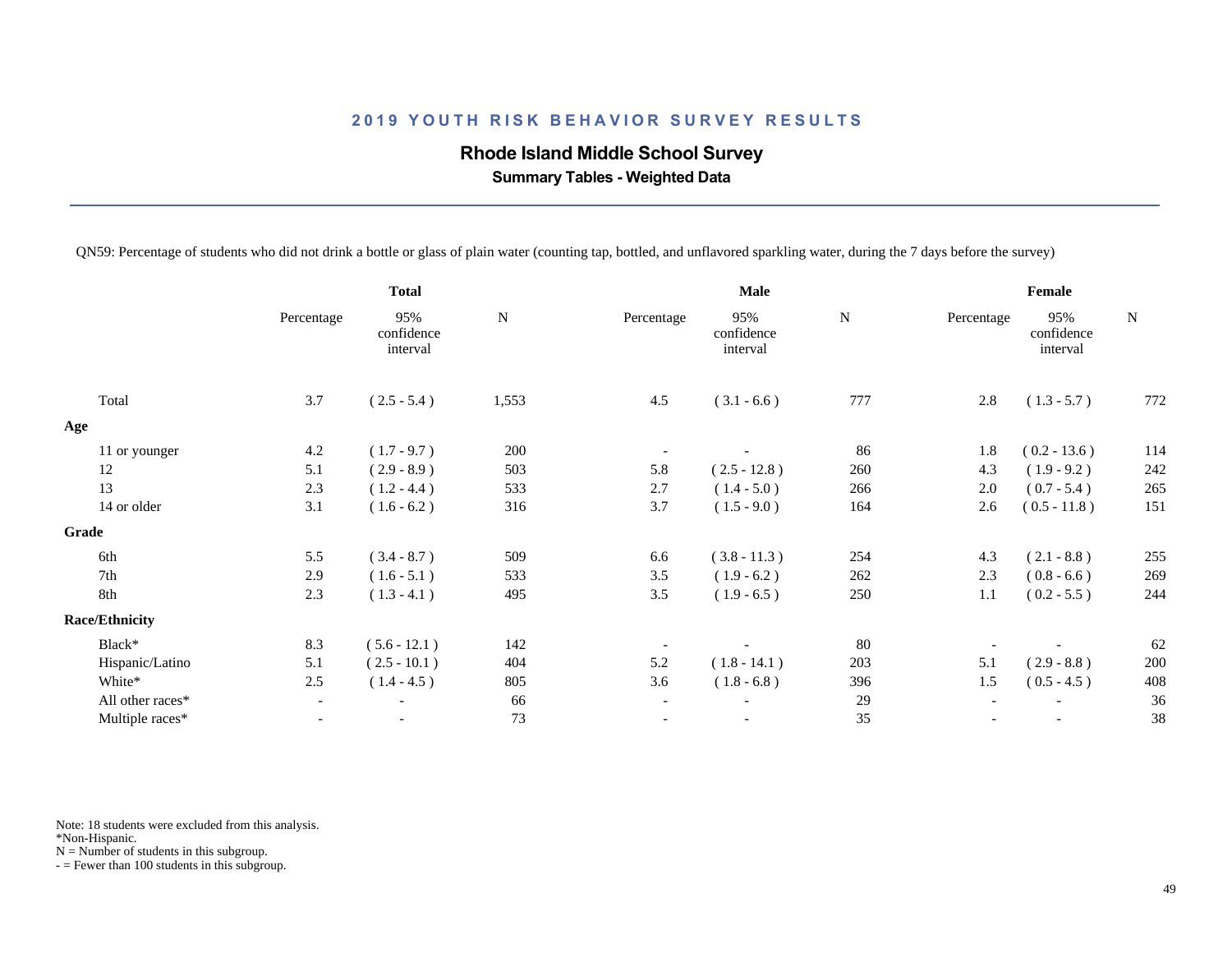### **Rhode Island Middle School Survey**

 **Summary Tables - Weighted Data**

QN60: Percentage of students who most often drink tap water or water directly from the faucet or bubbler (among students who drink water)

| <b>Total</b>             |                               |       |                          | <b>Male</b>                   |     | Female |                               |            |
|--------------------------|-------------------------------|-------|--------------------------|-------------------------------|-----|--------|-------------------------------|------------|
| Percentage               | 95%<br>confidence<br>interval | N     | Percentage               | 95%<br>confidence<br>interval | N   |        | 95%<br>confidence<br>interval | ${\bf N}$  |
| 27.7                     | $(22.4 - 33.6)$               | 1,502 | 27.6                     | $(23.3 - 32.3)$               | 749 | 27.7   | $(20.1 - 36.8)$               | 750        |
|                          |                               |       |                          |                               |     |        |                               |            |
| 23.6                     | $(15.9 - 33.4)$               | 188   |                          |                               | 77  | 22.1   | $(15.2 - 31.0)$               | 111        |
| 28.7                     | $(23.4 - 34.5)$               | 491   | 27.9                     | $(24.5 - 31.6)$               | 254 | 29.6   | $(20.2 - 41.2)$               | 236        |
| 27.5                     | $(21.3 - 34.8)$               | 520   | 27.7                     | $(21.8 - 34.6)$               | 262 | 27.4   | $(18.6 - 38.5)$               | 257        |
| 28.7                     | $(21.6 - 37.0)$               | 302   | 27.8                     | $(20.3 - 36.8)$               | 155 | 29.2   | $(20.2 - 40.2)$               | 146        |
|                          |                               |       |                          |                               |     |        |                               |            |
| 26.5                     | $(21.0 - 32.9)$               | 492   | 24.9                     | $(19.0 - 31.9)$               | 244 | 28.2   | $(20.4 - 37.5)$               | 248        |
| 27.9                     | $(20.4 - 36.9)$               | 516   | 29.1                     | $(21.0 - 38.9)$               | 252 | 26.7   | $(16.8 - 39.7)$               | 263        |
| 28.4                     | $(21.5 - 36.4)$               | 481   | 27.9                     | $(20.6 - 36.6)$               | 244 | 28.6   | $(19.0 - 40.6)$               | 236        |
|                          |                               |       |                          |                               |     |        |                               |            |
| 15.3                     | $(7.0 - 30.3)$                | 132   |                          |                               | 73  |        |                               | 59         |
| 14.1                     | $(10.2 - 19.1)$               | 388   | 12.8                     | $(9.2 - 17.5)$                | 196 | 15.5   | $(10.0 - 23.3)$               | 191        |
| 35.1                     | $(29.7 - 40.9)$               | 788   | 35.8                     | $(31.9 - 39.8)$               | 387 | 34.3   | $(25.0 - 44.9)$               | 400        |
| $\overline{\phantom{a}}$ | $\overline{\phantom{a}}$      | 65    | $\overline{\phantom{a}}$ | $\overline{\phantom{a}}$      | 29  |        |                               | 35         |
| $\overline{\phantom{0}}$ | $\overline{\phantom{a}}$      | 71    |                          |                               | 34  |        |                               | 37         |
|                          |                               |       |                          |                               |     |        |                               | Percentage |

Note: 69 students were excluded from this analysis.

\*Non-Hispanic.

 $N =$  Number of students in this subgroup.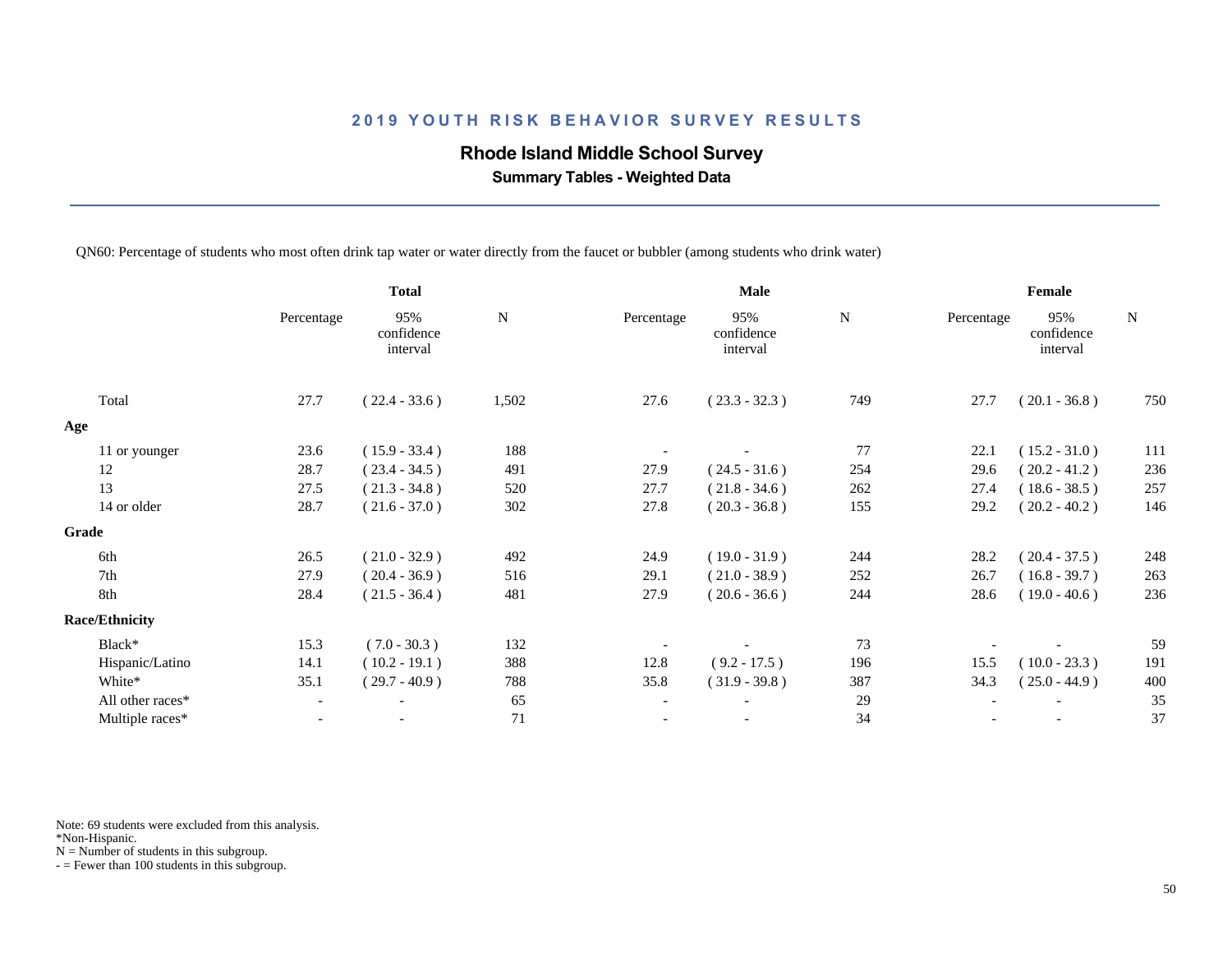## **Rhode Island Middle School Survey**

 **Summary Tables - Weighted Data**

QN61: Percentage of students who most of the time or always went hungry because there was not enough food in their home (during the 30 days before the survey)

| <b>Total</b>             |                               |           |                          | Male                          | Female    |     |                               |           |
|--------------------------|-------------------------------|-----------|--------------------------|-------------------------------|-----------|-----|-------------------------------|-----------|
| Percentage               | 95%<br>confidence<br>interval | ${\bf N}$ | Percentage               | 95%<br>confidence<br>interval | ${\bf N}$ |     | 95%<br>confidence<br>interval | ${\bf N}$ |
| 3.4                      | $(2.6 - 4.3)$                 | 1,534     | 2.8                      | $(2.0 - 4.1)$                 | 762       | 4.0 | $(2.6 - 6.0)$                 | 768       |
|                          |                               |           |                          |                               |           |     |                               |           |
| 3.2                      | $(1.9 - 5.2)$                 | 200       |                          |                               | 86        | 4.1 | $(2.2 - 7.6)$                 | 114       |
| 2.1                      | $(1.1 - 4.0)$                 | 497       | 1.9                      | $(0.6 - 5.5)$                 | 255       | 2.4 | $(1.2 - 5.0)$                 | 240       |
| 4.1                      | $(2.9 - 5.7)$                 | 523       | 3.2                      | $(2.2 - 4.7)$                 | 259       | 5.0 | $(2.6 - 9.5)$                 | 263       |
| 4.2                      | $(2.6 - 6.7)$                 | 313       | 4.1                      | $(2.2 - 7.7)$                 | 161       | 4.4 | $(1.6 - 11.9)$                | 151       |
|                          |                               |           |                          |                               |           |     |                               |           |
| 3.2                      | $(2.0 - 5.0)$                 | 503       | 2.0                      | $(0.7 - 5.5)$                 | 250       | 4.5 | $(2.3 - 8.3)$                 | 253       |
| 3.1                      | $(1.9 - 4.9)$                 | 524       | 2.9                      | $(1.0 - 8.3)$                 | 255       | 3.3 | $(1.4 - 7.4)$                 | 267       |
| 3.8                      | $(2.2 - 6.4)$                 | 491       | 3.7                      | $(1.7 - 7.9)$                 | 246       | 3.9 | $(1.7 - 8.3)$                 | 244       |
|                          |                               |           |                          |                               |           |     |                               |           |
| 4.7                      | $(2.6 - 8.4)$                 | 139       |                          |                               | 78        |     |                               | 61        |
| 5.3                      | $(3.0 - 9.2)$                 | 398       | 2.9                      | $(1.1 - 7.8)$                 | 196       | 7.7 | $(4.4 - 13.3)$                | 201       |
| 2.2                      | $(1.4 - 3.4)$                 | 796       | 2.0                      | $(1.0 - 3.8)$                 | 391       | 2.3 | $(0.9 - 5.8)$                 | 404       |
| $\overline{\phantom{a}}$ | $\overline{\phantom{a}}$      | 65        | $\overline{\phantom{a}}$ | $\overline{\phantom{a}}$      | $28\,$    |     |                               | 36        |
|                          | $\overline{\phantom{a}}$      | 73        |                          | $\overline{\phantom{a}}$      | 35        |     | $\overline{\phantom{a}}$      | 38        |
|                          |                               |           |                          |                               |           |     | Percentage                    |           |

Note: 37 students were excluded from this analysis.

\*Non-Hispanic.

 $N =$  Number of students in this subgroup.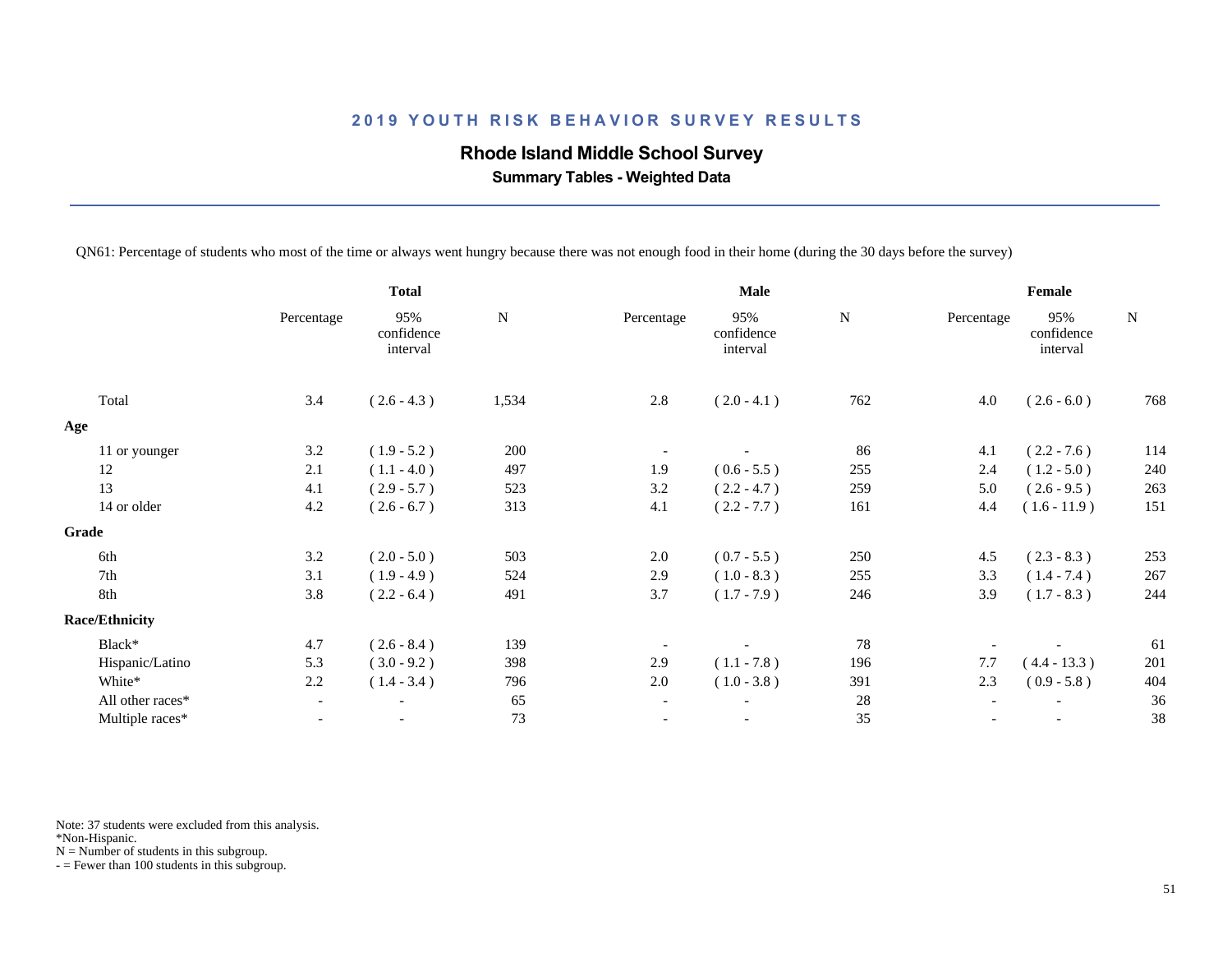## **Rhode Island Middle School Survey**

 **Summary Tables - Weighted Data**

QN62: Percentage of students who saw a dentist (for a check-up, exam, teeth cleaning, or other dental work, during the 12 months before the survey)

|                       | <b>Total</b>             |                               |             |                          | Male                          | Female      |            |                               |           |
|-----------------------|--------------------------|-------------------------------|-------------|--------------------------|-------------------------------|-------------|------------|-------------------------------|-----------|
|                       | Percentage               | 95%<br>confidence<br>interval | $\mathbf N$ | Percentage               | 95%<br>confidence<br>interval | $\mathbf N$ | Percentage | 95%<br>confidence<br>interval | ${\bf N}$ |
| Total                 | 76.9                     | $(69.8 - 82.7)$               | 1,537       | 74.4                     | $(66.6 - 81.0)$               | 765         | 79.7       | $(73.0 - 85.1)$               | 767       |
| Age                   |                          |                               |             |                          |                               |             |            |                               |           |
| 11 or younger         | 70.3                     | $(61.5 - 77.8)$               | 198         |                          |                               | 85          | 76.0       | $(67.4 - 82.9)$               | 112       |
| 12                    | 76.4                     | $(69.8 - 82.0)$               | 499         | 74.2                     | $(67.4 - 80.0)$               | 255         | 79.1       | $(70.5 - 85.7)$               | 242       |
| 13                    | 78.8                     | $(69.7 - 85.7)$               | 528         | 77.0                     | $(65.0 - 85.8)$               | 263         | 81.0       | $(73.8 - 86.6)$               | 264       |
| 14 or older           | 78.6                     | $(66.7 - 87.1)$               | 311         | 76.3                     | $(59.6 - 87.6)$               | 161         | 81.0       | $(70.7 - 88.2)$               | 149       |
| Grade                 |                          |                               |             |                          |                               |             |            |                               |           |
| 6th                   | 74.6                     | $(69.0 - 79.4)$               | 500         | 72.3                     | $(66.7 - 77.4)$               | 248         | 76.9       | $(68.2 - 83.7)$               | 252       |
| 7th                   | 78.0                     | $(69.6 - 84.5)$               | 528         | 74.8                     | $(63.2 - 83.7)$               | 257         | 81.5       | $(74.9 - 86.7)$               | 269       |
| 8th                   | 79.1                     | $(66.9 - 87.6)$               | 493         | 76.8                     | $(62.3 - 86.9)$               | 249         | 81.6       | $(70.9 - 89.0)$               | 242       |
| <b>Race/Ethnicity</b> |                          |                               |             |                          |                               |             |            |                               |           |
| Black*                | 65.9                     | $(56.3 - 74.3)$               | 141         |                          |                               | 79          |            |                               | 62        |
| Hispanic/Latino       | 61.4                     | $(55.9 - 66.7)$               | 396         | 55.1                     | $(46.8 - 63.1)$               | 195         | 68.3       | $(63.2 - 73.0)$               | 200       |
| White*                | 86.1                     | $(81.2 - 89.9)$               | 801         | 84.6                     | $(79.2 - 88.8)$               | 394         | 87.5       | $(82.6 - 91.3)$               | 406       |
| All other races*      | $\overline{\phantom{a}}$ | $\overline{\phantom{a}}$      | 63          | $\overline{\phantom{a}}$ |                               | 29          |            |                               | 33        |
| Multiple races*       |                          |                               | 72          |                          |                               | 34          |            |                               | 38        |
|                       |                          |                               |             |                          |                               |             |            |                               |           |

Note: 34 students were excluded from this analysis.

\*Non-Hispanic.

 $N =$  Number of students in this subgroup.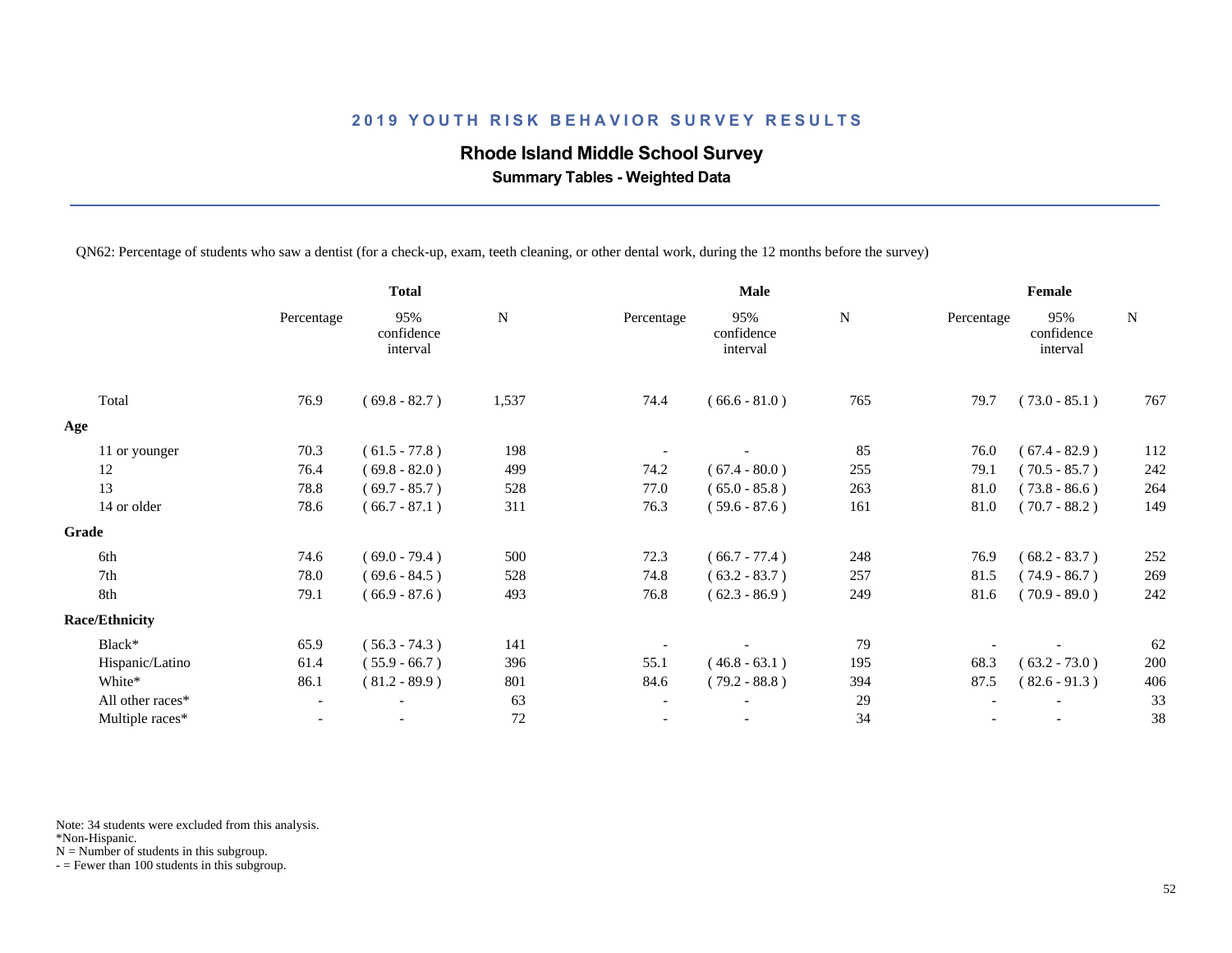### **Rhode Island Middle School Survey**

 **Summary Tables - Weighted Data**

QN63: Percentage of students who reported their teeth or mouth have been painful or sore (one or more times during the 12 months before the survey)

|                       | <b>Total</b>             |                               |           |                          | Male                          | Female      |            |                               |           |
|-----------------------|--------------------------|-------------------------------|-----------|--------------------------|-------------------------------|-------------|------------|-------------------------------|-----------|
|                       | Percentage               | 95%<br>confidence<br>interval | ${\bf N}$ | Percentage               | 95%<br>confidence<br>interval | $\mathbf N$ | Percentage | 95%<br>confidence<br>interval | ${\bf N}$ |
| Total                 | 51.4                     | $(47.4 - 55.3)$               | 1,534     | 47.0                     | $(42.7 - 51.3)$               | 764         | 56.1       | $(50.8 - 61.2)$               | 764       |
| Age                   |                          |                               |           |                          |                               |             |            |                               |           |
| 11 or younger         | 49.7                     | $(38.5 - 60.9)$               | 200       |                          |                               | 85          | 50.9       | $(39.2 - 62.5)$               | 114       |
| 12                    | 48.0                     | $(43.6 - 52.4)$               | 499       | 43.3                     | $(35.5 - 51.5)$               | 256         | 52.9       | $(46.8 - 58.9)$               | 241       |
| 13                    | 54.8                     | $(49.0 - 60.4)$               | 526       | 51.1                     | $(46.0 - 56.2)$               | 262         | 59.1       | $(49.1 - 68.4)$               | 262       |
| 14 or older           | 52.1                     | $(45.1 - 59.0)$               | 308       | 45.6                     | $(34.9 - 56.7)$               | 160         | 59.5       | $(55.1 - 63.8)$               | 147       |
| Grade                 |                          |                               |           |                          |                               |             |            |                               |           |
| 6th                   | 47.0                     | $(41.6 - 52.5)$               | 502       | 43.2                     | $(37.9 - 48.7)$               | 249         | 50.8       | $(42.4 - 59.2)$               | 253       |
| 7th                   | 55.4                     | $(50.6 - 60.1)$               | 527       | 51.9                     | $(46.3 - 57.5)$               | 256         | 59.2       | $(49.7 - 68.2)$               | 268       |
| 8th                   | 52.3                     | $(47.0 - 57.6)$               | 490       | 46.6                     | $(39.0 - 54.4)$               | 249         | 58.6       | $(53.7 - 63.4)$               | 239       |
| <b>Race/Ethnicity</b> |                          |                               |           |                          |                               |             |            |                               |           |
| Black*                | 46.0                     | $(35.8 - 56.6)$               | 138       |                          |                               | 77          |            |                               | 61        |
| Hispanic/Latino       | 40.7                     | $(36.9 - 44.6)$               | 400       | 38.2                     | $(32.4 - 44.4)$               | 199         | 43.5       | $(39.5 - 47.7)$               | 200       |
| White*                | 56.6                     | $(51.8 - 61.2)$               | 798       | 51.2                     | $(46.3 - 56.1)$               | 392         | 62.1       | $(55.5 - 68.3)$               | 405       |
| All other races*      | $\overline{\phantom{a}}$ | $\overline{\phantom{a}}$      | 64        | $\overline{\phantom{a}}$ | $\overline{\phantom{a}}$      | 29          |            |                               | 34        |
| Multiple races*       | $\overline{\phantom{a}}$ | $\overline{\phantom{a}}$      | 71        |                          |                               | 34          |            |                               | 37        |
|                       |                          |                               |           |                          |                               |             |            |                               |           |

Note: 37 students were excluded from this analysis.

\*Non-Hispanic.

 $N =$  Number of students in this subgroup.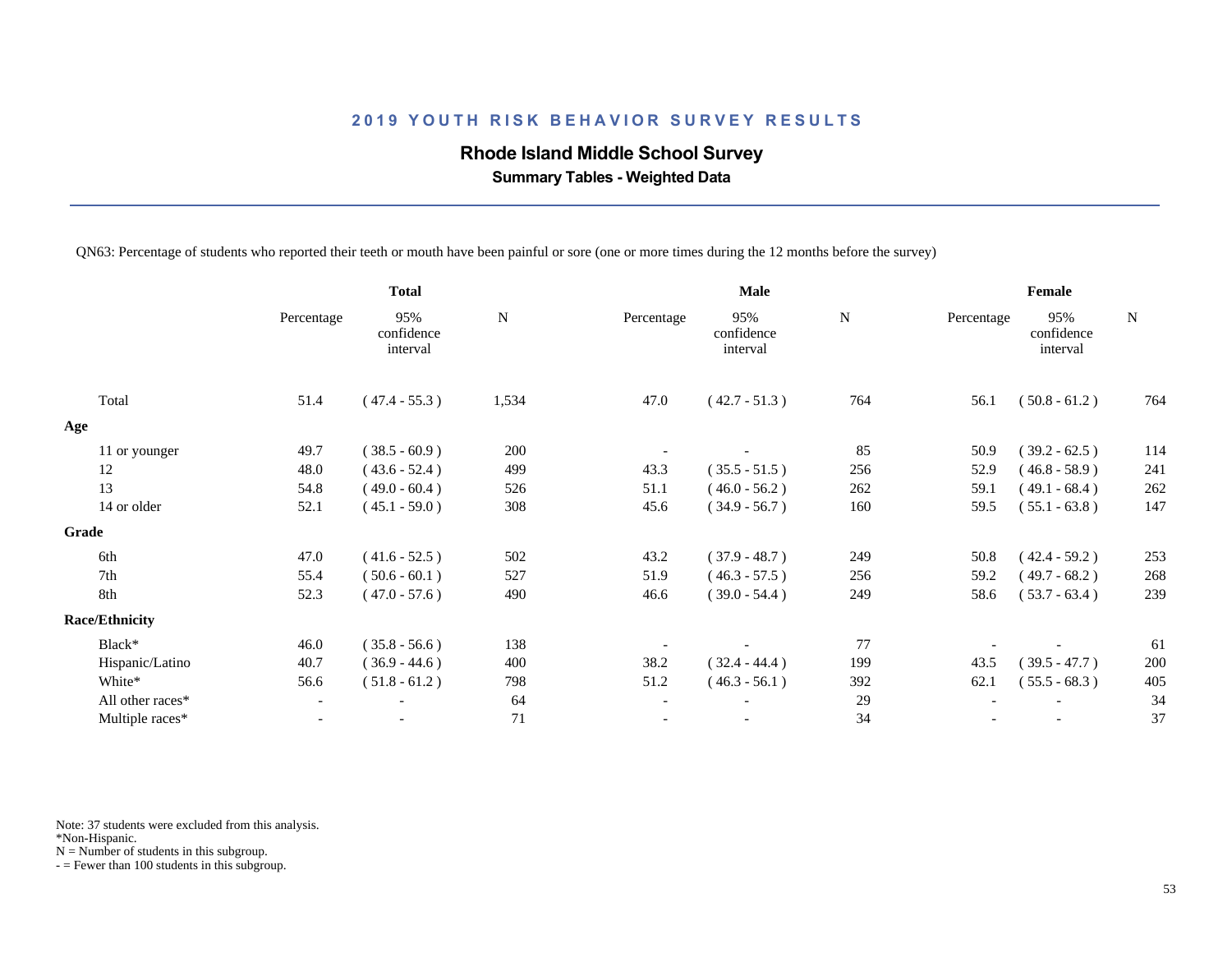### **Rhode Island Middle School Survey**

 **Summary Tables - Weighted Data**

QN64: Percentage of students who sometimes, most of the time, or always were self-conscious or embarrassed because of their teeth or mouth (during the 12 months before the survey)

|                       | <b>Total</b>             |                               |           |                          | Male                          | Female |            |                               |             |
|-----------------------|--------------------------|-------------------------------|-----------|--------------------------|-------------------------------|--------|------------|-------------------------------|-------------|
|                       | Percentage               | 95%<br>confidence<br>interval | ${\bf N}$ | Percentage               | 95%<br>confidence<br>interval | N      | Percentage | 95%<br>confidence<br>interval | $\mathbf N$ |
| Total                 | 19.7                     | $(17.3 - 22.3)$               | 1,543     | 13.5                     | $(11.3 - 16.0)$               | 772    | 26.1       | $(22.4 - 30.1)$               | 765         |
| Age                   |                          |                               |           |                          |                               |        |            |                               |             |
| 11 or younger         | 18.2                     | $(12.6 - 25.6)$               | 200       |                          |                               | 85     | 24.9       | $(17.3 - 34.5)$               | 114         |
| 12                    | 19.5                     | $(16.6 - 22.7)$               | 501       | 12.9                     | $(9.6 - 17.1)$                | 257    | 26.6       | $(22.2 - 31.5)$               | 242         |
| 13                    | 21.6                     | $(17.3 - 26.6)$               | 531       | 14.1                     | $(8.2 - 23.3)$                | 267    | 29.5       | $(23.3 - 36.5)$               | 262         |
| 14 or older           | 17.6                     | $(13.3 - 22.9)$               | 310       | 15.1                     | $(11.4 - 19.7)$               | 162    | 20.4       | $(12.5 - 31.4)$               | 147         |
| Grade                 |                          |                               |           |                          |                               |        |            |                               |             |
| 6th                   | 19.3                     | $(16.4 - 22.6)$               | 504       | 12.2                     | $(9.0 - 16.4)$                | 251    | 26.5       | $(20.3 - 33.8)$               | 253         |
| 7th                   | 21.4                     | $(18.2 - 25.1)$               | 531       | 14.4                     | $(9.8 - 20.6)$                | 260    | 28.5       | $(22.7 - 35.0)$               | 268         |
| 8th                   | 18.4                     | $(14.7 - 22.7)$               | 493       | 13.9                     | $(10.8 - 17.7)$               | 251    | 23.2       | $(16.0 - 32.4)$               | 240         |
| <b>Race/Ethnicity</b> |                          |                               |           |                          |                               |        |            |                               |             |
| Black*                | 16.4                     | $(11.3 - 23.4)$               | 139       |                          |                               | 78     |            |                               | 61          |
| Hispanic/Latino       | 18.7                     | $(14.6 - 23.7)$               | 403       | 12.2                     | $(8.2 - 17.8)$                | 203    | 25.3       | $(19.6 - 32.1)$               | 199         |
| White*                | 21.3                     | $(18.3 - 24.8)$               | 800       | 14.8                     | $(11.1 - 19.5)$               | 393    | 28.0       | $(23.0 - 33.6)$               | 406         |
| All other races*      | $\overline{\phantom{a}}$ | $\overline{\phantom{0}}$      | 64        | $\overline{\phantom{a}}$ | $\overline{\phantom{a}}$      | 29     |            | $\overline{\phantom{a}}$      | 34          |
| Multiple races*       | $\overline{\phantom{a}}$ | $\overline{\phantom{a}}$      | 73        |                          | $\overline{\phantom{a}}$      | 35     |            |                               | 38          |
|                       |                          |                               |           |                          |                               |        |            |                               |             |

Note: 28 students were excluded from this analysis.

\*Non-Hispanic.

 $N =$  Number of students in this subgroup.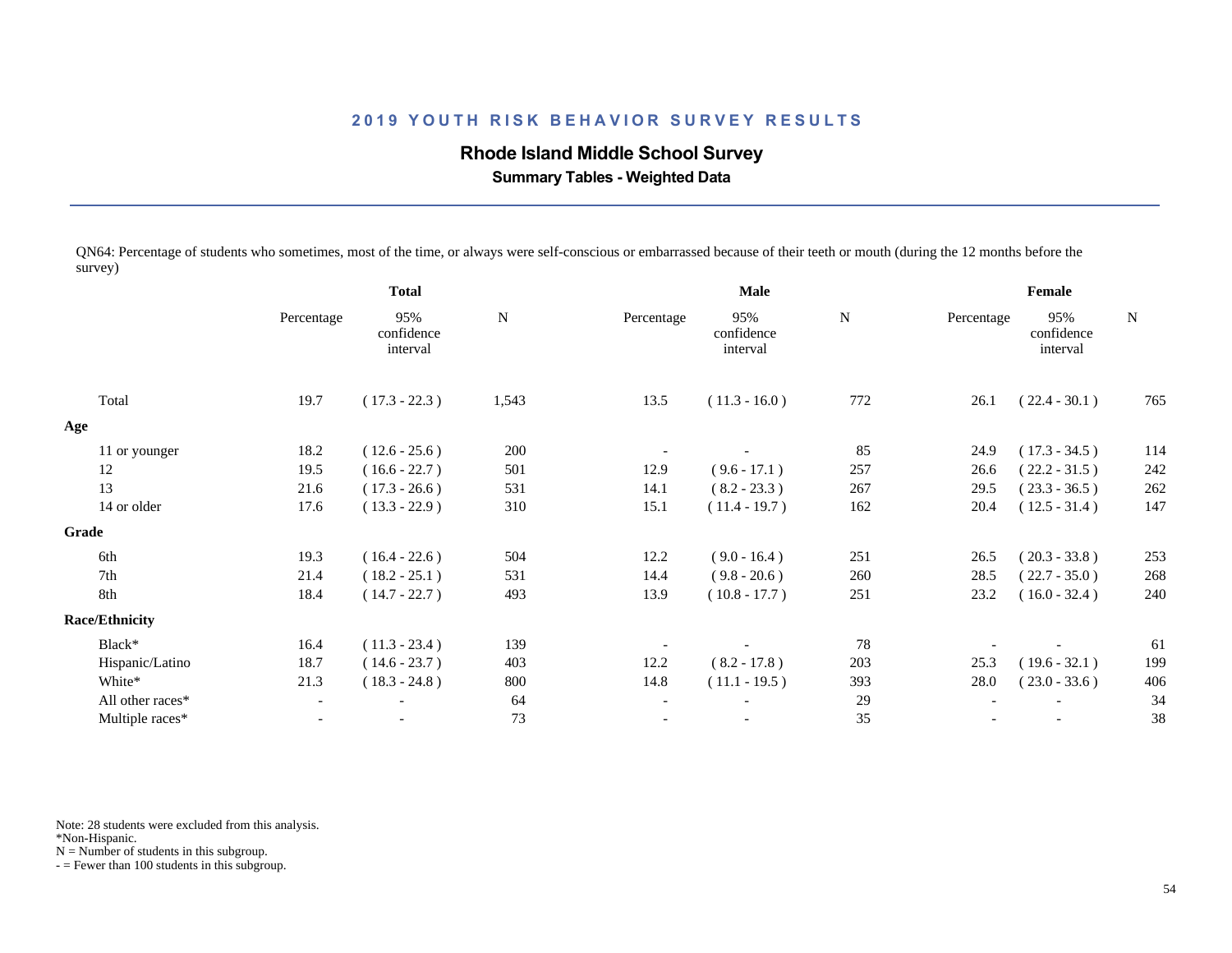## **Rhode Island Middle School Survey**

 **Summary Tables - Weighted Data**

#### QN65: Percentage of students who have been taught about AIDS or HIV infection in school

|                       | <b>Total</b>             |                               |             |                          | Male                          |           | Female     |                               |           |  |
|-----------------------|--------------------------|-------------------------------|-------------|--------------------------|-------------------------------|-----------|------------|-------------------------------|-----------|--|
|                       | Percentage               | 95%<br>confidence<br>interval | $\mathbf N$ | Percentage               | 95%<br>confidence<br>interval | ${\bf N}$ | Percentage | 95%<br>confidence<br>interval | ${\bf N}$ |  |
| Total                 | 38.3                     | $(27.0 - 51.0)$               | 1,532       | 41.7                     | $(28.5 - 56.2)$               | 765       | 34.6       | $(24.3 - 46.5)$               | 762       |  |
| Age                   |                          |                               |             |                          |                               |           |            |                               |           |  |
| 11 or younger         | 23.1                     | $(9.3 - 46.7)$                | 196         |                          |                               | 84        | 19.2       | $(7.0 - 43.0)$                | 111       |  |
| 12                    | 30.0                     | $(15.5 - 50.1)$               | 497         | 29.3                     | $(14.3 - 50.8)$               | 254       | 30.5       | $(15.6 - 51.1)$               | 241       |  |
| 13                    | 44.7                     | $(30.7 - 59.7)$               | 528         | 49.7                     | $(34.7 - 64.8)$               | 264       | 39.2       | $(24.6 - 56.0)$               | 263       |  |
| 14 or older           | 49.3                     | $(35.1 - 63.6)$               | 310         | 54.2                     | $(39.1 - 68.6)$               | 162       | 43.6       | $(27.9 - 60.7)$               | 147       |  |
| <b>Grade</b>          |                          |                               |             |                          |                               |           |            |                               |           |  |
| 6th                   | 22.4                     | $(9.5 - 44.2)$                | 497         | 23.4                     | $(10.3 - 44.9)$               | 246       | 21.3       | $(8.1 - 45.4)$                | 251       |  |
| 7th                   | 44.8                     | $(25.3 - 66.0)$               | 527         | 46.6                     | $(26.6 - 67.8)$               | 258       | 42.3       | $(22.9 - 64.3)$               | 267       |  |
| 8th                   | 47.0                     | $(32.9 - 61.5)$               | 493         | 53.6                     | $(39.4 - 67.3)$               | 251       | 40.0       | $(23.4 - 59.2)$               | 240       |  |
| <b>Race/Ethnicity</b> |                          |                               |             |                          |                               |           |            |                               |           |  |
| Black*                | 30.3                     | $(21.3 - 41.1)$               | 139         |                          |                               | 78        |            |                               | 61        |  |
| Hispanic/Latino       | 30.1                     | $(22.2 - 39.4)$               | 395         | 30.7                     | $(22.0 - 41.0)$               | 197       | 29.1       | $(21.2 - 38.5)$               | 197       |  |
| White*                | 43.5                     | $(28.3 - 60.1)$               | 798         | 48.4                     | $(30.8 - 66.3)$               | 392       | 38.4       | $(24.7 - 54.3)$               | 405       |  |
| All other races*      | $\overline{\phantom{a}}$ | $\overline{\phantom{a}}$      | 64          | $\overline{\phantom{a}}$ | $\overline{\phantom{a}}$      | 29        |            |                               | 34        |  |
| Multiple races*       | $\overline{\phantom{0}}$ |                               | 73          | $\overline{\phantom{a}}$ | $\overline{\phantom{a}}$      | 35        |            |                               | 38        |  |
|                       |                          |                               |             |                          |                               |           |            |                               |           |  |

Note: 39 students were excluded from this analysis.

\*Non-Hispanic.

 $N =$  Number of students in this subgroup.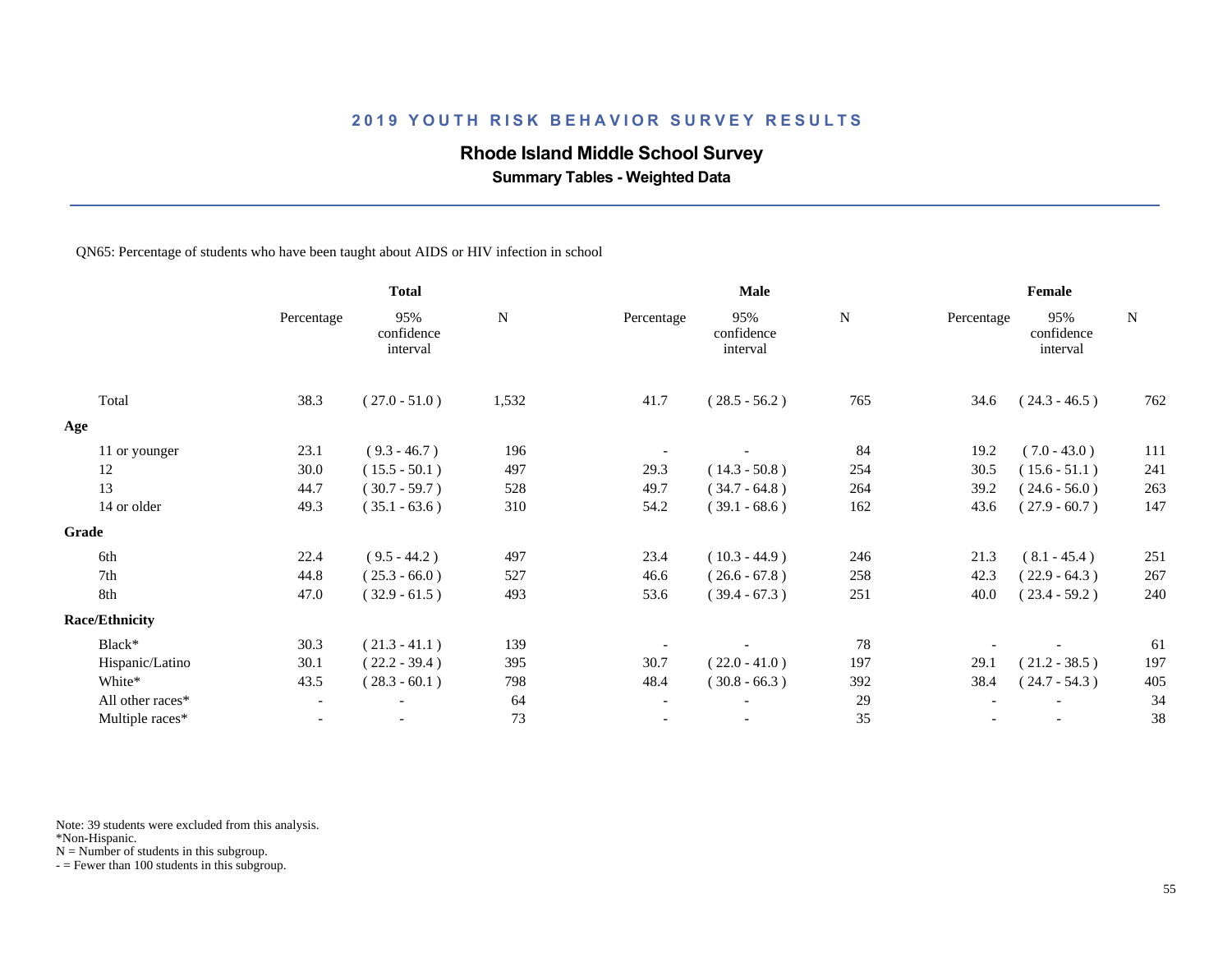### **Rhode Island Middle School Survey**

 **Summary Tables - Weighted Data**

QN66: Percentage of students who strongly agree or agree that they feel like they belong at their school

|                       | <b>Total</b>   |                               |       |                          | Male                          |     | Female     |                               |           |
|-----------------------|----------------|-------------------------------|-------|--------------------------|-------------------------------|-----|------------|-------------------------------|-----------|
|                       | Percentage     | 95%<br>confidence<br>interval | N     | Percentage               | 95%<br>confidence<br>interval | N   | Percentage | 95%<br>confidence<br>interval | ${\bf N}$ |
| Total                 | 63.0           | $(57.6 - 68.0)$               | 1,537 | 67.2                     | $(61.1 - 72.8)$               | 765 | 58.6       | $(52.9 - 64.1)$               | 766       |
| Age                   |                |                               |       |                          |                               |     |            |                               |           |
| 11 or younger         | 64.8           | $(58.2 - 70.8)$               | 198   |                          |                               | 84  | 65.1       | $(56.6 - 72.7)$               | 113       |
| 12                    | 67.3           | $(61.0 - 73.0)$               | 495   | 75.1                     | $(65.2 - 82.9)$               | 252 | 58.9       | $(54.1 - 63.5)$               | 241       |
| 13                    | 61.5           | $(54.6 - 68.0)$               | 530   | 64.5                     | $(57.3 - 71.0)$               | 266 | 58.5       | $(49.3 - 67.1)$               | 262       |
| 14 or older           | 57.6           | $(50.9 - 64.1)$               | 313   | 60.7                     | $(53.1 - 67.8)$               | 162 | 54.0       | $(42.5 - 65.1)$               | 150       |
| Grade                 |                |                               |       |                          |                               |     |            |                               |           |
| 6th                   | 67.7           | $(60.7 - 73.9)$               | 501   | 74.6                     | $(62.3 - 83.9)$               | 247 | 60.7       | $(53.3 - 67.6)$               | 254       |
| 7th                   | 64.7           | $(59.4 - 69.7)$               | 526   | 67.8                     | $(62.5 - 72.7)$               | 257 | 61.9       | $(52.7 - 70.4)$               | 266       |
| 8th                   | 56.9           | $(49.1 - 64.3)$               | 495   | 59.9                     | $(54.6 - 65.0)$               | 251 | 53.8       | $(42.3 - 64.9)$               | 242       |
| <b>Race/Ethnicity</b> |                |                               |       |                          |                               |     |            |                               |           |
| Black*                | 57.1           | $(46.0 - 67.6)$               | 138   |                          |                               | 76  |            |                               | 62        |
| Hispanic/Latino       | 57.1           | $(52.5 - 61.6)$               | 398   | 61.8                     | $(56.6 - 66.8)$               | 198 | 52.4       | $(43.4 - 61.3)$               | 199       |
| White*                | 65.4           | $(59.3 - 71.0)$               | 799   | 70.4                     | $(63.2 - 76.7)$               | 393 | 60.2       | $(53.6 - 66.5)$               | 405       |
| All other races*      | $ \,$          |                               | 64    | $\overline{\phantom{a}}$ | $\overline{\phantom{a}}$      | 29  |            |                               | 34        |
| Multiple races*       | $\overline{a}$ |                               | 73    |                          | $\overline{\phantom{a}}$      | 35  |            |                               | 38        |
|                       |                |                               |       |                          |                               |     |            |                               |           |

Note: 34 students were excluded from this analysis.

\*Non-Hispanic.

 $N =$  Number of students in this subgroup.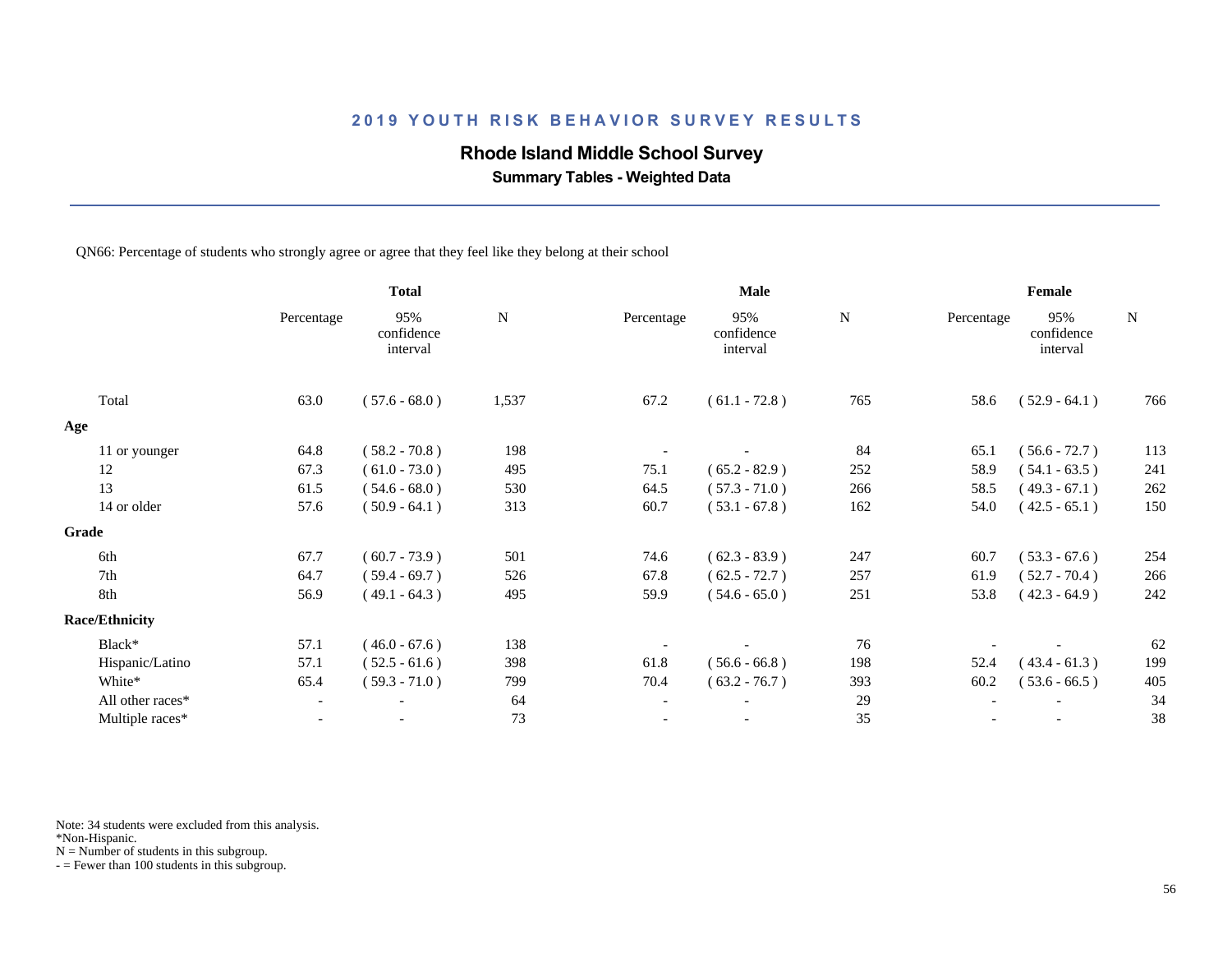## **Rhode Island Middle School Survey**

 **Summary Tables - Weighted Data**

QN67: Percentage of students who would feel comfortable seeking help from one or more adults besides their parents if they had an important question affecting their life

|                       | <b>Total</b> |                               |       |                          | Male                          | Female |            |                               |             |
|-----------------------|--------------|-------------------------------|-------|--------------------------|-------------------------------|--------|------------|-------------------------------|-------------|
|                       | Percentage   | 95%<br>confidence<br>interval | N     | Percentage               | 95%<br>confidence<br>interval | N      | Percentage | 95%<br>confidence<br>interval | $\mathbf N$ |
| Total                 | 80.5         | $(77.0 - 83.6)$               | 1,533 | 79.8                     | $(75.4 - 83.6)$               | 768    | 81.4       | $(76.9 - 85.2)$               | 760         |
| Age                   |              |                               |       |                          |                               |        |            |                               |             |
| 11 or younger         | 77.7         | $(70.7 - 83.4)$               | 196   |                          |                               | 83     | 77.8       | $(70.7 - 83.6)$               | 112         |
| 12                    | 81.5         | $(77.1 - 85.3)$               | 495   | 80.6                     | $(74.0 - 85.9)$               | 255    | 82.9       | $(77.6 - 87.2)$               | 238         |
| 13                    | 79.5         | $(74.3 - 84.0)$               | 529   | 79.3                     | $(74.3 - 83.6)$               | 266    | 79.7       | $(71.4 - 86.1)$               | 262         |
| 14 or older           | 82.1         | $(76.6 - 86.6)$               | 312   | 80.4                     | $(70.8 - 87.4)$               | 163    | 84.6       | $(80.5 - 87.9)$               | 148         |
| Grade                 |              |                               |       |                          |                               |        |            |                               |             |
| 6th                   | 80.0         | $(74.7 - 84.5)$               | 498   | 79.5                     | $(69.4 - 86.9)$               | 248    | 80.6       | $(77.3 - 83.4)$               | 250         |
| 7th                   | 79.3         | $(72.5 - 84.8)$               | 526   | 79.9                     | $(73.6 - 84.9)$               | 258    | 79.1       | $(68.4 - 86.8)$               | 266         |
| 8th                   | 82.9         | $(78.3 - 86.7)$               | 494   | 80.7                     | $(71.3 - 87.5)$               | 252    | 85.5       | $(82.8 - 87.9)$               | 240         |
| <b>Race/Ethnicity</b> |              |                               |       |                          |                               |        |            |                               |             |
| Black*                | 68.1         | $(60.2 - 75.0)$               | 139   |                          |                               | 78     |            |                               | 61          |
| Hispanic/Latino       | 76.5         | $(71.8 - 80.7)$               | 397   | 78.1                     | $(74.0 - 81.7)$               | 201    | 74.7       | $(65.0 - 82.4)$               | 195         |
| White*                | 84.3         | $(79.8 - 87.9)$               | 796   | 83.3                     | $(76.2 - 88.6)$               | 391    | 85.5       | $(80.6 - 89.3)$               | 404         |
| All other races*      |              | $\overline{\phantom{a}}$      | 64    | $\overline{\phantom{a}}$ |                               | 29     |            |                               | 34          |
| Multiple races*       |              |                               | 73    |                          |                               | 35     |            |                               | 38          |
|                       |              |                               |       |                          |                               |        |            |                               |             |

Note: 38 students were excluded from this analysis.

\*Non-Hispanic.

 $N =$  Number of students in this subgroup.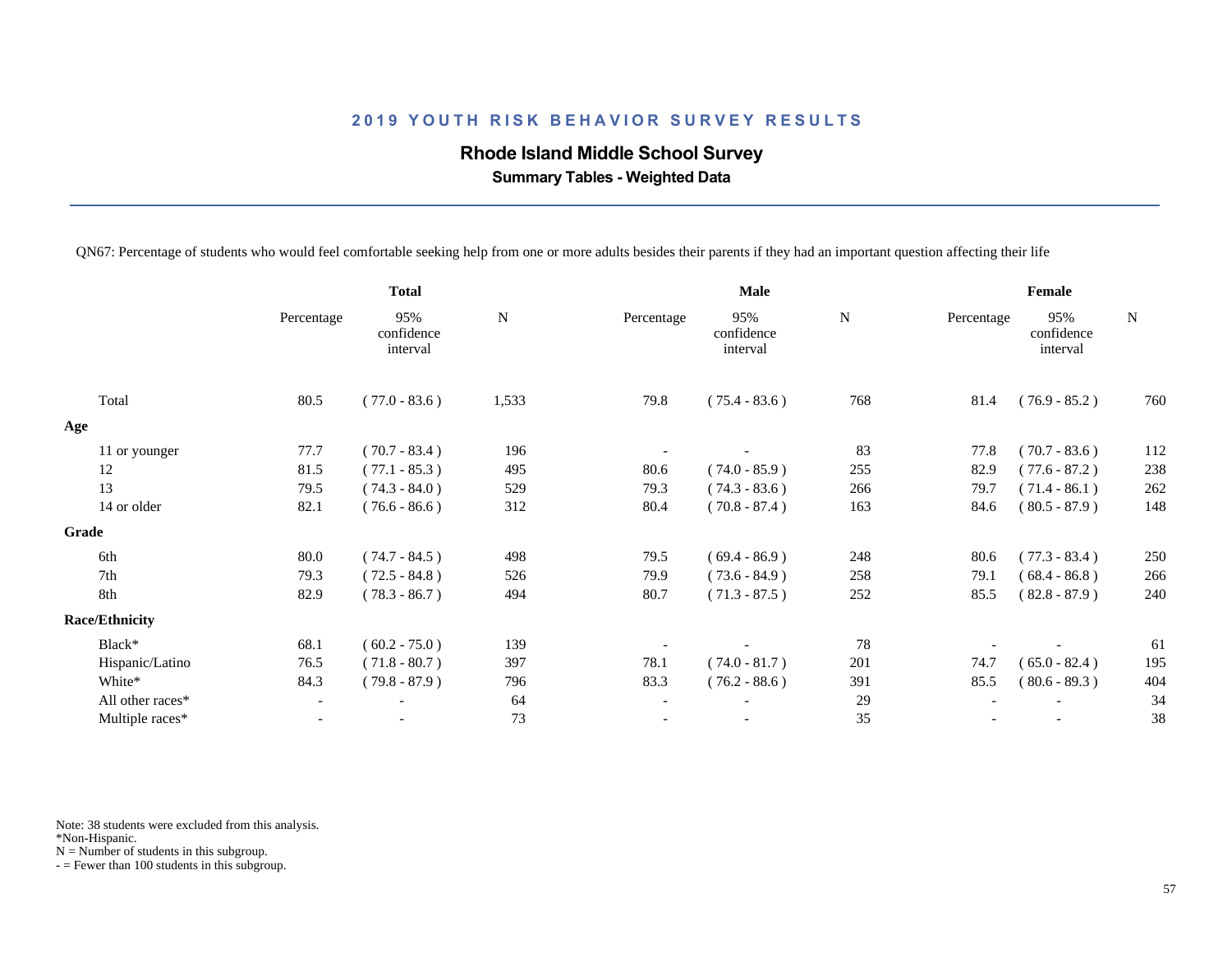### **Rhode Island Middle School Survey**

 **Summary Tables - Weighted Data**

QNNODNT: Percentage of students who never saw a dentist (for a check-up, exam, teeth cleaning, or other dental work)

|                       | <b>Total</b>             |                               |               |                          | Male                          | Female        |            |                               |               |
|-----------------------|--------------------------|-------------------------------|---------------|--------------------------|-------------------------------|---------------|------------|-------------------------------|---------------|
|                       | Percentage               | 95%<br>confidence<br>interval | $\mathbf N$   | Percentage               | 95%<br>confidence<br>interval | ${\bf N}$     | Percentage | 95%<br>confidence<br>interval | ${\bf N}$     |
| Total                 | 0.8                      | $(0.3 - 2.0)$                 | 1,537         | 1.1                      | $(0.5 - 2.2)$                 | 765           | 0.5        | $(0.1 - 3.0)$                 | 767           |
|                       |                          |                               |               |                          |                               |               |            |                               |               |
|                       | 1.7                      | $(0.5 - 6.2)$                 | 198           |                          |                               | 85            | 1.7        | $(0.3 - 8.7)$                 | 112           |
| 12                    | 0.5                      | $(0.1 - 1.8)$                 | 499           | 0.7                      | $(0.2 - 3.3)$                 | 255           | 0.3        | $(0.0 - 2.7)$                 | 242           |
| 13                    | 0.9                      | $(0.3 - 2.7)$                 | 528           | 1.1                      | $(0.3 - 3.8)$                 | 263           | 0.6        | $(0.1 - 5.5)$                 | 264           |
| 14 or older           | 0.7                      | $(0.1 - 3.4)$                 | 311           | 1.3                      | $(0.3 - 6.0)$                 | 161           | 0.0        |                               | 149           |
|                       |                          |                               |               |                          |                               |               |            |                               |               |
| 6th                   | 0.8                      |                               | 500           | 0.6                      |                               | 248           | 1.0        |                               | 252           |
| 7th                   | 0.7                      | $(0.2 - 2.2)$                 | 528           | 1.2                      | $(0.3 - 4.0)$                 | 257           | 0.3        | $(0.0 - 2.2)$                 | 269           |
| 8th                   | 0.8                      | $(0.2 - 2.6)$                 | 493           | 1.2                      | $(0.3 - 4.2)$                 | 249           | 0.4        | $(0.0 - 3.9)$                 | 242           |
| <b>Race/Ethnicity</b> |                          |                               |               |                          |                               |               |            |                               |               |
| Black*                | 5.1                      | $(1.1 - 21.7)$                | 141           |                          |                               | 79            |            |                               | 62            |
| Hispanic/Latino       | 1.1                      | $(0.3 - 3.5)$                 | 396           | 1.6                      | $(0.5 - 4.5)$                 | 195           | 0.6        | $(0.1 - 4.4)$                 | 200           |
| White*                | 0.1                      | $(0.0 - 1.2)$                 | 801           | 0.3                      | $(0.0 - 2.4)$                 | 394           | 0.0        |                               | 406           |
| All other races*      |                          | $\overline{\phantom{a}}$      | 63            | $\overline{\phantom{a}}$ | $\overline{\phantom{a}}$      | 29            |            |                               | 33            |
| Multiple races*       | $\overline{\phantom{a}}$ | $\overline{\phantom{a}}$      | 72            |                          | $-$                           | 34            |            | $\overline{\phantom{a}}$      | 38            |
|                       | 11 or younger            |                               | $(0.3 - 2.5)$ |                          |                               | $(0.4 - 0.9)$ |            |                               | $(0.2 - 5.5)$ |

Note: 34 students were excluded from this analysis.

\*Non-Hispanic.

 $N =$  Number of students in this subgroup.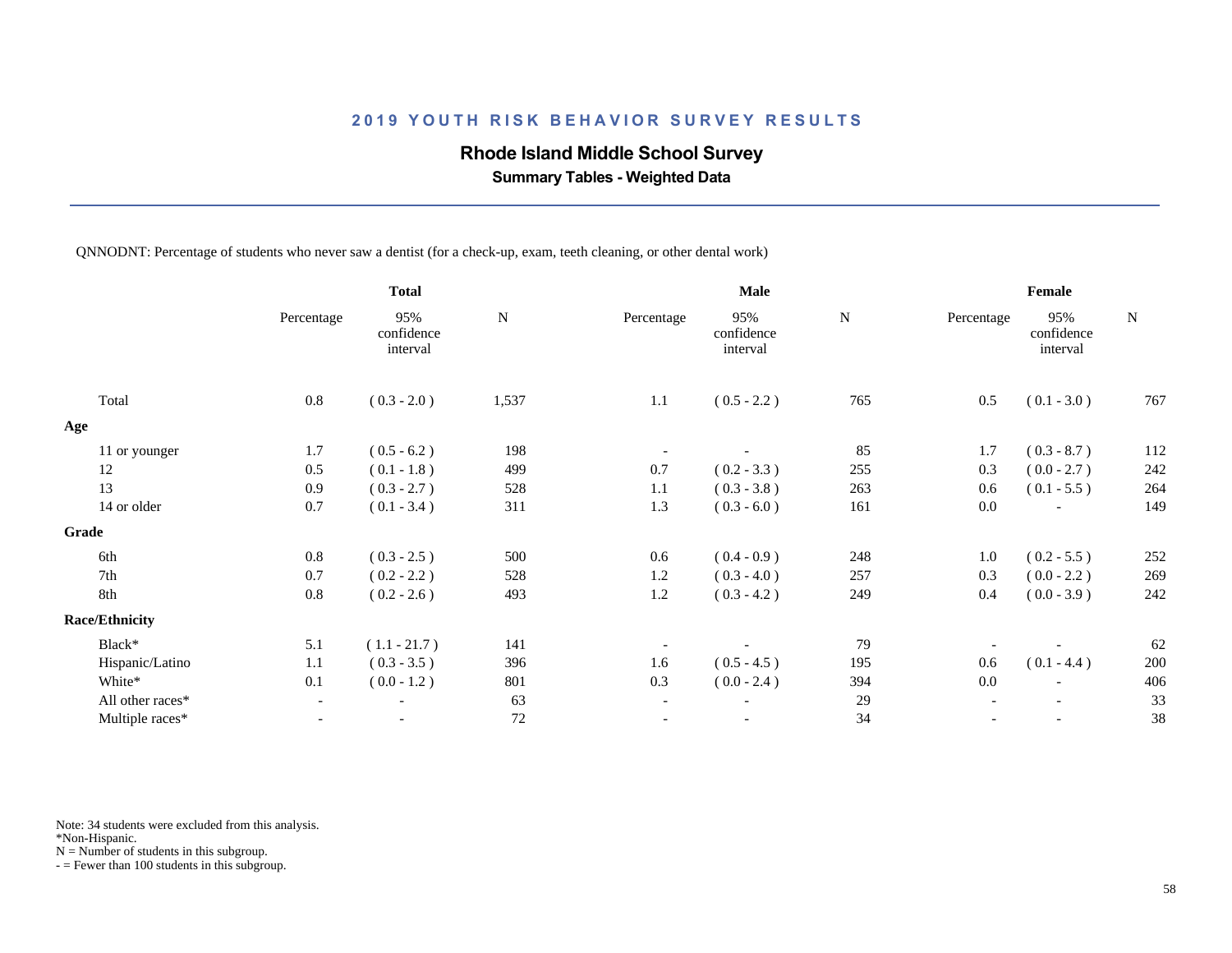### **Rhode Island Middle School Survey**

 **Summary Tables - Weighted Data**

QNWATER1: Percentage of students who drank a bottle or glass of plain water one or more times per day (counting tap, bottled, and unflavored sparkling water, during the 7 days before the survey)

|                       | <b>Total</b>             |                               |             |                          | <b>Male</b>                   | Female      |            |                               |     |
|-----------------------|--------------------------|-------------------------------|-------------|--------------------------|-------------------------------|-------------|------------|-------------------------------|-----|
|                       | Percentage               | 95%<br>confidence<br>interval | $\mathbf N$ | Percentage               | 95%<br>confidence<br>interval | $\mathbf N$ | Percentage | 95%<br>confidence<br>interval | N   |
| Total                 | 72.3                     | $(69.0 - 75.4)$               | 1,553       | 70.6                     | $(67.1 - 73.9)$               | 777         | 74.1       | $(68.8 - 78.8)$               | 772 |
| Age                   |                          |                               |             |                          |                               |             |            |                               |     |
| 11 or younger         | 68.5                     | $(61.2 - 74.9)$               | 200         |                          |                               | 86          | 71.2       | $(58.7 - 81.2)$               | 114 |
| 12                    | 67.8                     | $(62.9 - 72.4)$               | 503         | 64.6                     | $(59.1 - 69.7)$               | 260         | 71.8       | $(64.1 - 78.4)$               | 242 |
| 13                    | 77.2                     | $(72.1 - 81.6)$               | 533         | 77.9                     | $(72.8 - 82.3)$               | 266         | 76.3       | $(68.6 - 82.6)$               | 265 |
| 14 or older           | 73.7                     | $(69.6 - 77.4)$               | 316         | 71.5                     | $(62.4 - 79.1)$               | 164         | 76.0       | $(71.0 - 80.4)$               | 151 |
| Grade                 |                          |                               |             |                          |                               |             |            |                               |     |
| 6th                   | 68.4                     | $(62.8 - 73.5)$               | 509         | 66.6                     | $(58.8 - 73.6)$               | 254         | 70.2       | $(62.7 - 76.8)$               | 255 |
| 7th                   | 71.3                     | $(65.8 - 76.2)$               | 533         | 70.6                     | $(63.6 - 76.8)$               | 262         | 71.8       | $(65.7 - 77.2)$               | 269 |
| 8th                   | 77.8                     | $(74.2 - 81.1)$               | 495         | 74.7                     | $(68.3 - 80.2)$               | 250         | 80.9       | $(78.1 - 83.4)$               | 244 |
| <b>Race/Ethnicity</b> |                          |                               |             |                          |                               |             |            |                               |     |
| Black*                | 60.6                     | $(55.2 - 65.8)$               | 142         |                          |                               | 80          |            |                               | 62  |
| Hispanic/Latino       | 65.7                     | $(59.8 - 71.1)$               | 404         | 64.7                     | $(54.0 - 74.1)$               | 203         | 66.5       | $(62.1 - 70.7)$               | 200 |
| White*                | 77.2                     | $(72.7 - 81.2)$               | 805         | 75.4                     | $(71.5 - 78.9)$               | 396         | 79.0       | $(71.8 - 84.8)$               | 408 |
| All other races*      | $\overline{\phantom{a}}$ | $\overline{\phantom{a}}$      | 66          | $\overline{\phantom{a}}$ | $\overline{\phantom{a}}$      | 29          |            |                               | 36  |
| Multiple races*       | $\overline{\phantom{a}}$ |                               | 73          |                          | $\overline{\phantom{a}}$      | 35          |            | $\overline{\phantom{a}}$      | 38  |
|                       |                          |                               |             |                          |                               |             |            |                               |     |

Note: 18 students were excluded from this analysis.

\*Non-Hispanic.

 $N =$  Number of students in this subgroup.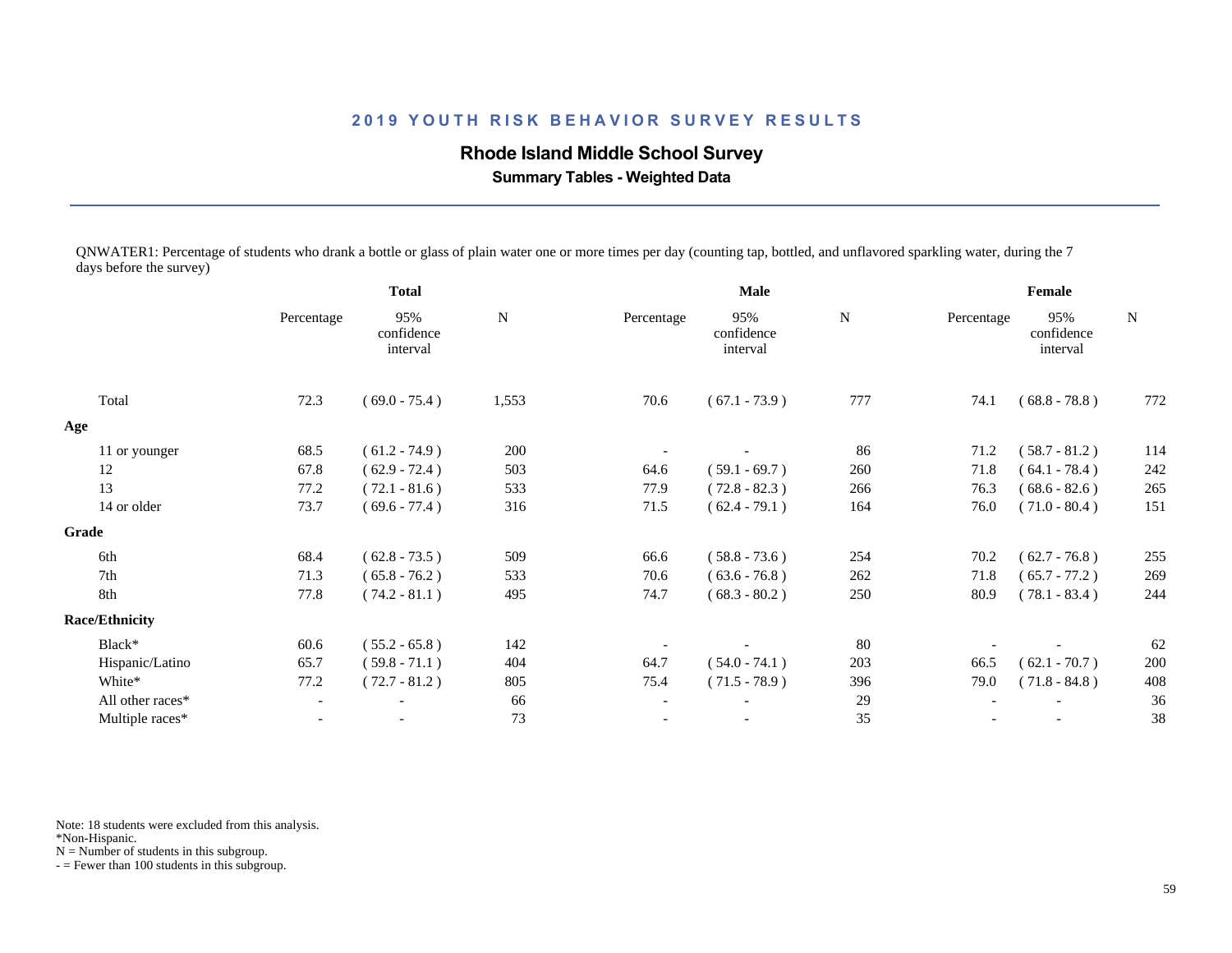### **Rhode Island Middle School Survey**

 **Summary Tables - Weighted Data**

QNWATER2: Percentage of students who drank a bottle or glass of plain water two or more times per day (counting tap, bottled, and unflavored sparkling water, during the 7 days before the survey)

|                       | <b>Total</b>             |                               |           |                          | Male                          | Female    |            |                               |           |
|-----------------------|--------------------------|-------------------------------|-----------|--------------------------|-------------------------------|-----------|------------|-------------------------------|-----------|
|                       | Percentage               | 95%<br>confidence<br>interval | ${\bf N}$ | Percentage               | 95%<br>confidence<br>interval | ${\bf N}$ | Percentage | 95%<br>confidence<br>interval | ${\bf N}$ |
| Total                 | 65.3                     | $(62.5 - 68.1)$               | 1,553     | 63.3                     | $(59.6 - 66.9)$               | 777       | 67.4       | $(63.6 - 71.1)$               | 772       |
| Age                   |                          |                               |           |                          |                               |           |            |                               |           |
| 11 or younger         | 60.8                     | $(53.1 - 68.1)$               | 200       |                          |                               | 86        | 64.8       | $(51.5 - 76.2)$               | 114       |
| 12                    | 62.6                     | $(58.9 - 66.2)$               | 503       | 58.7                     | $(53.5 - 63.6)$               | 260       | 67.4       | $(60.9 - 73.3)$               | 242       |
| 13                    | 69.7                     | $(64.6 - 74.3)$               | 533       | 68.9                     | $(65.0 - 72.6)$               | 266       | 70.3       | $(62.2 - 77.2)$               | 265       |
| 14 or older           | 65.3                     | $(60.1 - 70.0)$               | 316       | 65.6                     | $(55.3 - 74.6)$               | 164       | 64.7       | $(58.1 - 70.7)$               | 151       |
| Grade                 |                          |                               |           |                          |                               |           |            |                               |           |
| 6th                   | 62.4                     | $(56.5 - 67.8)$               | 509       | 60.3                     | $(52.6 - 67.6)$               | 254       | 64.4       | $(57.3 - 71.0)$               | 255       |
| 7th                   | 64.4                     | $(60.2 - 68.3)$               | 533       | 61.7                     | $(55.6 - 67.4)$               | 262       | 67.0       | $(62.8 - 71.0)$               | 269       |
| 8th                   | 69.8                     | $(65.6 - 73.8)$               | 495       | 68.2                     | $(61.0 - 74.6)$               | 250       | 71.4       | $(66.7 - 75.7)$               | 244       |
| <b>Race/Ethnicity</b> |                          |                               |           |                          |                               |           |            |                               |           |
| Black*                | 55.3                     | $(46.4 - 63.9)$               | 142       |                          |                               | 80        |            |                               | 62        |
| Hispanic/Latino       | 60.8                     | $(55.2 - 66.0)$               | 404       | 60.3                     | $(51.1 - 68.8)$               | 203       | 61.0       | $(55.8 - 66.0)$               | 200       |
| White*                | 68.9                     | $(64.2 - 73.2)$               | 805       | 66.0                     | $(61.6 - 70.1)$               | 396       | 71.8       | $(65.1 - 77.6)$               | 408       |
| All other races*      | $\overline{\phantom{a}}$ |                               | 66        | $\overline{\phantom{a}}$ |                               | 29        |            |                               | 36        |
| Multiple races*       |                          |                               | 73        |                          |                               | 35        |            |                               | 38        |
|                       |                          |                               |           |                          |                               |           |            |                               |           |

Note: 18 students were excluded from this analysis.

\*Non-Hispanic.

 $N =$  Number of students in this subgroup.